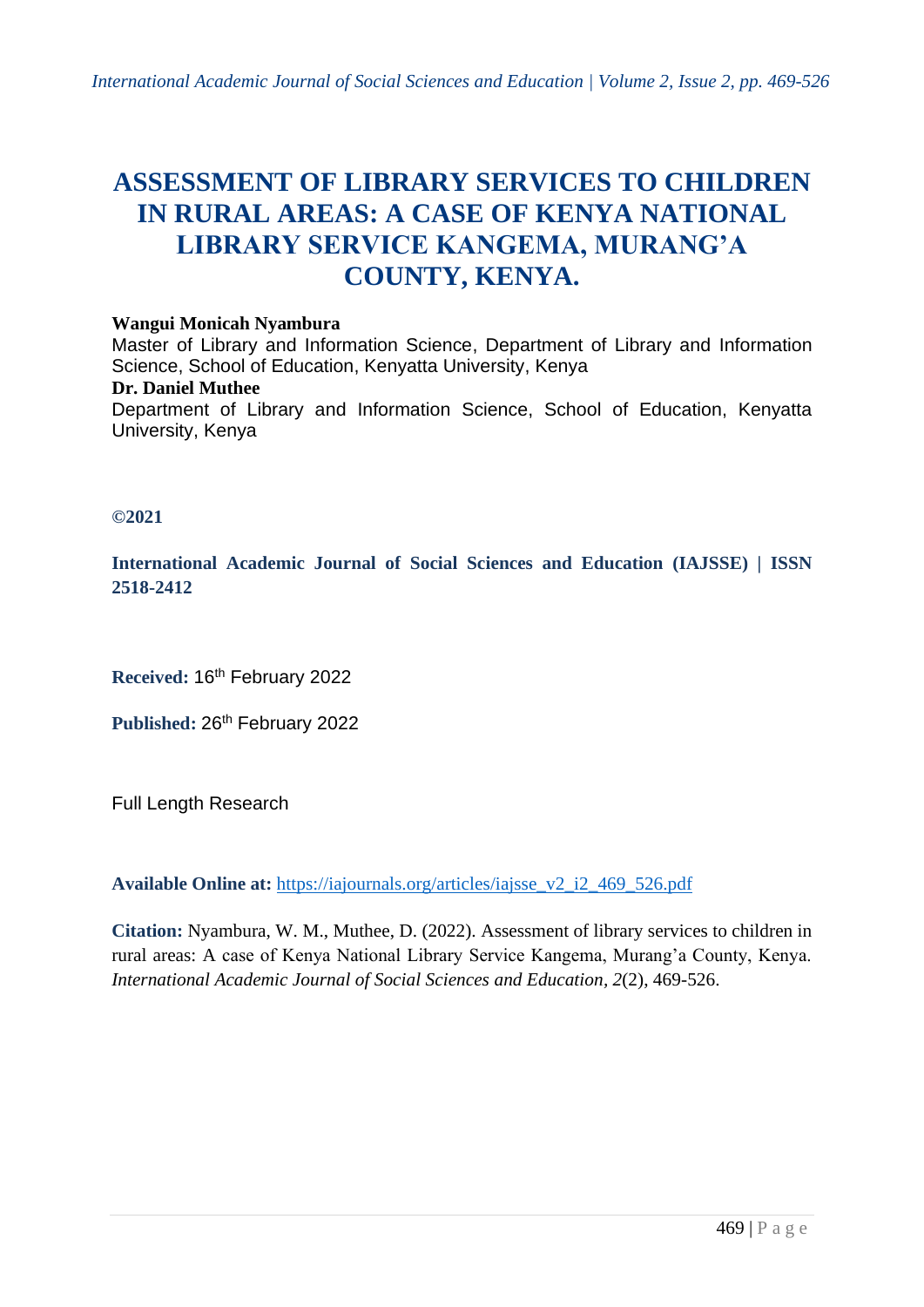# **ABSTRACT**

Public Libraries located in rural areas are established and designed for the purpose of providing information services to all groups in the community including children and stimulate reading for fun that promote reading culture among children and in the process ensure user satisfaction. This study was an assessment of children library services provided in rural areas a case of KNLS Kangema, with an aim of establishing whether they satisfy children information needs that will lead to lifelong reading. Objectives that guided the study included to establish the perception of library services in rural areas, identify strategies used in providing information in a rural public library, determine the information needs of children living in rural areas, to assess whether the children library services provided satisfy their information needs, and to determine the suitability of children library services provided in supporting reading for life. Different literatures was reviewed. Descriptive research design a case study approach was used. Target population included all the children registered as library members (642), teacher librarian of all the schools that had registered as institutional members (9), and library staff (4). Purposive sampling was used to sample a sample size of 64 children, 9 teacher librarians and the entire population of library staff. Questionnaires, interview, focus group discussions were used to collect data. Collected data was presented and analyzed data in form of tables and pie charts. Computer based statistical package for social science was used to analyze quantitative data. Qualitative data collected from interviews and FGD was presented in a narrative form, and where necessary the voices of the participants was cited and where possible organized thematically. The study established that libraries were perceived as a place for books and study and library services were essential and important. The library used a variety of strategies such as policy, dedicated children spaces, host reading related activities, the library had a variety of books and other information materials , integrated ICT in children library activities, they engage teachers, parents and children in library activities. However some users were not aware of the existing policy and some strategies used were not attractive to users and others were not aware how the library partners with various stakeholders to provide services. Children were aware of their various information needs majority of them identified education need as the major information need. Other include current awareness, entertainment, personal problem and personal development information need. Further the study found out that children used the information obtained for academic purposes. Library services were accessible to all children however majority of children visited the library weekly. The finding revealed that the library had inadequate information resources. There were various kinds of services/ programs that may be utilized by children, users were satisfied with equipment's/ facilities such as comfortable chairs and tables, well ventilated and with proper lighting junior section, dedicated librarian who coordinates all children activities and the library services to children available were suitable to support a reading culture. However, there is a percentage of users who were dissatisfied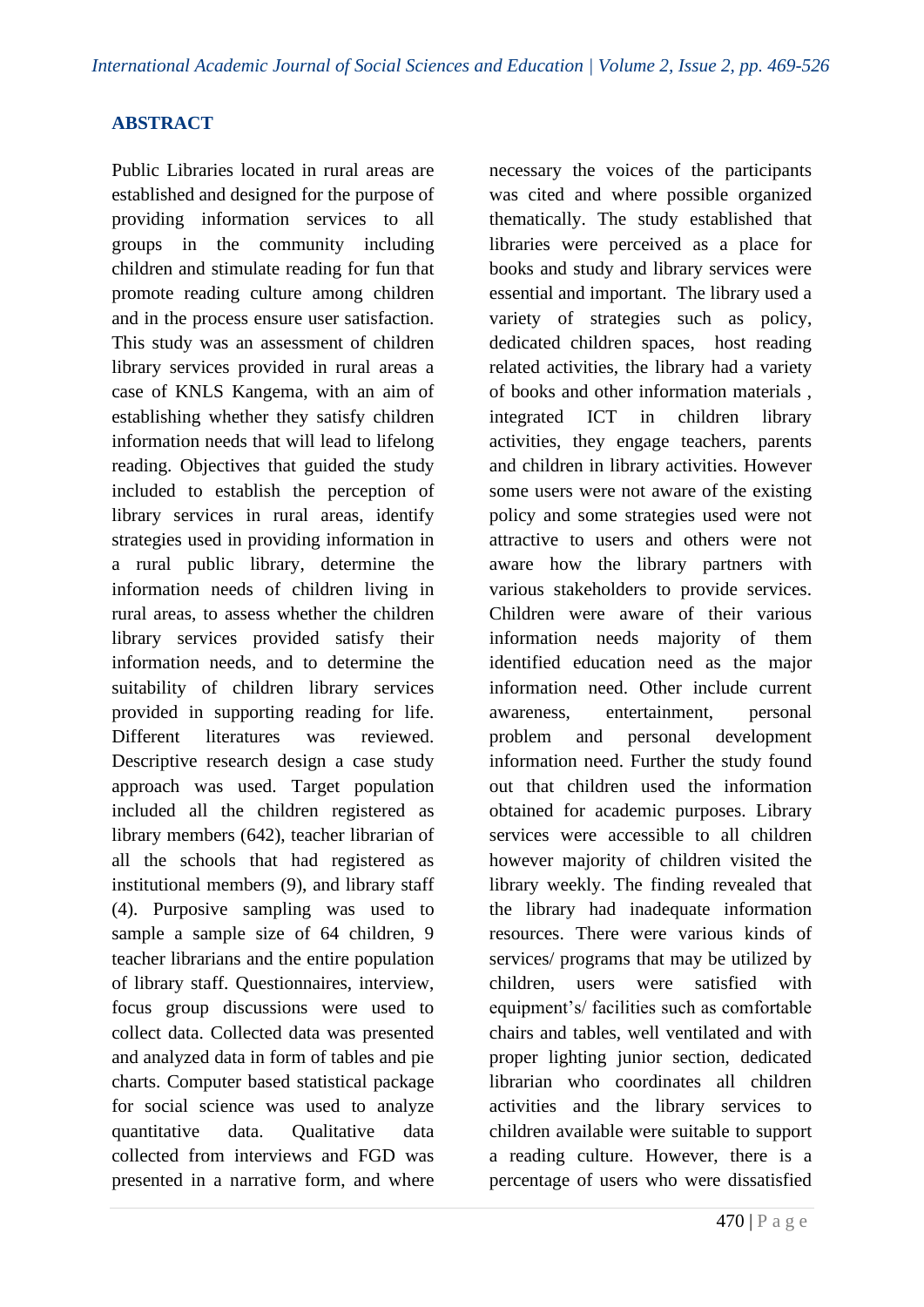with the services due to inadequate Information materials and computers, book borrowing fee, and unattractive library wall. The researcher recommends that the library to conduct user forum to change the community perception, should involve more stakeholders whenever they have reading related activities for children. Do a benchmarking with other libraries. More programs should be added to stimulate reading for life through attractive, fun library activities and encourage children to frequently visit the library. To capture children's imagination, library wall should be made more attractive by adding educational pictures and murals. To achieve an effective reading culture, it requires continually funded support from the government. Therefore, the KNLS board should lobby for enhancement of budget allocation from the County governments for an effective library service to children living in rural areas.

# **INTRODUCTION**

This chapter introduces the study. It contains the background of the study, statement of the problem, purpose of the study, objective of the study, research questions, significance of the study, limitation and delimitation of the study, assumptions, theoretical and conceptual framework and operational definition of terms based on the assessment of children library services in rural areas.

### **Background of the study**

Information is a vital resource and need to be accessed by all. Kabat citing (Oyiengo 1987) notes that information is one of the basic human rights of every citizen whether a city or rural dweller, and an essential instrument in socio- economic development of any nation. Where there is a well-planned and developed library service, then an effective transfer of information can effectively occur. In this modern society that is globalized and information driven, information is a vital resource (Unagha & Ibenne, 2011). Harande (2009) concurs and points out that a dynamic; development conscious government would not neglect its rural society in regards to disseminating information. He further observed that Africa is developing slowly simply because it has not adequately established information centers in rural communities, where the rural dweller can access relevant information that can assist in personal and national growth.

All over the world the public library's mission in many communities, in both developed and developing countries, is to facilitate and enable equal access and distribution of resources for individual abilities and community development and lifetime learning. (Aabo 2005; Yan & Agnes 2009). Empowerment of a rural community may be achieved through the contribution of library programs that promote literacy, lifetime learning and ensuring free access to computer and information technology resources to all residents including the children.

An effective library service should enable a child or any library user to move freely in and around the library. Different library services can be offered and be able to expose children to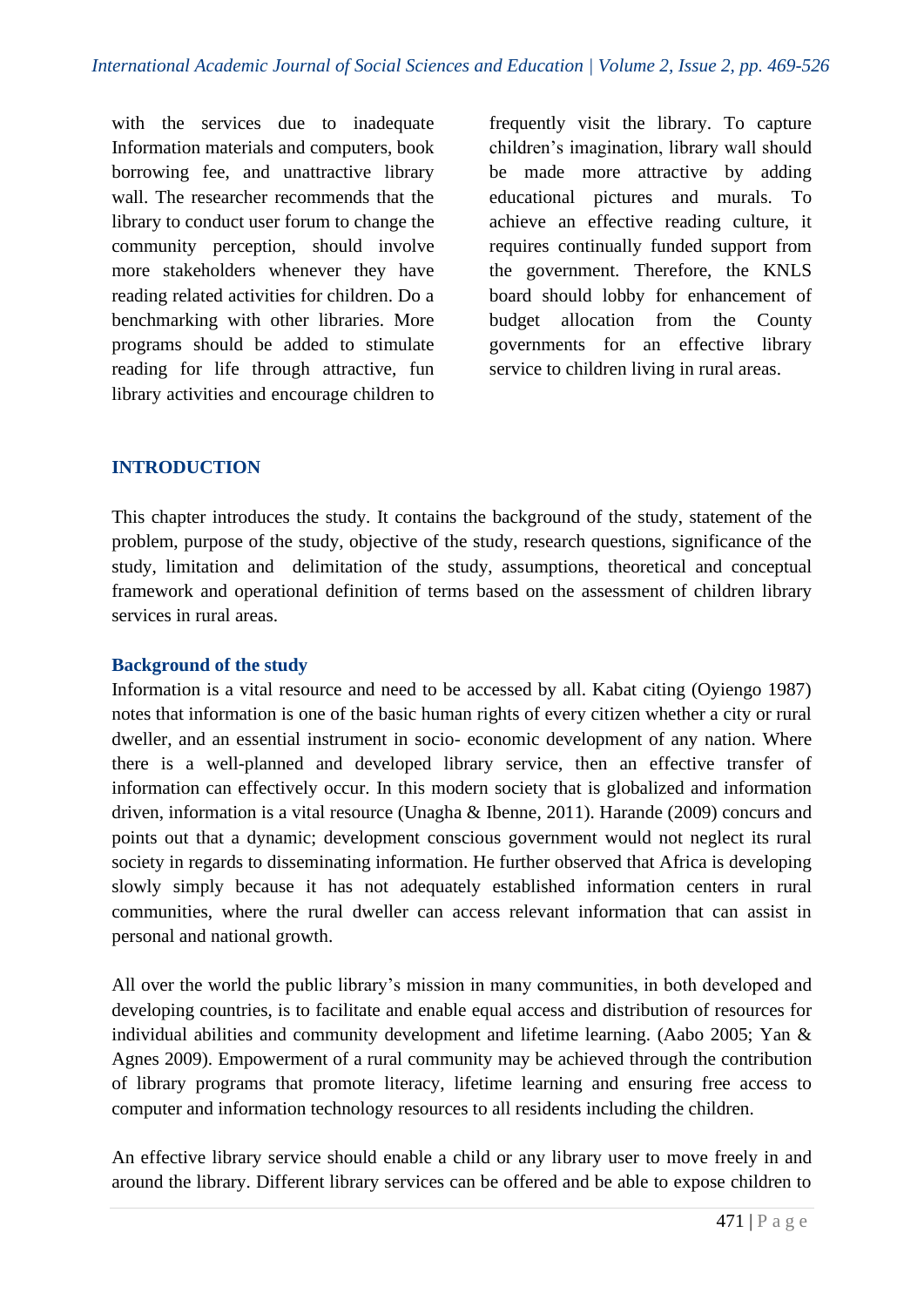all kinds of information materials and sources including opportunities crucial to reading achievements. Celano (2001) observes that children ability to read is enhanced through the use of various activities available. Therefore, children libraries hold a vital role in ensuring that the child has reading skills. In Pennsylvania studies have shown that teachers and parents have submitted that regular use of local libraries improves children reading significantly. According to Ngovi (2002) history of library services to children differ in each country. Nevertheless, with the increased realization that children have their own rights to information, libraries have started intensely to design and develop library services with the child as focus. In the USA and Europe for instance children library services began more than 100 years ago. In East Africa libraries like any other social services were developed separately for the needs of different communities segregation was the order of the day (Ngovi, 2002).

In Kenya, Mombasa was the first public library to be established in 1903. In early 1970 the Kenya National Library service board was established with a function to promote, establish, equip, manage, maintain and develop libraries and information services in Kenya (Kenya Laws Chapter 223). However, despite the government opening branch libraries many children do not access library services. Kamla-Raj (2016) citing Mahwasane (2008) recommends that user education and user advice should be employed to facilitate effective utilization of library services.

IFLA/UNESCO guidelines for development (2001), indicates that public libraries have an obligation of ensuring that library programs and activities are attractive to children and that every child will utilize the services and benefit in terms of cultivating a reading culture at an early age that may probably guarantee a continuous reading habit even in adulthood. In rural areas of Thonoyandou South Africa, according to Mahwasane (2008), finding shows that rural children search for information that will assist them to do schoolwork assignment. Also instead of using library resources to search for information, teachers and pupils approach individuals whom they consider to be knowledgeable. Harande (2009) supports Mahwasane by observing that rural areas are still experiencing insufficient information services. In Kenya this is also true, library service rendering is neglected by stakeholders in the education sector.

Akanwa citing (Emanalor,1990) notes that a very essential area in librarianship today is the provision of services to children in rural zones as greater part of the total population of a particular country who need to benefit from library programs live in zones that are purely rural. Some of the characteristics of a rural area are that majority of people are farmers, absence of well-constructed and equipped schools, lack of piped water, electricity and good roads and so forth. (Odewale (1986) identified the characteristic of rural areas as

- 1. Areas with low level of literacy
- 2. Limited educational and economic opportunities
- 3. Strong cultural, tribal and religious adherences and
- 4. Absence of large business and commercial institutions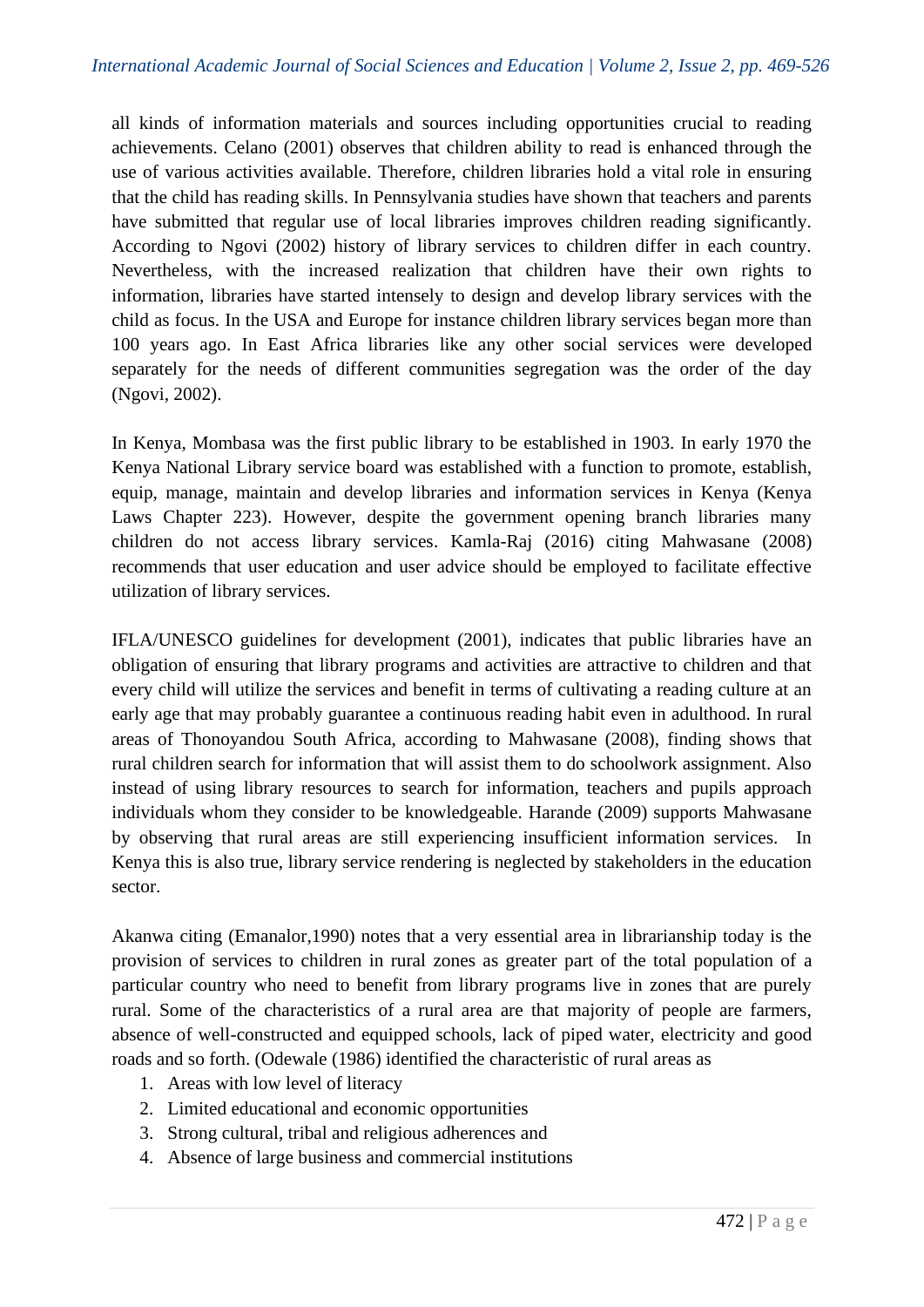African children can really benefit from the open spaces provided in the established libraries, for they disseminate a variety of information resources that can assist them to search and retrieve information that can enable them solve the challenges they encounter in schools, community and at a personal level. Therefore, they assume an essential role of availing a wide scope of imaginative and inventive programs that brings together children and thus removing the hindrances such as language barriers, age, ethnicity, cultural, and financial status.

In spite of the fact that the foundation of a rural child is oral based (Elkin and Lonsdale 1996), majority of their information needs can't be fulfilled by use of oral cultural methods alone. Information centers such as libraries can make books and other information materials accessible, bearing in mind that these information media are not readily available at school or home. Aina andAlegbeleye (2015) expressed that third world countries had come to understand that unless rural community is empowered through provision of adequate, free, relevant and timely information no meaningful development would be achieved.

In the recent past, it has been noted that the Kenyan government has endeavored to spread essential services/amenities to rural areas. For example, the availability of tarmacked roads, renovated/newly constructed classrooms in schools, availability of electricity and solar power supports this fact. In the same line, the government through Kenya National Library Service (KNLS) board has established branch libraries. (KNLS) is opening new libraries in rural Kenya this is because its function is to promote, establish, equip, manage, maintain and develop libraries and information services in Kenya (Kenya laws chapter 225). However, the question is whether KNLS offers children library services that meet the expected standards and according to IFLA guideline. In this regard, rural public libraries such as KNLS Kangema, ought to put first priority on developing Children programs and activities.

KNLS Kangema is a service oriented institution with set goals to be achieved within the resources made available by the government through the KNLS board. The library in the rural areas has significant role in the progress of knowledge. This role can be effectively carried out with a systematized and properly planned library services (Sultana, 2014).

As noted by Mahwasane (2008) oral cultural issues such as social, financial conditions, the geographical remoteness of rural societies as well as a poor reading environment was observed to be the components that influence children's reading habits. Libraries can provide the kind of information that can't be given by guardians through a combination of different library services, and that's why they should provide services that actually focus on the child and his/her information needs and information seeking behavior.

### **Problem statement**

Even in this digital era books and literacy remain crucial for child's growth and lifelong learning. Public library's role in general is to ensure every child has an equal opportunity to access books and other information media without biases in terms of their, age, economic background, ethnic origin or physical location, and ensuring that every child is exposed to the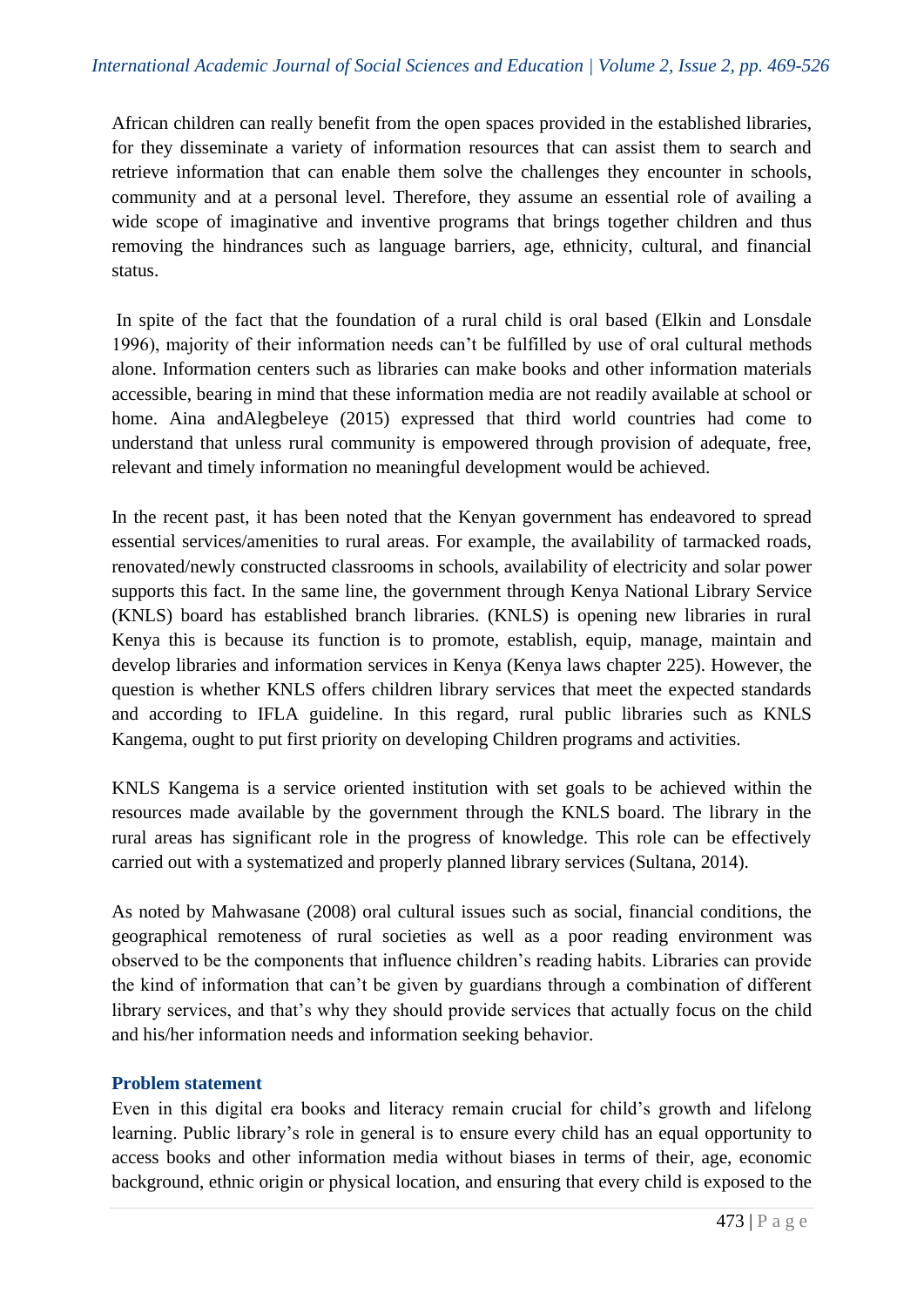right book at the right time, and in the process promote a reading culture among children. Children in the rural area already have major limitation imposed upon them in their search of library materials to meet their needs, due to the physical location and geographical layout, which sometimes may hinder access to the library. Akanwa (2010) did a research and established that the library is very important in the mental, social and emotional advancement of the child, which means it's vital for children who live in rural areas to access information services. According to World Bank collection of development indicators, rural population in Kenya was at 73.94% in 2006. This is an indication that big portion of Kenyan still live in rural areas and is engaged in agricultural activities, KNLS, has made an attempt to reach them through branch library services. Emphasis has been given to creation of kids spaces in rural/ branch library. In the library field there is a growing recognition that children library services particularly in public libraries, must be dedicated to improving the general quality of life from childhood to adulthood. Considering the foundation of library services to children in the rural areas, it can be argued that these services are poorly structured and that a child who lives in these areas cannot fully benefit like a child who is utilizing services in urban libraries that have well developed services. The study underpins the importance of library services to children and therefore the need to assess the infrastructure and reading resources of library services among children in rural areas.

### **Purpose of the study**

The purpose of this study is to assess children library services provided at Knls Kangema, with an aim of establishing whether they satisfy children information needs that will lead to lifelong reading.

### **Objectives of the study**

The study objectives are as follows

- 1. To identify strategies used in providing information to rural children at KNLS Kangema.
- 2. To determine the information needs of children living in rural areas at Kangema, Muranga, Kenya.
- 3. To assess whether the children library services provided satisfy the information needs of children living in rural areas.
- 4. To evaluate the suitability of library services provided to rural children at knls Kangema in supporting reading for life.

### **Research questions**

- 1. What is your perception of children library services in rural areas?
- 2. How important are the children library services?
- 3. What policies and strategies are used to develop children library services?
- 4. What are the information needs of rural children and how do they search for information?
- 5. Are the children library services offered accessible to children in rural areas?
- 6. Are the resources available adequate to effectively develop an effective children library service that will satisfy the information needs of children?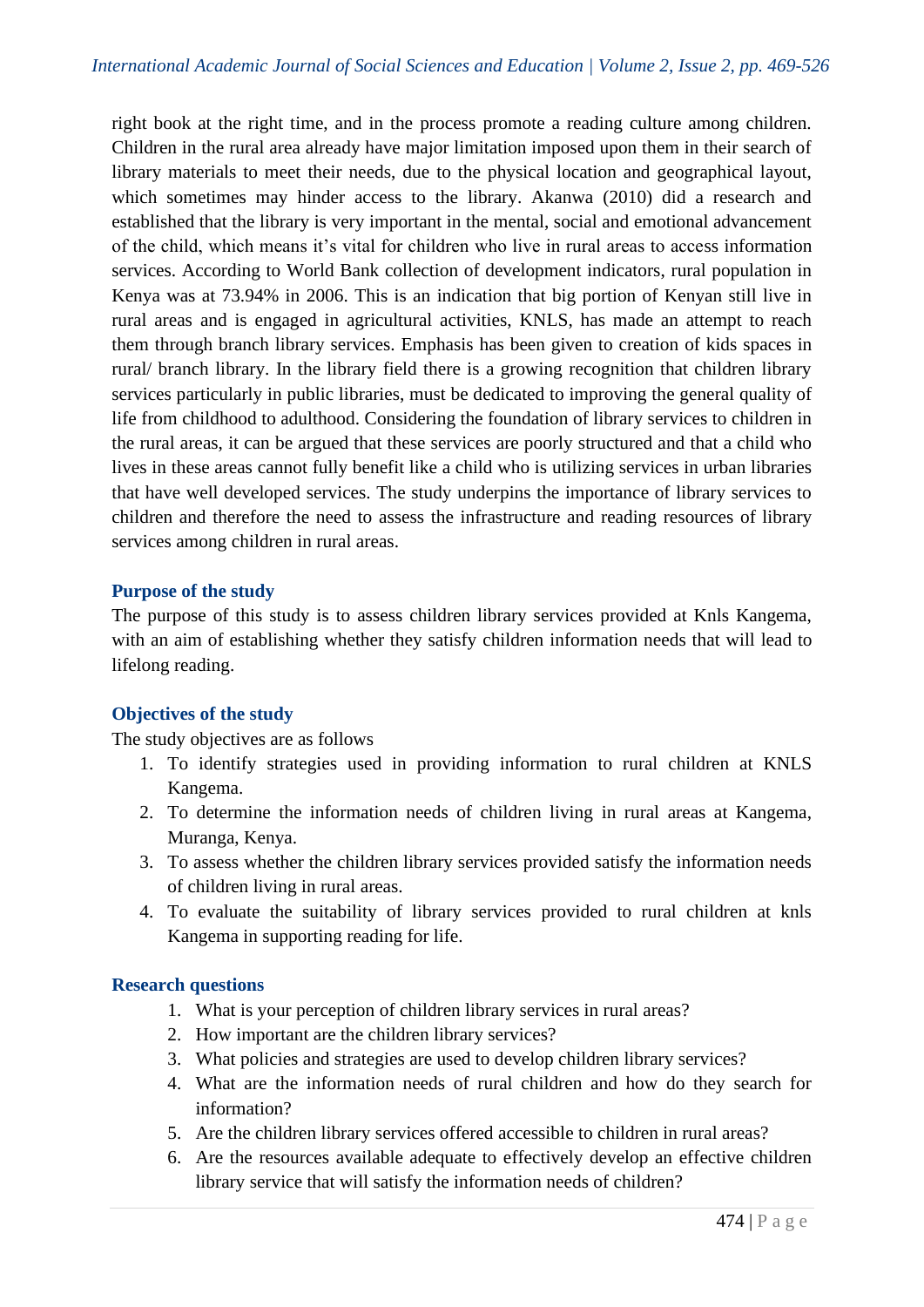- 7. How regularly do the children visit and use the library services offered?
- 8. Are the children library services available able to support a reading culture?

### **Significance of the study**

The significance of the study is as follows;

- i. That the Libraries in the rural areas will be able to provide services that can enable the children get maximum benefit from the use of library resources and services.
- ii. The recommendations made will be applied in provision of extra reading resource to children in rural areas.
- iii. The study would also make useful contributions that KNLS management may use towards improving children library service to rural children.
- iv. The study findings may be used by the Policy makers as an eye opener to come up with polices and appropriate strategies on library services to rural children that are sensitive to children needs and also promotes reading for life.
- v. The study is expected to indicate as well as show the need and the importance of continuous government financial support towards rural public libraries
- vi. The recommendations made are expected to assist donors and other stakeholders by pointing out weak and strong points of children library services. It is hoped that the research will help reveal challenges that are hindering effective children library service to children in rural areas.
- vii. The model used in the study may also stimulate interest for further research in effective library services for children in rural areas.

### **Limitation and delimitation of the study**

Limitations of the study are conditions that the researcher has no control of. And delimitations of the study are choices made by the researcher which should be mentioned as they describe the boundaries that the researcher set before the study

### **Limitation of the study**

The limitation of the study was that the research involved teacher librarians of schools registered as institution library members, the researcher had no control over respondent's feedbacks.

### **Delimitation of the study**

Kenya National Library Service categorizes those with five years to fifteen years as children. The researcher sampled only children aged ten years to fifteen and those only in upper primary school. This assisted the study in that children aged ten years and above were able to actively participate during Focus Group Discussion (FGD)

### **Assumptions of the study**

This researcher had the following assumptions;

1. Children in rural areas have a broad range of information needs which are currently not adequately met by children library services offered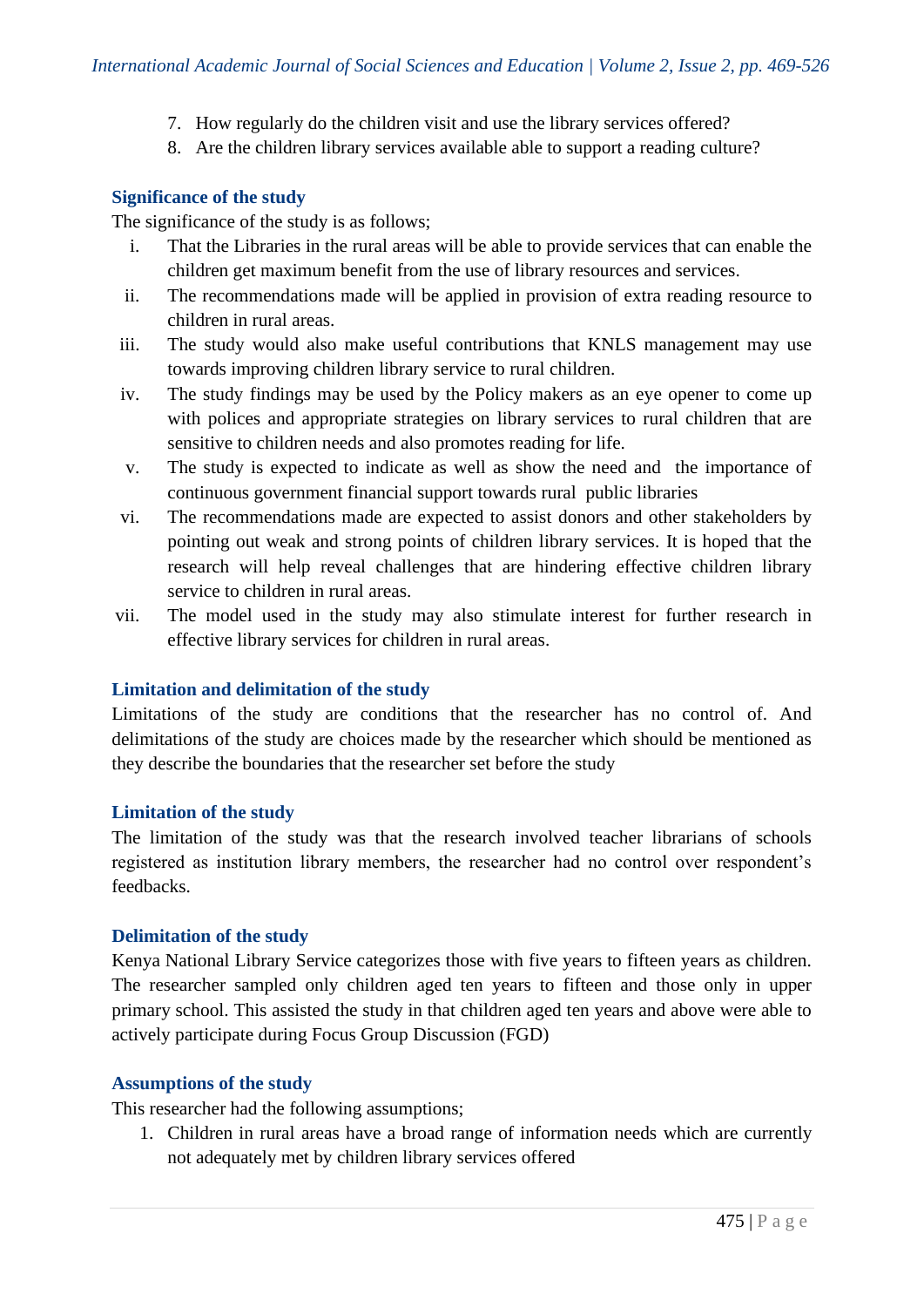- 2. Children in rural areas lack access to library and information service to enable them develop a reading culture for long life learning.
- 3. The respondents selected for the study will cooperate and provide reliable responses.

# **Theoretical and Conceptual framework**

Theoretical framework is the structure that can hold or support a theory of a research study. The theoretical framework introduces and describes the theory which explains why the research problem under study exists.

Conceptual framework refers to when a researcher conceptualizes the relationship between variables in the study and shows the relationship graphically or diagrammatically (Mugenda & Mugenda, 2003)

### **Theoretical framework**

A child regardless of the environment he/she is has information needs. Therefore, libraries should develop programs and activities that will support reading for life and help children develop information literacy skills. The study utilizes Piajet's (1932) intellectual or cognitive development theory complemented by Ranganathan's Five (5) laws of library science.

### **Ranganathan's Five (5) laws of library science.**

The driving force for all library activities and services comes from the five laws of library science which were formulated in 1924 and proposed in 1931 by S R Ranganathan, namely

- i. Books are for use.
- ii. Every reader his/her book.
- iii. Every book its reader.
- iv. Save the time of the reader.
- v. Library is a growing organism

Books are for use means, open access where children and all readers can be able to choose from the shelfs what they want to read. Loaning policies should be in place, library location should be accessed with ease, operating hours and days should be favorable to the user, library furniture and equipment should be comfortable and quality library staff.

Every book His/her book implies that the government and library management has the obligation to ensure each person has access to books/ resources that contain information which satisfy their information needs. And the reader should have information literacy skills. Every book it reader means that library services and selection of books should be done having user as focus. Services such as extension services may be used, reference services among others.

Save the time of the reader implies that information resources available in the library should be designed in such a way that they are accessed easily by arranging them systematically in a well labelled shelfs, and the reader can be able to read and use them at their convenient time. Users should be able to borrow and return books with ease and the library to employ competent librarians. Library is a growing organism implies that the library ought to have a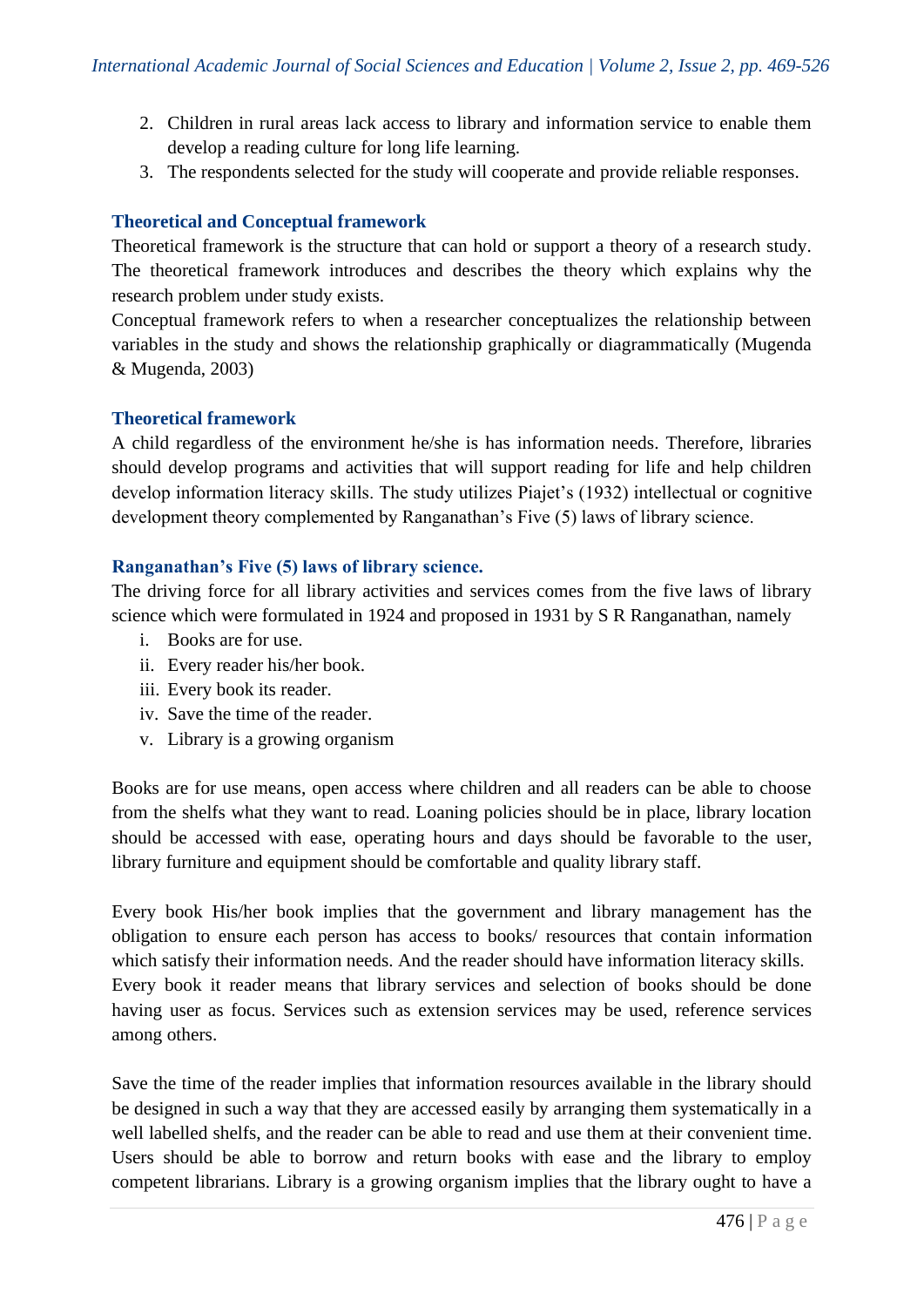balanced growth in their collection considering the needs of users and their requirements, embracing the new technologies that are emerging safeguarding both the safety of users and library assets and also the need for expansion.

Even though the above laws were formulated before the arrival of digital age, they are still usable and applicable today, they contribute the basic philosophy of library science and librarianship.

### **Piajet's (1932) Cognitive development theory**

According to Greig &Taylor (1999). Cognitive theories are about the ways in which children come to think, know and understand the world around them. Jean Piajet theory was published in 1936, and focuses on children mental development from birth through adolescence and stress on language, memory reasoning and morals (Dean, 2019). This theory regard the child as an active participant in constructing knowledge. Piajet argues that children development is a process that results from biological maturation and a child's interaction with the environment. Jean theorized four levels of childhood development and each level has its sets of achievement in spatial, number, quality, time, moral, chance and probability concepts. The four levels are;

- **i. Sensorimotor stage- birth to 2 years-**Main change at this level is object permanence
- **ii. Preoperational stage 2- 7 years-**Playing and imagination are very important. Psychology theories state that children starts to develop memory during this stage, the child is egocentric.
- **iii. Concrete operational stage 7-11 years-** the Child begin to have rational thought. According to Piajet, this is the foundation of essential milestones. The child start working things outside their head and are more aware of outside world and events.
- **iv. Formal operational 11years to young adulthood-** Piajet believe that children become capable of formal reasoning at this stage. Ability to use abstract thinking when faced with problems. Instead of relying solely on their experiences, children begin to come up with other possible ways of solving issues.

Piajet theory has been used widely in education sector because it gives detailed account of children intellectual development. As indicated by Dean (2019) some educational programs are built on the idea that teachers should teach children only what is right for their level of mental development. Similarly the researcher opines that children library programs should be designed in such a manner that every child has access to a service that satisfy his need at every stage of development. Hence, librarians should consider children development milestones when coming up with services that target children.

# **How Ranganathan's five laws of library science and Piajet's cognitive development theory complement each other in this study**

From the above laws and theory it can be conceptualized that the use of the five librarianship laws is directly proportional to mental development of children who uses these services. Furthermore, if one is to assess library services the researcher may use the five laws of library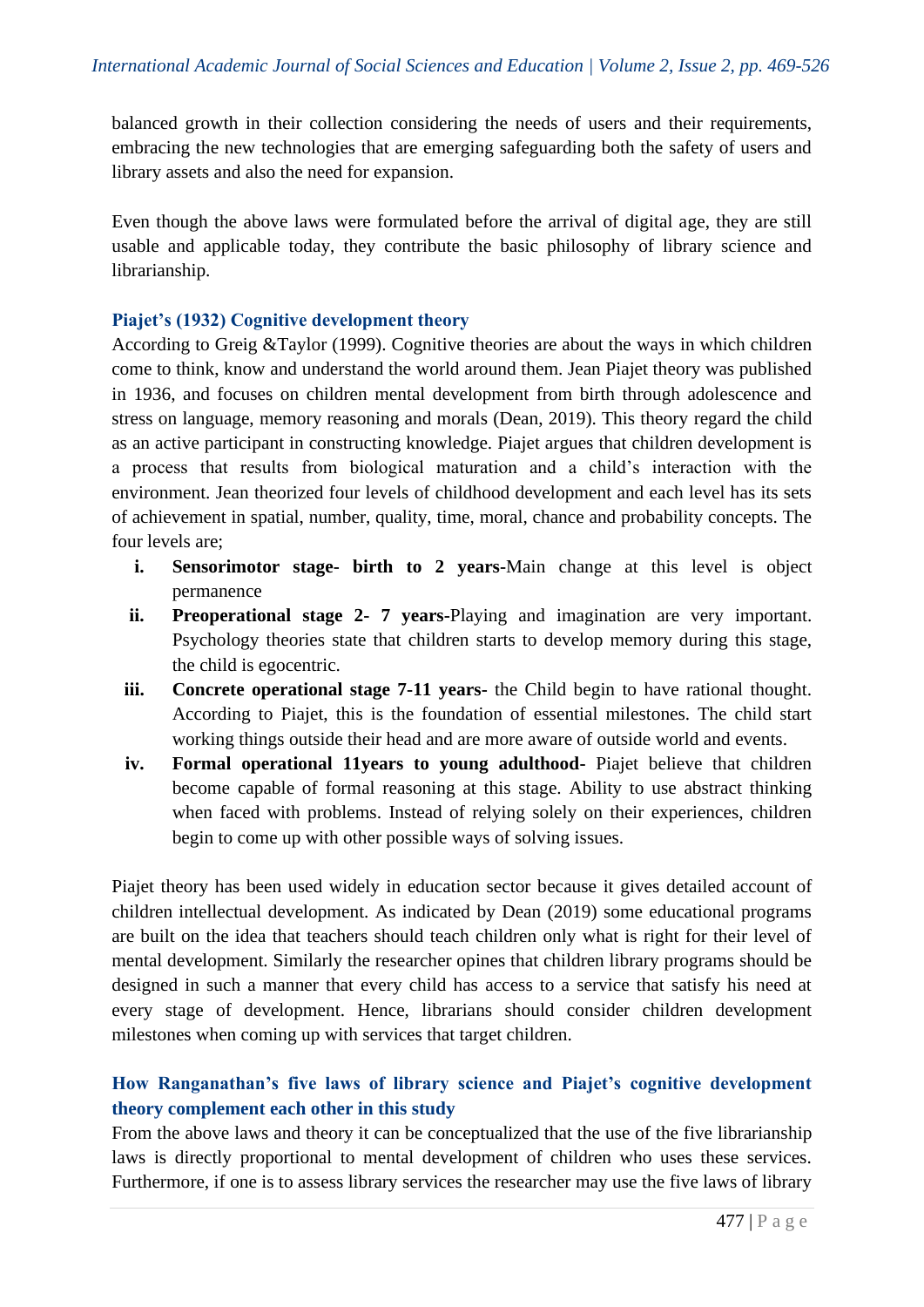science as they are the fundamental laws that apply to any problem in the area of information science, and library practices. As Ranganathan implies, these laws provided a scientific foundation assuring an indefinite future to librarianship and library use because they offer a philosophical approach to library matters. The laws are important for the study because they can be interpreted to reflect children information resources, services and the behavior children exhibit when participating in library activities. On the other hand, Piajet's theory is about recognizing the stages a child is currently in and catering to his information needs at that developmental level. By understanding the children's milestones the library staff design children services focusing on children process of growth having in mind that children will not participate in particular library activities until they are psychologically mature enough to do so. On the other hand maturation helps a child to understand their world and hence make sense of it. Particularly the last two stages helps the study as the children respondents are between the ages of ten to fifteen years and at these stage the child is aware of outside world and events also some are able to make hypotheses and grasp abstract. Therefore, the children respondents will be able to identify their information needs and assess the library services offered to them and based on these services able to identify those services that satisfy them or motivate them to develop a reading habit.

Therefore, at every level of growth children have a unique way of how they search information based on the cognitive abilities acquired. These librarianship laws and Piaget cognitive development theory collectively and separately constitute a measure for testing the validity of all the library services. The fact that information access is considered as constitutional right of every citizen, using libraries to access information widens the intellectual maturity, develops confidence, increases reading, listening and speaking abilities and maximizes critical thinking and reading reflection among individuals therefore, each user should be able to obtain the information he seeks at the appropriate time and location and in the manner in which he requires it.

### **Conceptual framework**

In general, indicators that will guide in assessing library services to children in rural areas will include the following factors, library environment, strategies employed to develop the service, information needs and reading habits of children, which is also affected by the kind of information resources available, library partnership with stakeholders and cooperation between the school administration and public administration, government support and collaboration of teachers and parents. Thus knowing the children information needs, reading habits and children rights, may enable the library to provide library services to children that will satisfy these needs as they grow hence, promote reading for life. These variables are presented in figure 1 below,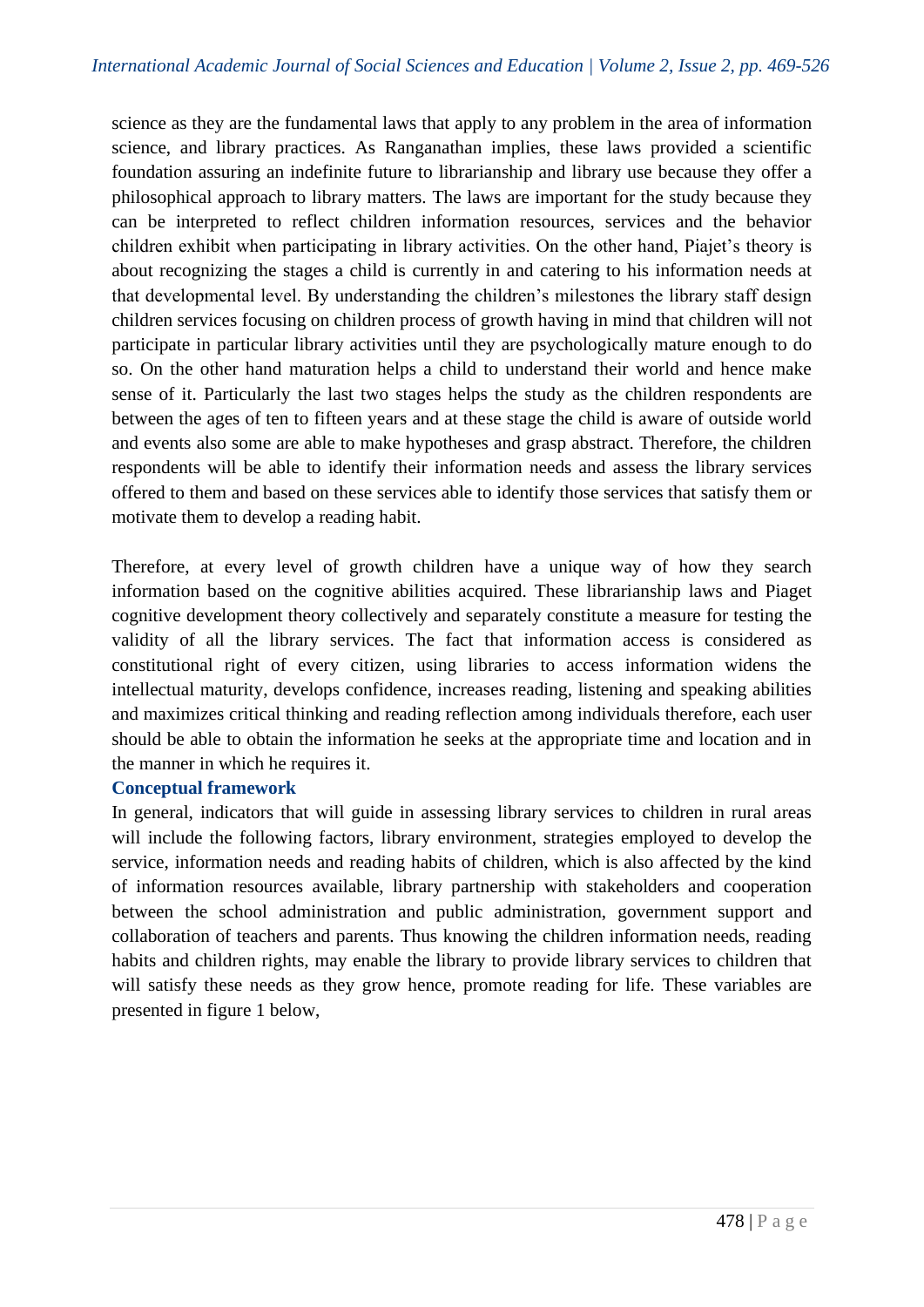

A well designed children library service should be judged by how well it is able to ensure access to information that will fill the knowledge gap identified by the user and in turn the child will have information literacy skills that he/she will use for life long reading and learning. Continuous training of children librarian, adequate/ relevant information resources including use of ICT, Proper user studies, Collaboration/ cooperation with school administration, teachers, parents, and Government support, these intervening variables will ensure that the library develops a well-planned user focused service that will promote reading for life that will ensure an effective children library service.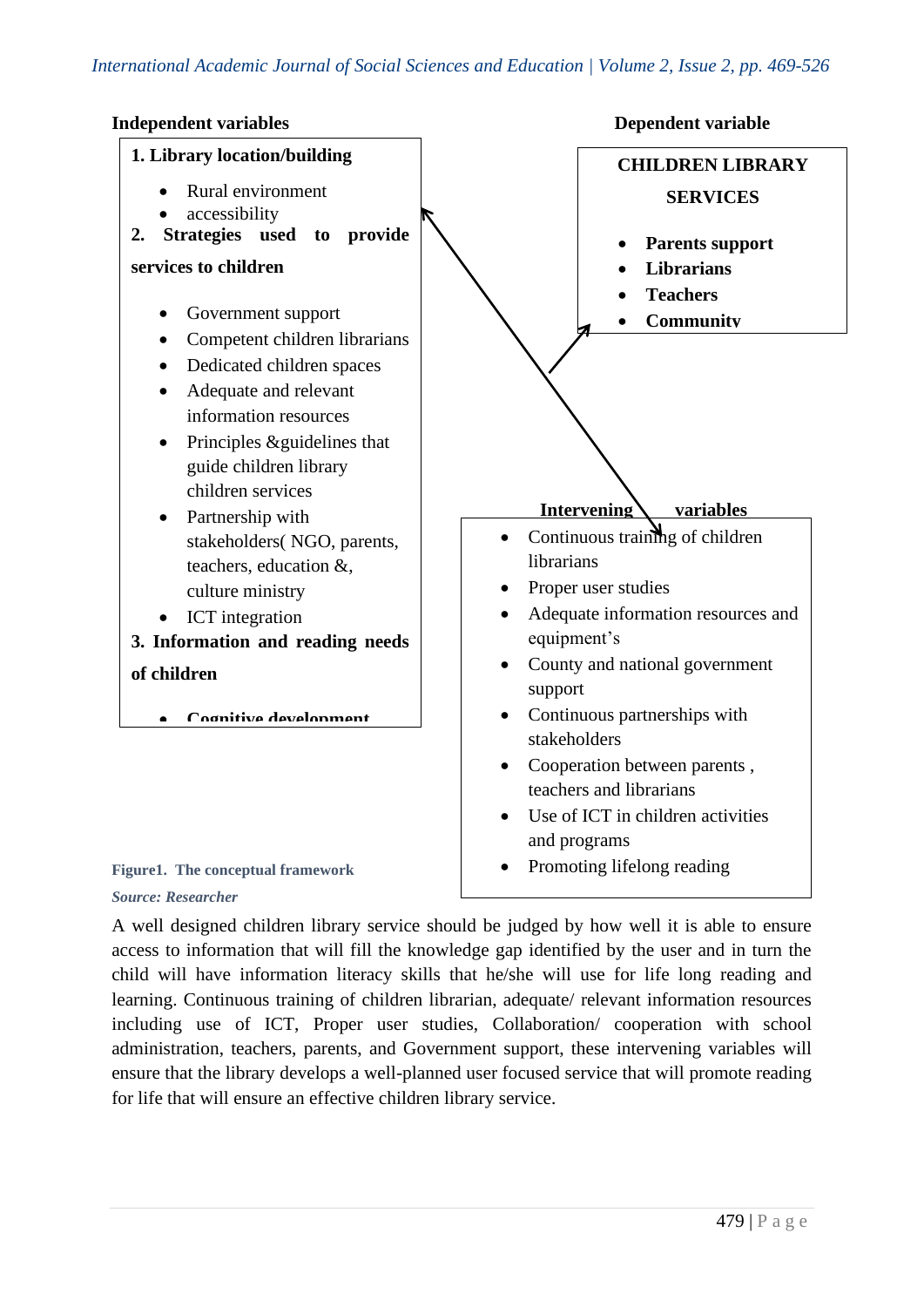### **Operational definition of terms**

### **Assessment**

A process of judging a service in regard to whether that service has met the user's information needs and expectation.

### **Children**

Any child who uses the junior section of the library and according to this study is between the ages of ten to fifteen (10-15 years)

### **Children library services**

These are information services/ activities/programs and resources that the library offers in the process of disseminating information, and are specifically designed to provide books, extension activities, facilities, and other information resources to children within a certain age bracket.

### **Information need**

Defined as an individual recognizing or becoming aware of his inadequate knowledge to satisfy a goal or solve a problem which compel a desire to search for information that might fill a particular knowledge gap.

### **User Satisfaction**

A feeling of pleasure and happiness experienced by a library user when the service offered corresponds with his need and expectations.

### **Public library**

A type of library supported by government grants that provides library resources and services to all members of the community as well as provide library staff who oversees and guides them in their choice of book, program's and other information resources.

### **Reading for life/Reading culture**

A developed habit of reading books and other information materials regularly, not for profession or career progression only, but also as a pleasurable activity for holistic growth in every aspect of an individual's life.

### **Rural area**

A place that is not in the main city line with low population density, has few buildings and where people's economic activities is mainly agriculture and farming. *Source: researchers*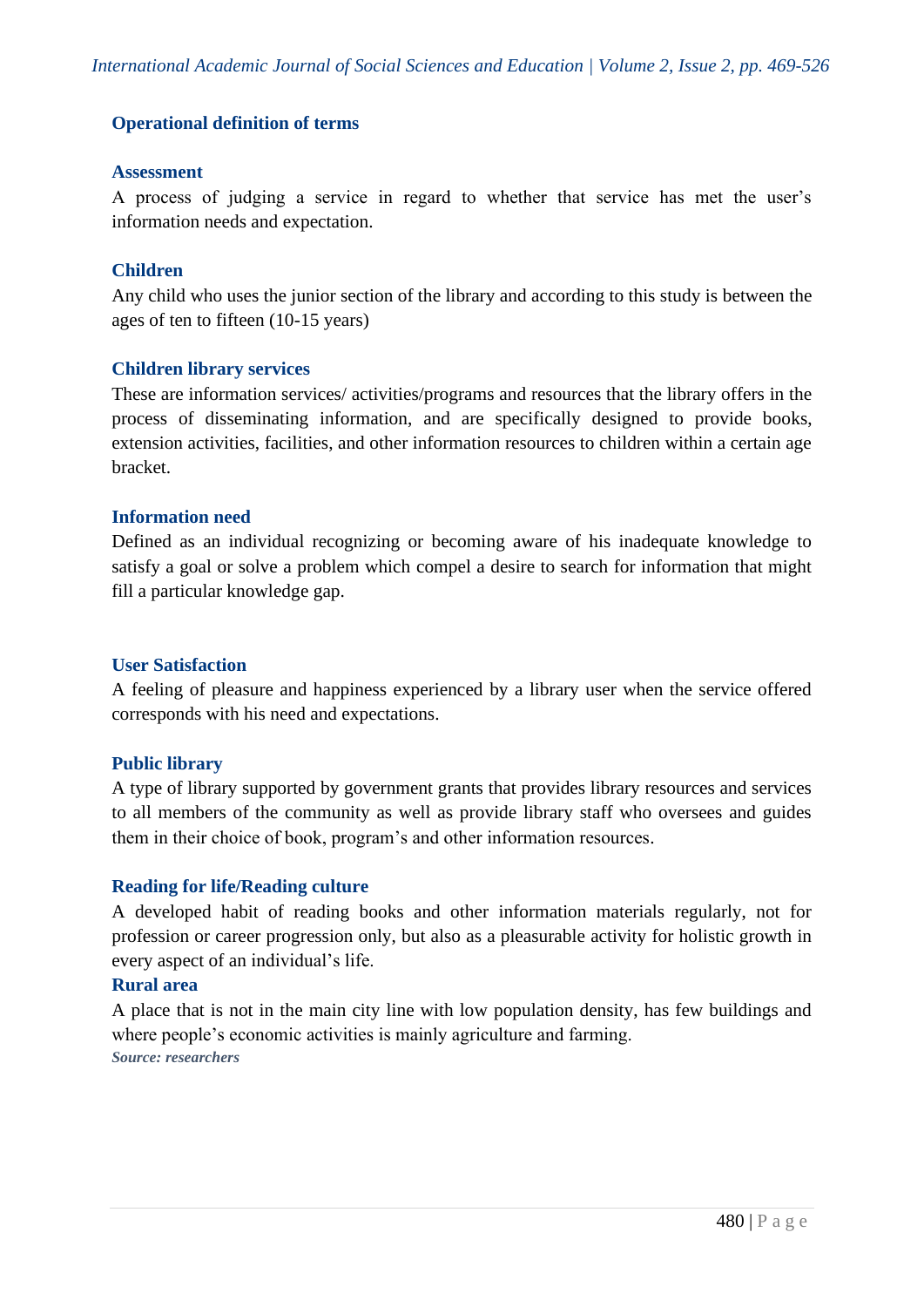# **REVIEW OF RELATED LITERATURE**

### **Introduction**

This chapter provides a literature review on assessment of library services to children in rural areas. Guided by the study objectives review of the following areas was carried out, perceptions of library services in rural areas, strategies used to provide information to children, the information needs of children living in rural areas, user satisfaction and the suitability of children library services in supporting reading for life.

### **Perception of library services**

Perception can be defined as the entire process by which an individual become aware of the environment and interprets it so that it will fit into their frame of reference (Kiriri, 2018). Perception as defined by the Dictionary of contemporary English (2009) is the way you think about something and your idea of what it is like. Therefore perception is an idea a belief or an image a user has about a library as a result of how they see or understand it.

According to a study by International Federation of library Association (IFLA) on the perception of library services in Africa, the findings indicate that library services are widely available in the majority of rural areas of Ghana, Kenya, Tanzania, Zimbabwe and Uganda and that the community around them is aware of their existence. Also, public libraries in these areas are perceived to only provide books and a place for studying.

Public libraries in rural areas provide traditional services such as lending books and providing a conducive environment for study. Children in these areas visit libraries to complete school assignments and other classroom related reading such as exam preparation (EIFL, 2011).

Most of rural public libraries are housed in small building or have limited spaces for children, are resource constrained, lack technology- related facilities while others have shortage of appropriate information resources to fulfil user's needs. It's a sentiment shared by Otike (2011) who urges that public libraries do not adequately serve rural communities since they are supplied with materials that aren't connected to the information requirement of most rural African. He also mention that children exposure to libraries is limited and suggests that more could be done to improve usage.

Public libraries are a place where children, parents teachers interact with right information resources professionally organized where competent librarians provides access to books and other print or non-print media. However parents in rural areas belief that library is a place that offer information services that are academic related only and therefore an extension of academic study.

A study by Elbert et al. (2012) shows that libraries throughout Africa contribute to the development of their countries in different ways. For example, countries such as Kenya, Ghana, and Nigeria library services are supporting Sustainable Development Goals (SDGs)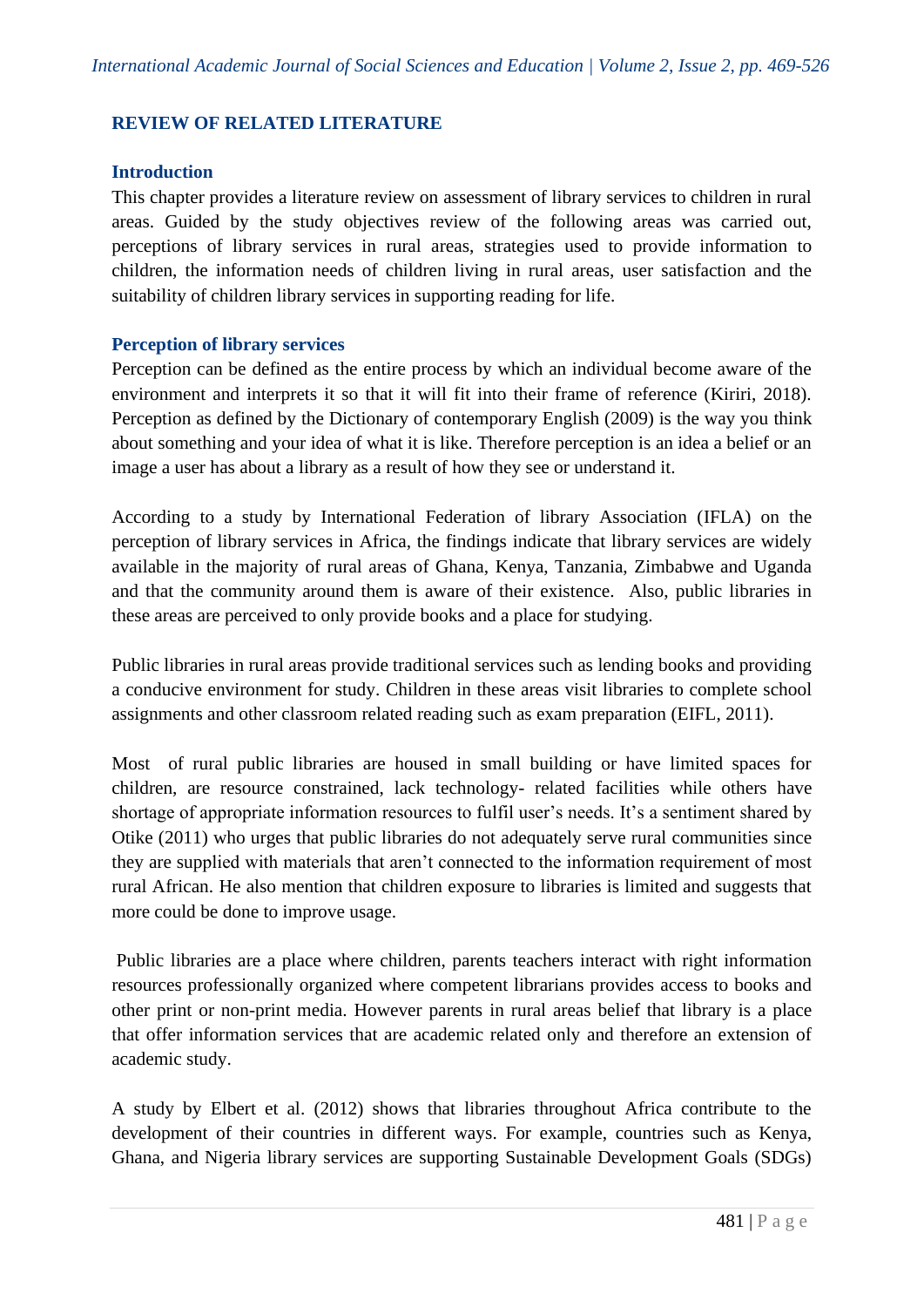of their respective countries by supporting quality education through instilling skills for lifelong learning.

In Kenya in particular programs such as E-Learning Tablets Computer project at KNLS Kibera supports slum school children to use ICT to access information. The program has stimulated a love of reading for children and increased the number of young library users ( [http://lib.ifla.org/862\)](http://lib.ifla.org/862). To this end library services for children has a remarkable position of assisting the government to respect the United Nation Convention (UNC) on the right of the child which stresses the right to free and open access to information materials and programs. Libraries in Kenya has not historically been perceived as partners in National Plan of Action for children where libraries are not mentioned as one environment where children can get accurate relevant information and as an institution which provide a child friendly environment. Elbert, et. al. (2012) concurs that local government stakeholders in Africa perceive libraries as lenders of books. Akanwa (2013) recommends that although public library in rural areas serves various groups in the community, library services to children ought to have a prominent place in the lineup of activities. Children need libraries therefore, whenever children are, libraries should be established and provide services in form of books, extension activities, audio visual materials and Information Communication Technology (ICT)

Scholars in the information industry agree that library services to children is an essential service which guarantees child's holistic growth. Therefore the government should support children services by providing funds to existing libraries, establishing more public libraries in rural areas and ensuring they are sufficiently supplied with appropriate information materials. Children need libraries to access information resources, knowledge acquisition, and development of reading skills, cultural knowledge, and introduction of ICT skills (Akanwa, 2013). He further adds that children library services in rural area is very essential in the psychological social and emotional development of the child.

However, according to the reviewed literature above they indicate that individuals in the community view library as only a place for books while studies have shown that libraries are places for holistic growth. Rural children have a completely different background based on the geographical, agricultural and development opportunities of the community. Therefore, the librarian must not assume that all children in the rural areas have the knowledge regarding the availability of library services in their community and also the librarians should understand that not all children are aware of the functions of a library. Therefore, with this thought the research is conducted to establish how the community view library services and their idea or perception of children library service in rural area.

### **Strategies used to provide information to children**

The International Federation of Library Association (IFLA) Guideline for children services clearly states that libraries particularly those that fall under public category, have an exceptional obligation to support the process of improving reading, and to promote books and other media for children. Strategies used to provide information services must encourage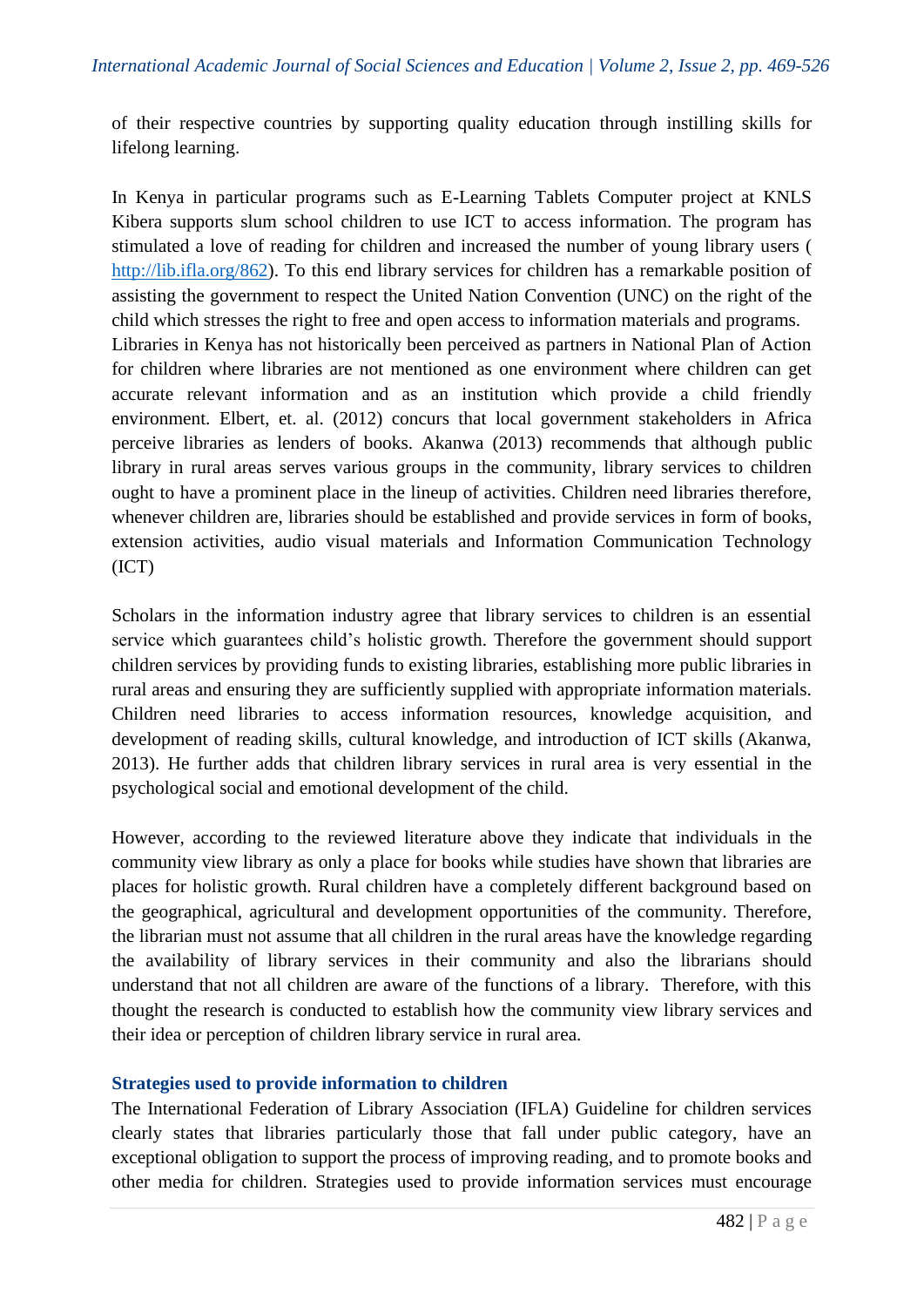utilization of library from childhood as this will probably make them remain clients in later years as adults.

For a library to be able to provide services to children users there has to be a good policy which will govern how this essential service will be disseminated. Harris (2009) defines a policy as "a statement or general principle of intent that helps translate programme objectives into accomplishments by providing administrative guidelines for decision making and implementation" (p.115). Shannon (1995) on her part also holds that libraries should develop an overall library policy statement that commits the library to making programs, services and resources accessible to children. Rosthstein (2000) asserts that policies are formulated in order to serve as a public statement of the library's intentions concerning provision of services to its clientele, and to establish clear guidelines for the library staff to aid the provision of services. Therefore, every publicly funded library should develop and implement an action plan which includes short and long term objectives, strategies for achievements and mechanism for evaluation and review.

Further, libraries should employ strategies that will ensure full government involvement and support of children information services and programs. In Darkar during a forum on world education (2000) it was observed that Africa's learning institution do not have libraries even as governments aim to achieve the target of universal primary education, schools experience severe shortage of textbooks as well as additional information resources. Likewise the Kenyan government is facing the same challenge as they try to achieve universal primary education. The Kenyan government provides textbooks to schools especially for supporting the new Competency Based Curriculum. (CBC). However they only supply the textbooks leaving a gap for the supplementary books. For this reasons the government should encourage collaboration between schools and public libraries to ensure they fill the gap especially on supplementary books and also the government should provide the necessary funds, information materials, competent children librarians and ensure that all established rural libraries have reading spaces that are attractive to children.

Akanwa (2006) defines the children's library as that section that is purely devoted to providing information materials such as books and other media without a fee to all children of a particular age group. Majority of rural libraries have realized that library spaces for children are the key in providing effective services (Celano, 2001). In the United State of America (USA), Alabi (2013) conducted a study and observed that all public library surveyed provided children library services. For example, the New York public library offer after school programs for children services such as free computer training, literary program and virtual library services are provided. Likewise, the Kenyan government through KNLS has established sixty four libraries across the country and in these libraries there is a section dedicated purely for children services and activities. In 2015 KNLS partnered with Book Aid International (BAI) to improve services in the junior section by implementing children corners in selected KNLS Libraries under a project named Open Doors Children and teen Corners (ODCC). In these sections of the library, children are served with resources and programs that correspond with their ages. The project not only focused on books but also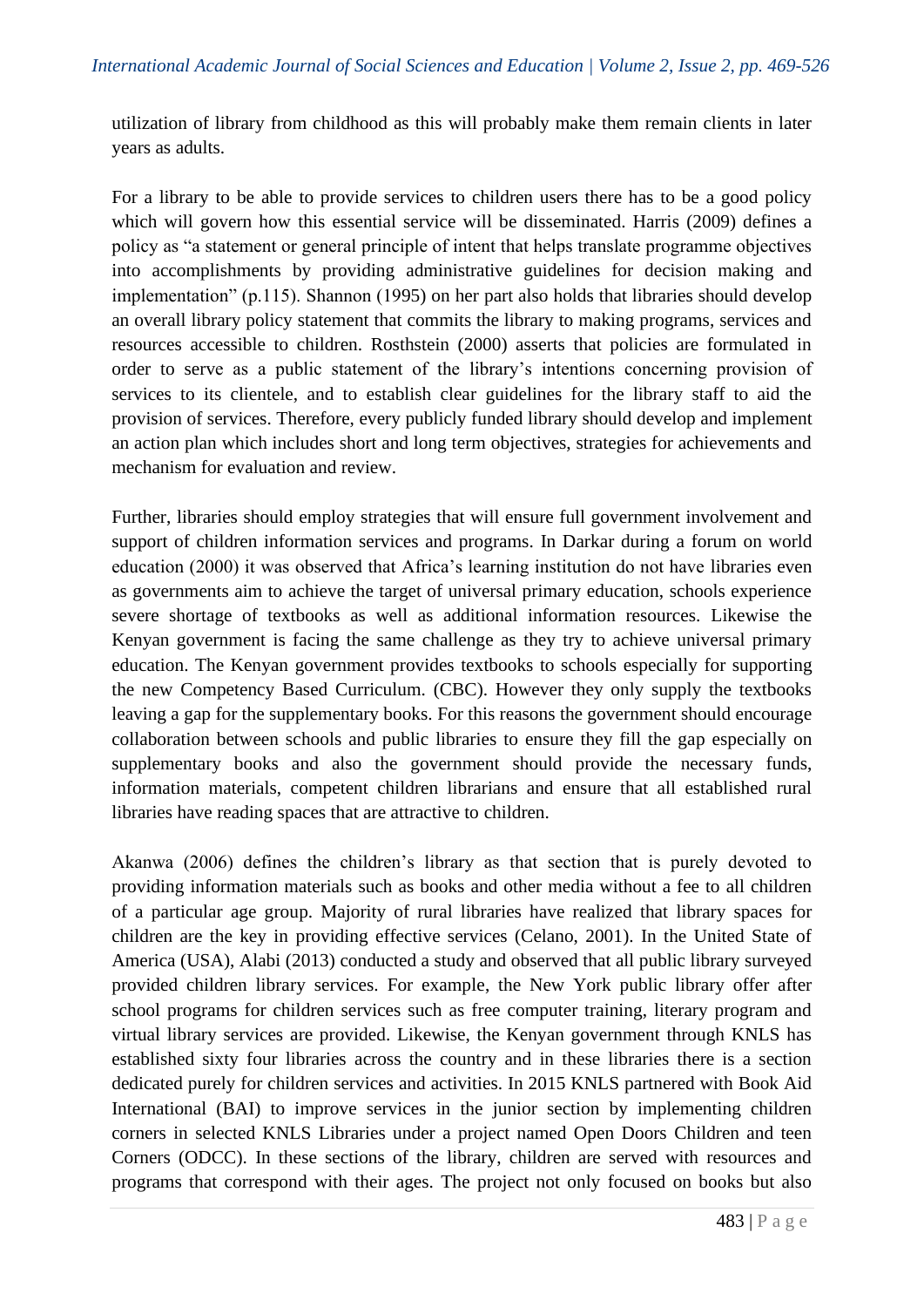covered refurbishment of children and teen spaces in the library. The project aimed at creating vibrant library by inspiring young readers. (Kenal news, 2017).

In order to guide users or assist children in developing information skills and reading habits, qualified library staff is an important factor to consider. Mojapelo (2015) asserts that Children services are diverse and require having competent library staff who guides children to retrieve books and navigate other programs in the children section Therefore, the children section should be managed by competent children librarians who will be able to fit in the shoes of a child in terms of understanding each development level and create and provide simulative information service. Ngovi (2002) supports the point by enumerating the qualities of children librarian which include, patience, good listener, approachable and alert, a good organizer, good tempered and have a pleasant personality.

As noted earlier IFLA has recognized the importance of children library service and has set up guidelines for children and library services. Nevertheless, even with the well laid down guidelines Kibat (1990) observes that only countries with ample monetary resources have been in a position to deliver quality services for children nationwide. A study by Dent and Yannotta,(2000) showed that many libraries in Africa are underfunded by their government or parent organization this prevent frequent purchase of books and other information resources majority of books on their shelfs are donations from other continents. For this reason libraries are using collaboration as a strategy for enhancing provision of children library services in public libraries. According to Eberechukwu and Ozoemelam (2016) collaboration with government, international bodies and other stakeholders in the education sector ensures greater performance and improved service delivery. For example as a way of supporting achievement of primary school educational goals KNLS libraries have identified gaps in the provision of school library programs. To this end knls in partnership with Book Aid International (BAI) developed an intervention project of donating books in boxes to primary schools. According to Kenal news, 2017 citing Kayoro, More than 5000 children benefited from this program that was implemented in twenty KNLS branches in ten counties. The books have proved beneficial and are heavily supplementing the "Tusome program" that target children and adult learners (Kenal news, 2017)

There is a variety of library programs designed for children, they include but not limited to services such as parent-child story hours, group activities, Computer literacy training, library and reading programs, books reading, talent search programs, recreational services, information for help with schoolwork and assignments, read aloud programs, reference services among others. Mahwasane (2008) affirms that effective service provision to children must ensure that the book talks and story hours include folk tales with African version. Today's library is regarded as a powerhouse where information is stored, generated and transferred to fulfil user's needs. To get the most out of this library, users should be aware of how to access the resources making each information search effective**.** A study on public libraries services in Nigeria challenges and strategies revealed that rural Nigerian were not benefiting from public library service hence the introduction of mobile libraries. He also asserts that children library services exposes children to information resources as early as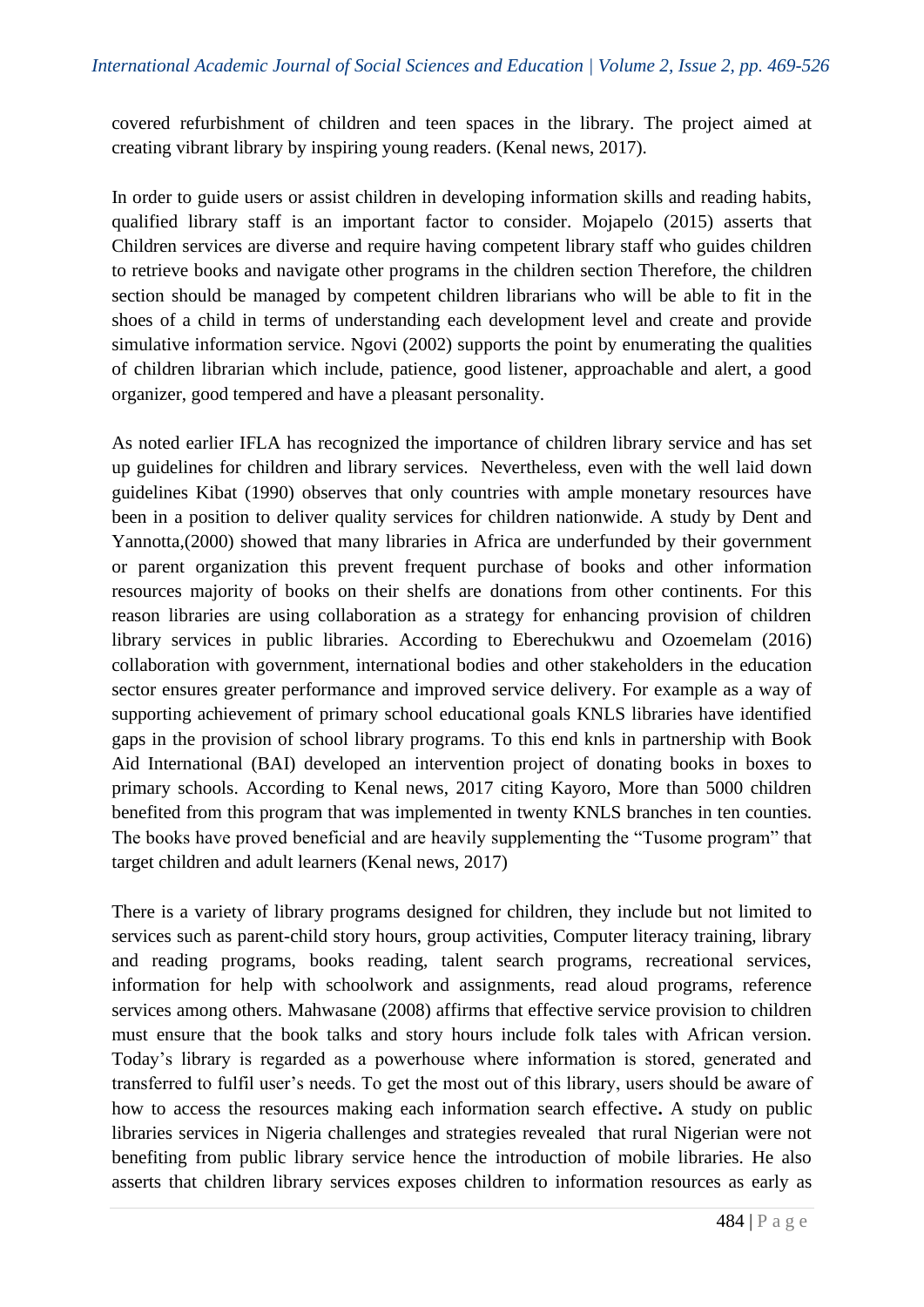possible they provide picture books, story books, cartoons, games, poems, children magazines, textbooks, fiction and nonfiction for children. These services are presented in colorful manner to educate the children and encourage them to develop a reading habit. Other service include reference services, storytelling hours information literacy service discussion group/ talk shows, lending services reading promotion, mobile library service, book week, cultural service, recreational service and extension services. Children must be exposed to a diverse range of appealing and relevant materials in order to develop a reading habit. For example, "Book flood" are used as a strategy to increase the amount of reading materials in Fiji, Singapore and Sri Lanka. Furthermore, a pilot study in Sri Lanka found that "book floods" cause notable improvement in literacy skills particularly for young children who are being taught in a language other than their mother tongue.

Similarly as a strategy to expose children to a wide range of information resources Kenya National Library services uses book boxes and outreach programs (Kenal news, 2017). This strategy aims at ensuring easy access and utilization of the information resources available. In addition libraries uses outreach as a strategy to provide services to users who are infrequent or non-users. Outreach services ensures that all children in the community get access to information regardless of their location. Outreach is also used as a marketing tool thus ensuring the community is aware of the available services.

According to Mahwasame 2008 citing (Freiband 1992 and The Reading Agency 2004) scholars in the library field have found out that the secret to attracting more users in the junior section is ensuring that the services offered are attractive enough to stimulate interest among children. Integration of ICT in children services is another strategy used by libraries to provide information services. ICT fosters creativity, by allowing sound pictures, animations, video and text to be put together to make stories more interesting and convincing. For example "Kio –kit" device is used at knls Muranga by librarians as a digital learning interaction. According to Ngugi (2017), the Kio-Kits in libraries has been a game changer as far as pupils and their attitudes towards curriculum subjects are concerned. Sang (2016) noted that most library users have challenges while trying to find information for their diverse needs due to emergence of new technology and thus not able access or retrieve any information. However public libraries are striving to reinvent themselves and embrace the new technological advancement having in mind that children library collection is not entirely on print but also in diverse formats and media. For instance, "Tunachop" study forum in KNLS Meru library enables young members to engage in academic discussions through the forum students can post challenging assignment questions and they can get answers from their peers who knows the answer. Therefore, more libraries should come up with ways in which to support their users to access these materials. According to Atuti ( in kenal newsletter, 2017), KNLS has increasingly adopted the use of technology in the promotion of literacy and reading program, Further, he asserts that partnership between KNLS and World readers (an international not for profit organization) under the program Libraries E- reading and Partnership (LEAP) provided E- readers to public libraries in Kenya. These devices contains at least 200 books and are used to read electronic books and also used by librarians to conduct outreach services (Kenal newsletter, 2017).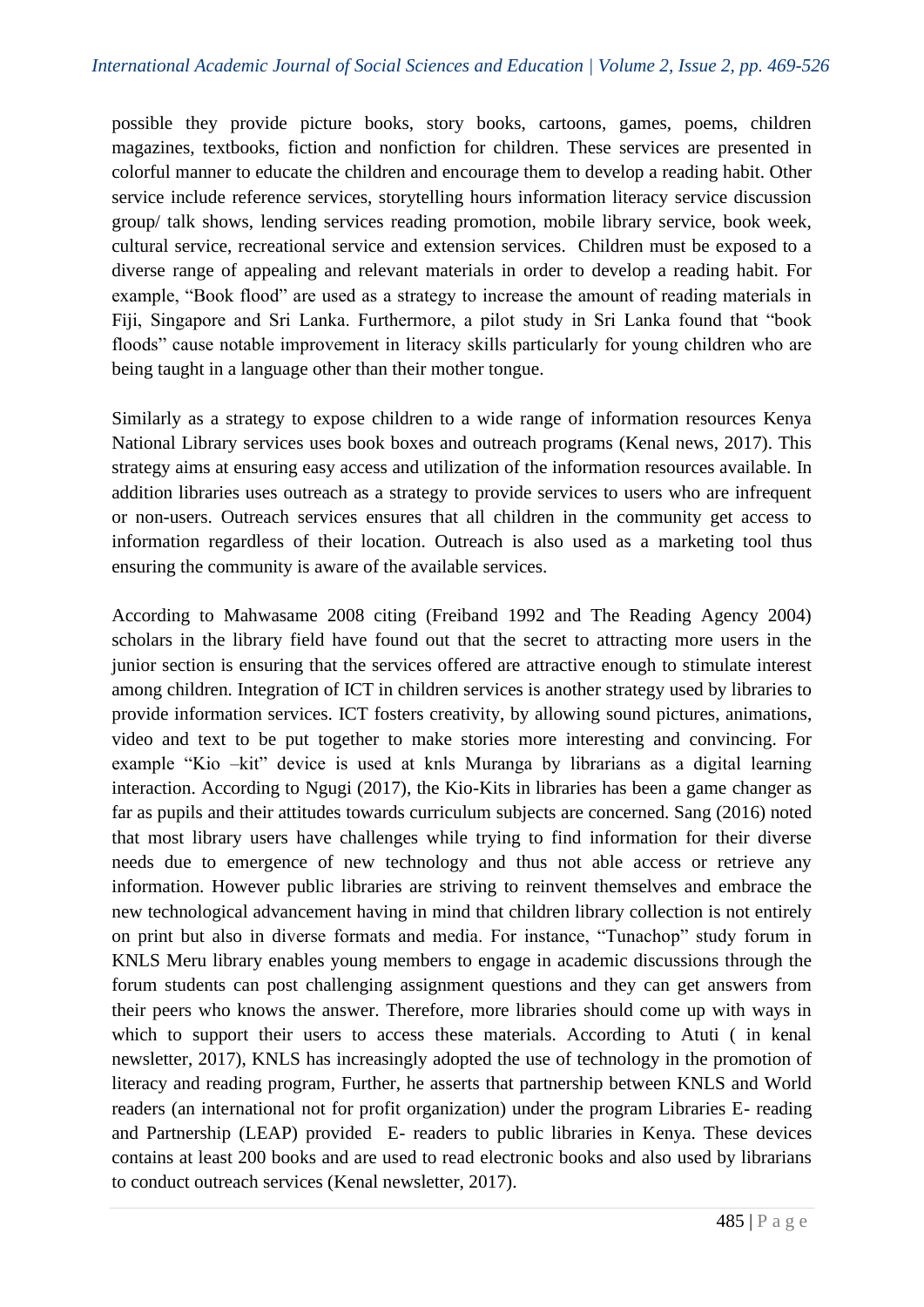Another strategy used by libraries to provide effective services is Fee based services. Due to decreasing budget, Anyazebechi and Udo Anyanwu (2016) advises library managers to look for alternative ways of funding and income generation instead of solely relying on government subsidies. They further suggest that public libraries can charge fees for their services. Examples of revenue generating services include reprographic, binding and consultancy.

The reviewed studies showed that various strategies such as collaboration with stakeholders, diverse library programs, and integration of ICT in library services are being used by public libraries in the world and in Kenya to provide services. To this end the researcher sought to identify strategies used in providing information to rural children at knls kangema.

### **Children information needs**

Information is a resource that is needed in all human endeavors (Olarongbe, et al. (2013). American library association glossary of library and information science (ALA), (2000) define information as all ideas and creative work of mind that have been communicated, recorded, published and distributed formally or informally in any format. Just like other rights (food, shelter, and clothing) information is important to mankind. For organizations and individuals to succeed in their daily endeavors they need accurate, relevant, up to date information for problem solving, current awareness, entertainment, and knowledge update. However, Olarongbe, et al, (2013) asserts that information use is dependent on its obtainability and convenience to users. Therefore, information can only be used if the user is aware of his needs, sources of information and how to seek information. Needs can be viewed as state of absence of the desired product to perform any activity.

According to Ogbonna (2016) information needs refers to demanding, wanting or desiring information for particular reasons. Similarly Olarongbe, et al, (2013) citing Timen described information need as a person's wish to find and acquire answers to want that have been recognized mentally or not yet recognized.

Children regardless of whether they live in urban areas or rural areas have many interests and abilities. Some people may ask why children library services should be given much attention. But the truth is that children have information needs and for them to grow holistically they need libraries. Chowdhury (2004) maintain that a child information need arises the moment the child identifies that his current state of knowledge is not enough to handle a given task or fill the gap identified. On the same vein Acheampong and Dzandu (2015) adds that what drives the process of recognizing one's information wants, is the desire to become a wellversed person. Akanwa (2013) notes that the various information media available in the library should bolster child's information needs and add to their psychological, emotional, social and language improvement. According to Mbenge (2015) information needs are impacted by the conditions surrounding an individual, thus the environment affects search behavior. Therefore, libraries ought to provide services that are well developed so that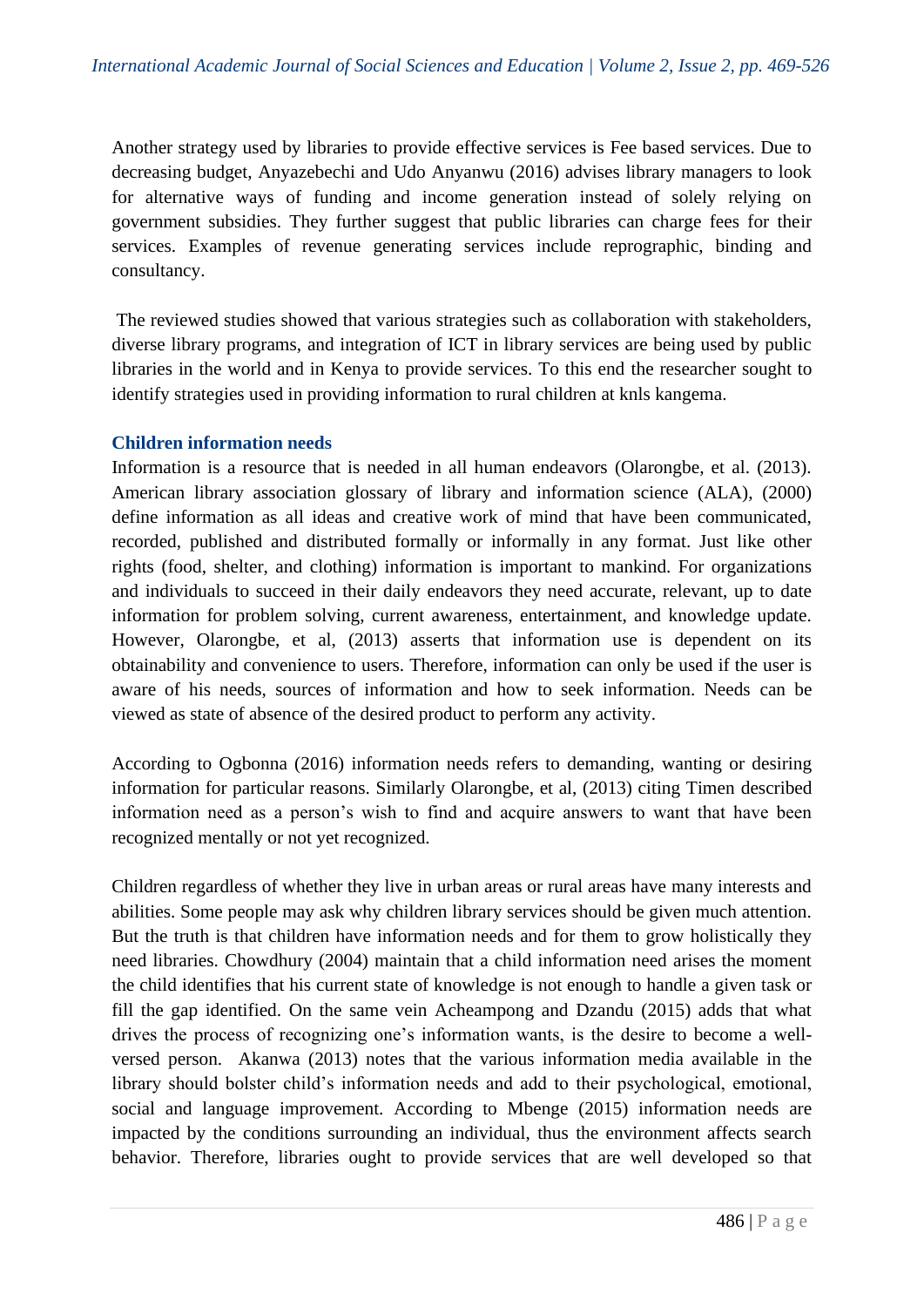children can get access to satisfying and empowering information that will fit their information needs.

Walter (1994) research finding about children's information needs, suggests that children experience information needs such as self-fulfillment, credit, love and belonging, security during their childhood. Thus Children have the right to information; for this reason the country strategic plan for Kenya 2012-2016 focused on strategies that will acts as a blueprint that will act as a guide to their responsibility of ensuring a people oriented service delivery**.** Furthermore, the strategy was to ensure that all children in Kenya have the right to free and compulsory basic education. Likewise the Convention of the Right of Children (CRC) has identified children information needs which relate to: life skills, safety and wellbeing; livelihood; abuse prevent; interrelationships; freedom of expression and thought; religion; social media; health; personal and social dignity.

Mahwasane (2008) points out that a child has information needs at every stage of development. These childhood development stages were formulated by Jean Piaget, (1952) (in Keenan,&Evans, 2014 ) He came up with a theory that distinguishes the various stages or levels of childhood development, namely pre-operational (2-7 years), concrete operational (7- 11 years),and formal operational( 11+ years) stages. At every level of development the psychologist points out the various cognitive needs of the child. Turnbull concurs and uphold that information needs are often considered in relation to one's cognitive needs. Greg (1999) supported Jeans theory by stressing that as the child develops his/her information needs changes. Information needs of a child may also be influenced by the child's gender, and the environment or situation that a child may find him/herself in. However, apart from basic information need, the children also have personal or individual needs (Greg 1999). Apart from searching for information that will assist in homework, children also look for information to solve problems that they encounter in their day to day life and thus the searched information ought to enable them make informed decisions.

Similarly**,** a study by Herman (2010) on the information needs of children shows that children's information needs include; school related information needs, entertainment and leisure related information needs, personal information needs( e.g. medication, family conditions), and information needs of specific individuals( e.g. people with disabilities, children). Gross (2000), further stresses that every child has specific information gaps that need to be satisfied. Furthermore, a child's information needs changes with every developmental milestone he/she takes. For example when they are in concrete operational stage about ten (10) years the child can be able to acquire reasoning skills that will assist him/her to assess information. Therefore, it is important that the library develop services that will assist the child to interpret and evaluate information. (Sieder, 1999) Mahwasane (2008) supports Greg and Sieder by pointing out that a child who resides in the country side mainly require information that is related to schoolwork assignment. He also observed that for a library to be able to provide quality library service in rural areas, a study of children characteristics, circumstances, and needs must be conducted.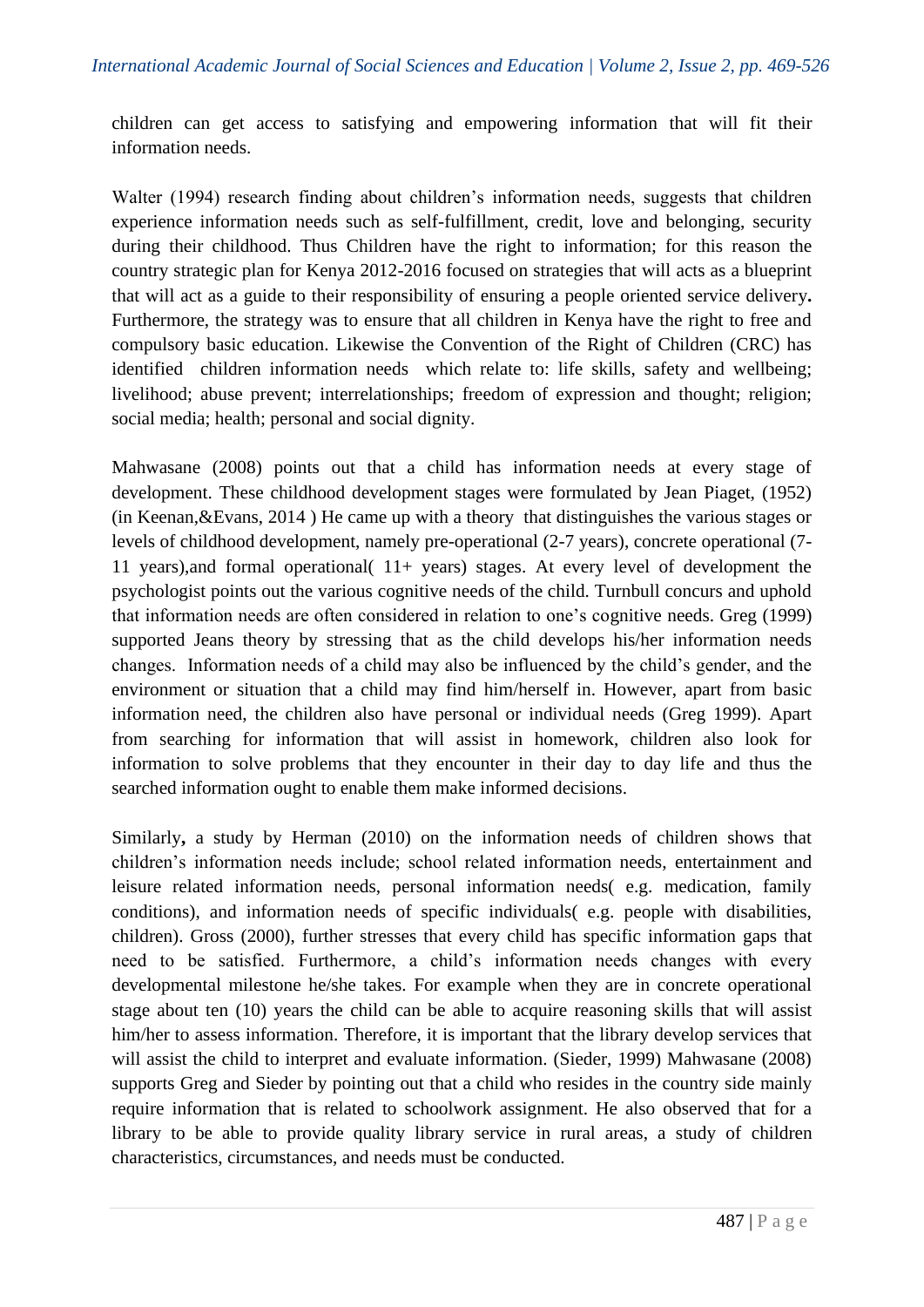A study conducted in public library in Nigeria by Olarongbe et al. (2013) on information needs and characteristics of users, revealed that a large number of respondents (students) wanted information that backs their education. In Southern Punjab a similar study was carried out by Kaur and Lal (2016), the study showed that most respondents visited the library to obtain materials for private studies, study in a quiet atmosphere, read newspapers, for leisure purposes and overall knowledge gaining. Study on information needs and information seeking behavior of teenagers in plateau state board, indicated that teenagers need information on academics thus, they search for information that is related to their school tasks and exams. Similarly a study by Otoide (2015) showed that information is a valued resource to every person including students in high schools whether living in urban or rural society. Also results indicated that secondary school student require information for their education, wellbeing, leisure, relationships, faith, family care among others. Moreover, the study pointed that students wanted these information for learning, to be well informed, fun, current awareness, individual growth, educational achievement and literature reviews. However, lack of awareness of information needs is one of the problem they encounter while trying to meet these information needs.

The study above shows that children just like Adults have information needs at each level of their development. Researchers have noted that information is vital for a child's healthy growth. Therefore, it is the responsibility of libraries to ensure they adequately address specific information needs of children in their location. Without knowing their specific needs it is difficult to offer useful and helpful services, In addition, selecting and acquiring appropriate library information materials without knowing what the user require to satisfy his needs is a challenging task. For this reasons, the librarians must have a thorough knowledge of the children information needs.

Information needs of children may be categorized in five dimensions namely, educational, survival issues, family issues, social/community issues and personal development issues. In Kenya the literature reviewed shows that there is very few published research work on information needs of children in rural areas therefore, the study sought to fill this gap.

### **Children user satisfaction with library services**

Satisfaction can be defined as a feeling of pleasure and happiness that comes when a service is successful and the desire of the user are fulfilled, User satisfaction is a key concept that any organization including rural libraries must appreciate in order to remain competitive and relevant in any business environment. Libraries must understand and have the capability to measure satisfaction based on the user's viewpoint by doing so, they will be in a better position to understand and satisfy their needs. Based on library and information science research, information is consumable product. Therefore, for this product to satisfy the consumer (the library user), it must be taken together with certain information services which disseminate information. In this regard user satisfaction in library is a product of a wellplanned and developed service that has been accessed, received and utilized.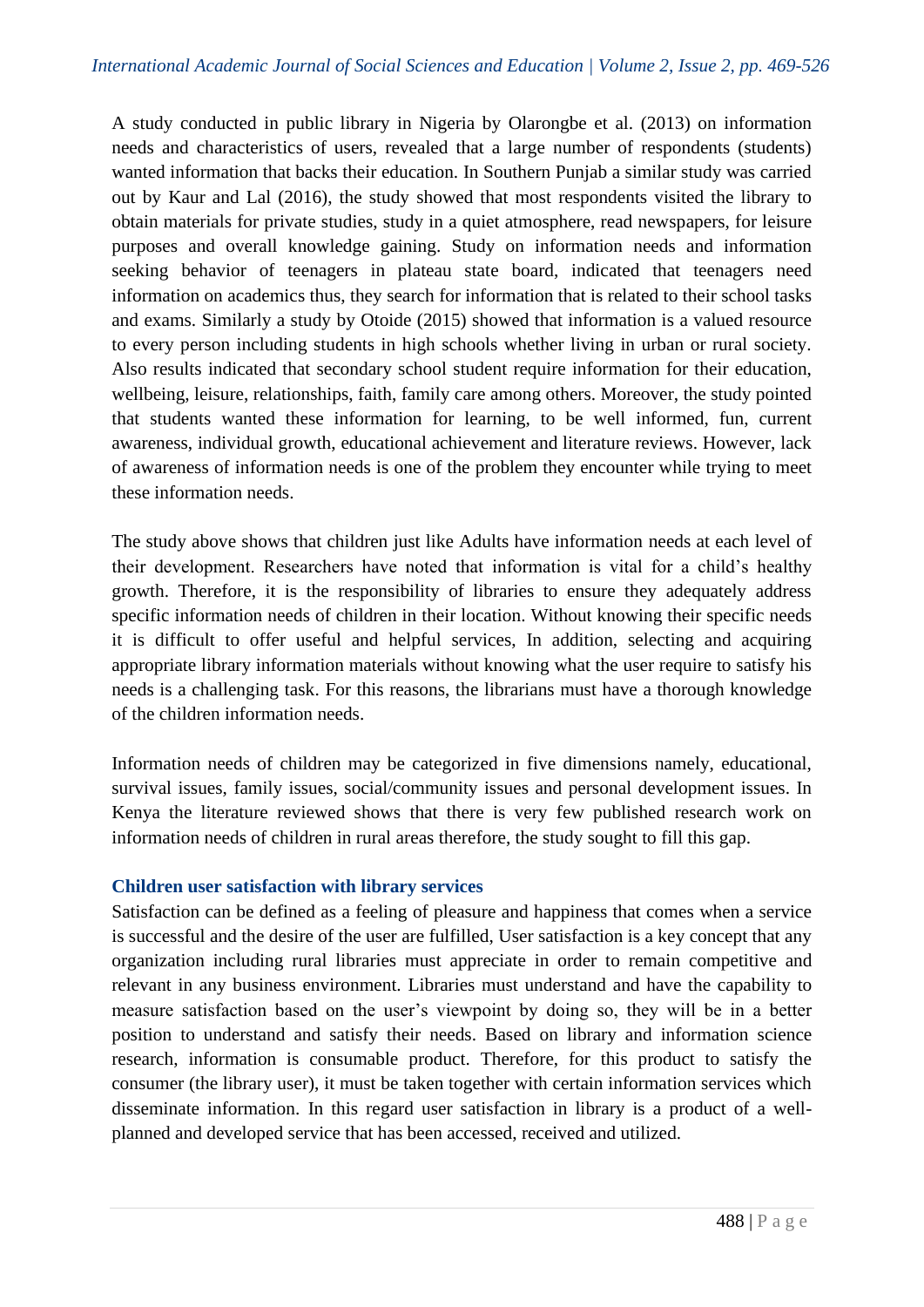Iwhiwhu and Okorodudu (2012) assert that satisfaction is a function of three main sources. They enumerate these sources as the quality of service rendered, all the systems that facilitate service delivery and all the resources that make the information product available. They also points out that measure of satisfaction fall in three levels namely, information resources, facilities and services. Igben (1993) affirms by pointing out that libraries perform better when they create services that are user friendly and user oriented.

Information is a valuable commodity. Therefore, librarians should ensure that children easily access it whenever they require it to satisfy their information needs. To this end various researchers recommends that to fill the information gap identified by a junior user, in this modern times, libraries are encouraged to acquire , organize and disseminate relevant, accurate and adequate information resources and ensure their accessibility, through various means that are easy to use either manually or through the use of Information Communication technology (ICTs) where necessary. It is a fact that a rural library not only serves children, they also serve a large number of users including the adults and all the other groups in the community, for these reason it becomes a very difficult of ensuring the available resources satisfies all users needs. Anuobi (2003) in Iwhiwhu and Okorodudu (2012) noted that libraries are yet to make impact on students who are below college/university level. However, it can be argued that the ultimate goal of any information oriented organization is to ensure that they provide services that will result to user's satisfaction.

Further, they observed that what brings overall user satisfaction in libraries is the combination of various factors. These factors are adequate information resources, facilities, a well-developed information service which include the use and accessibility of ICT. They also points out that if the library resources that can be accessed is not utilizable and does not promote individual growth, the user will be dissatisfied however the satisfaction aspect comes when the accessible information resources brings empowerment both at a personal level or community level.

Study by Brown (2004) recommends that to sufficiently address children information needs a public library should have a children section. He enumerates the following typical features of a good children section

- i. Have accessible, retrievable and utilizable information
- ii. Provide both print and non-print information materials
- iii. Offers preschool programs
- iv. Have programs such as Storytelling , reading competitions, puzzles, jokes among others

Similarly Rowley (2004) argues a public library environment (children area) should be conducive enough for a child to access information and information services. In addition the layout and appearance should be attractive with bright colors and small furniture's. Further a study by Adebibu and Adio (1997) shows that one of the key factor that lead to user satisfaction is appropriately trained staff and motivated librarians.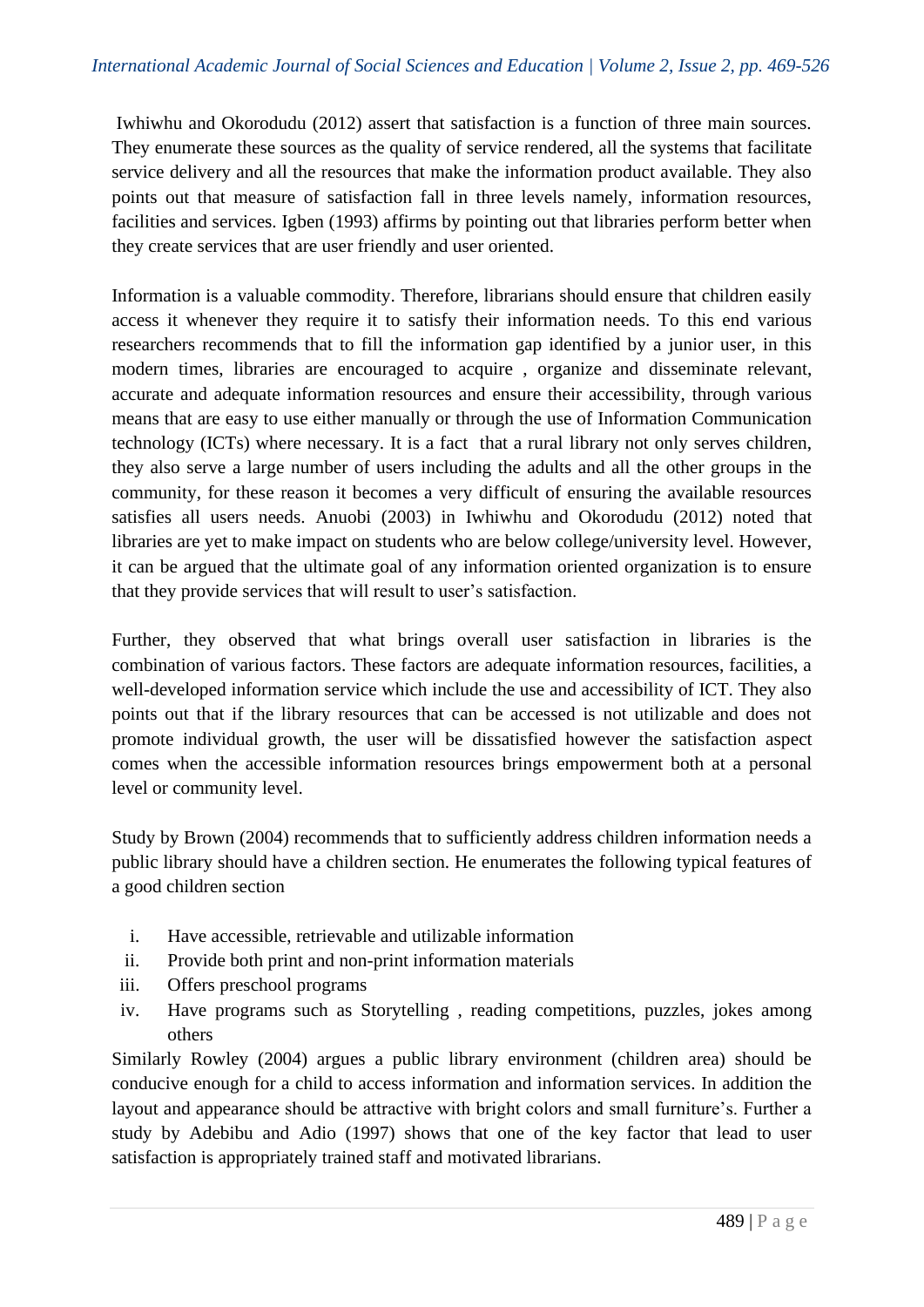Brown (2004) study shows that Australian public library have historically been successful in providing recreational reading programs for children. The research describes how the librarians integrates crafts works as part of library program, perfected the act of storytelling and designed holiday activities that are inspiring and attractive to children under the age of fourteen (14). According to the finding above it is a fact that libraries that conduct children user need assessment and are able to identify with their information need and search behavior has an advantage not only in improving child schooling and overall academic performance but also to ensure the continues use of the library, thereby improving the services provided to children and leading to the satisfaction of library user.

Ngovi (2002) asserts that to judge the quality of service rendered, the users of the service must be able to give out their view. She further suggests that libraries should be in a position to evaluate the performance and conduct an output measure of its services. Consequently, Kenya National Library needs to upgrade its services accordingly. This concurs with a study on library service user satisfaction by Ikolo (2015) that found out that "there is a significant relationship between the assessment of library collection by users and the satisfaction with information sources". To this end public libraries serving children must ensure that acquired books and information materials contain content appropriate for the age of the child. This is due to the fact that information resources acquired by library are of no value if the intended user does not use them, hence the information materials for children should be packaged in an attractive way to encourage maximum use.

According to Rowley (2004) in his study on customer experience of libraries indicates that in order to gain a competitive advantage in the market, organizations develop a customer a strategy to meet customer needs, which is important for improving service positioning, provision, market research, tracking customer data and monitoring customer satisfaction. Leonicio (2001) agrees and shows that customer satisfaction strategy helps libraries to recognize their customers and thus increase satisfaction and improve access to information in real time.

Satisfaction can motivate users to use library's services over and over again and even recommend them to others (Motiang, 2014). Study by Thakuria (2007) showed that the following factors contribute to user satisfaction; availability of up to date information materials; visibility of facilities, accessibility of resources ( easy access to library service and retrieval of information); friendly staff; attractive appearances of the library, library services and facilities I**n** addition Nzivo (2012) adds that absence of up to date printed information materials, difficulties in user education, poor access and retrieval skills among library users and insufficient resources are the main issues that impact service quality in public libraries. Nzivo's findings agree with Burke's (2011) opinion that, despite global library evolution, public libraries in Kenya have yet to achieve world-class status. Furthermore, Amollo (2011) observed in her study on digitization for libraries in Kenya that most libraries face major challenges such as financial constraints, inadequate facilities, and unskilled personnel, all of which impede provision of services.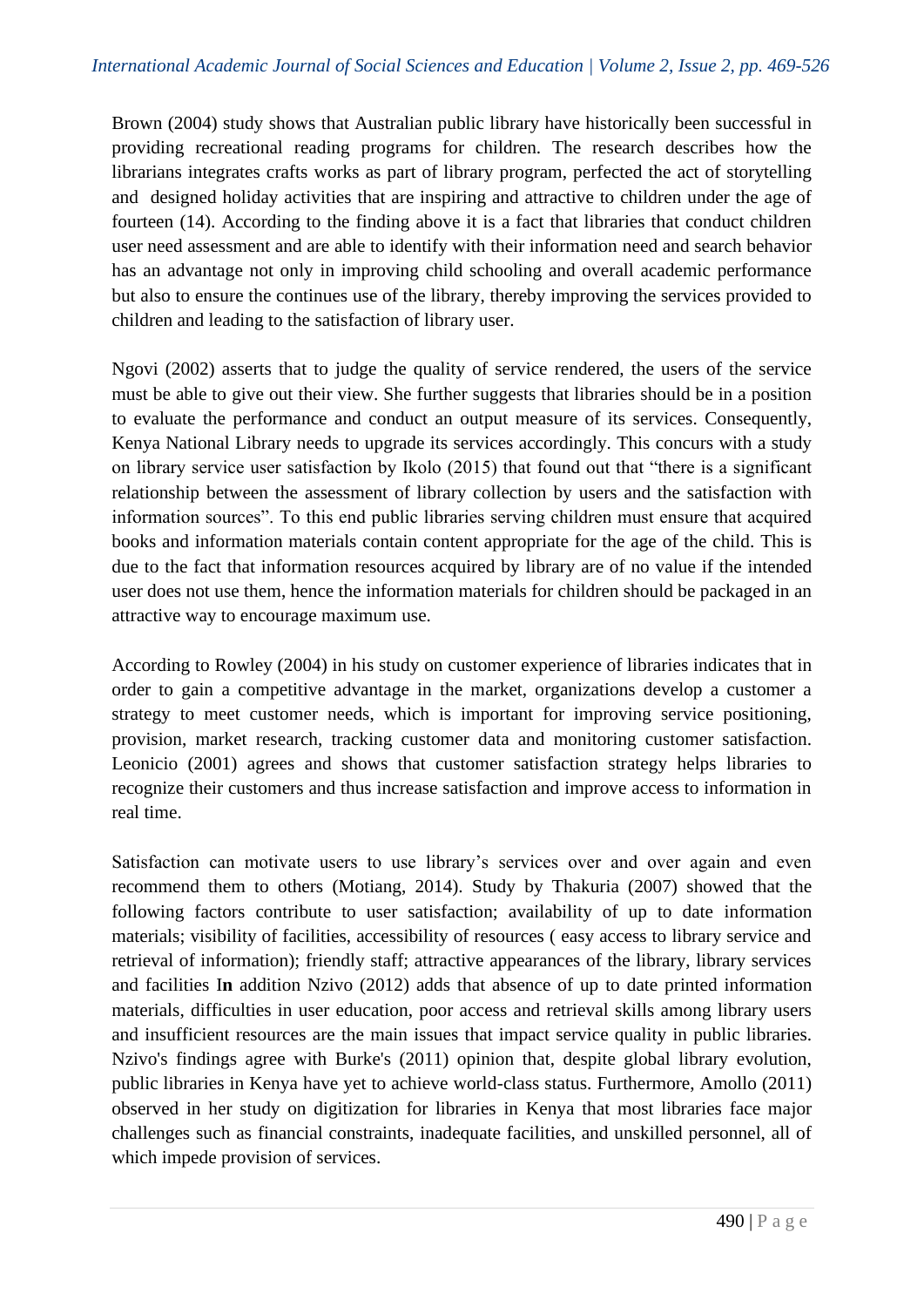According to Dent and Yannotta (2000) study on rural community library in Africa: a study of its use and users, one of the week areas of libraries is the scarcity of books and other information materials that are both charming and engrossing to the mind of users. Moreover, inability of libraries to stock books that are well liked and relevant to different needs is the major cause of user dissatisfaction. They also discovered that many libraries in Africa are underfunded by their governments or parent organization preventing them from purchasing books and other information materials on a regular basis. In agreement Mojapelo (2015) adds that adequate library facilities, collection, competent staff, and funds are required to successfully implement and support a children library service. Usefulness of a library depends on its proper organization in terms of information resources arrangement, accessibility, availability and also the condition of the library (Dulle**,** 2014). Further, Bhatt (2013) asserts that successful library services depends mainly on satisfaction level of its users with the relevant library information resources, user focused services and library staff supportive attitude. Forrest (2009) in agreement with all the above researchers recommends that "the library success should be measured not in terms of want it has (input) but of what it does, the activities it supports and its output"

The reviewed literature shows that users expect more reliable services and more qualified library staff members who would understand and allocate time for each user's individual needs. Therefore, satisfaction plays a very important role as it is able to keep users and encourage them to continue using the services. The needs of the users have to be fulfilled in order for satisfaction to result. Furthermore the effectiveness of the library service is determined by user's satisfaction. Therefore the study was conducted to assess services and resources which the library provide for children and find out whether the users are satisfied with them. This objective intends to address the satisfaction gap in relation to the availability, accessibility and usability of library programs/activities by children living in rural areas

### **Suitability of rural libraries in supporting reading for life.**

Reading can be defined as an active process that involves the cognitive processing of written information. Therefore, reading is a deliberate and conscious act of engaging one's eyes on written materials for purposes of understanding, obtaining general information or for pleasure (Gathumbi & Masembe, 2005). People read for various reasons, including reading for survival, general knowledge, for fun or for academic purpose. In agreement Oke (1996) enumerated self-improvement, pleasure, relaxation as well as a feeling of pride and prestige as some of the reason why people read. Therefore, Reading is an instrument for acquiring lifelong learning and reading skills, thus efforts to develop a reading culture cannot be overlooked (Makenzi, 2004). Reading culture is part of a specific culture and habit that is shared and valued highly by a particular society. Thus, reading habit is an attribute gained by an individual when he makes reading a routine action.

Reading for life therefore, is the process of building up positive reading attitude among children over a period of time. Gbadomosi (2007) asserts that a person is said to have a reading culture when he reads books and other information materials on a regular basis that are not essentially required for him to advance in his job or occupation. The goal of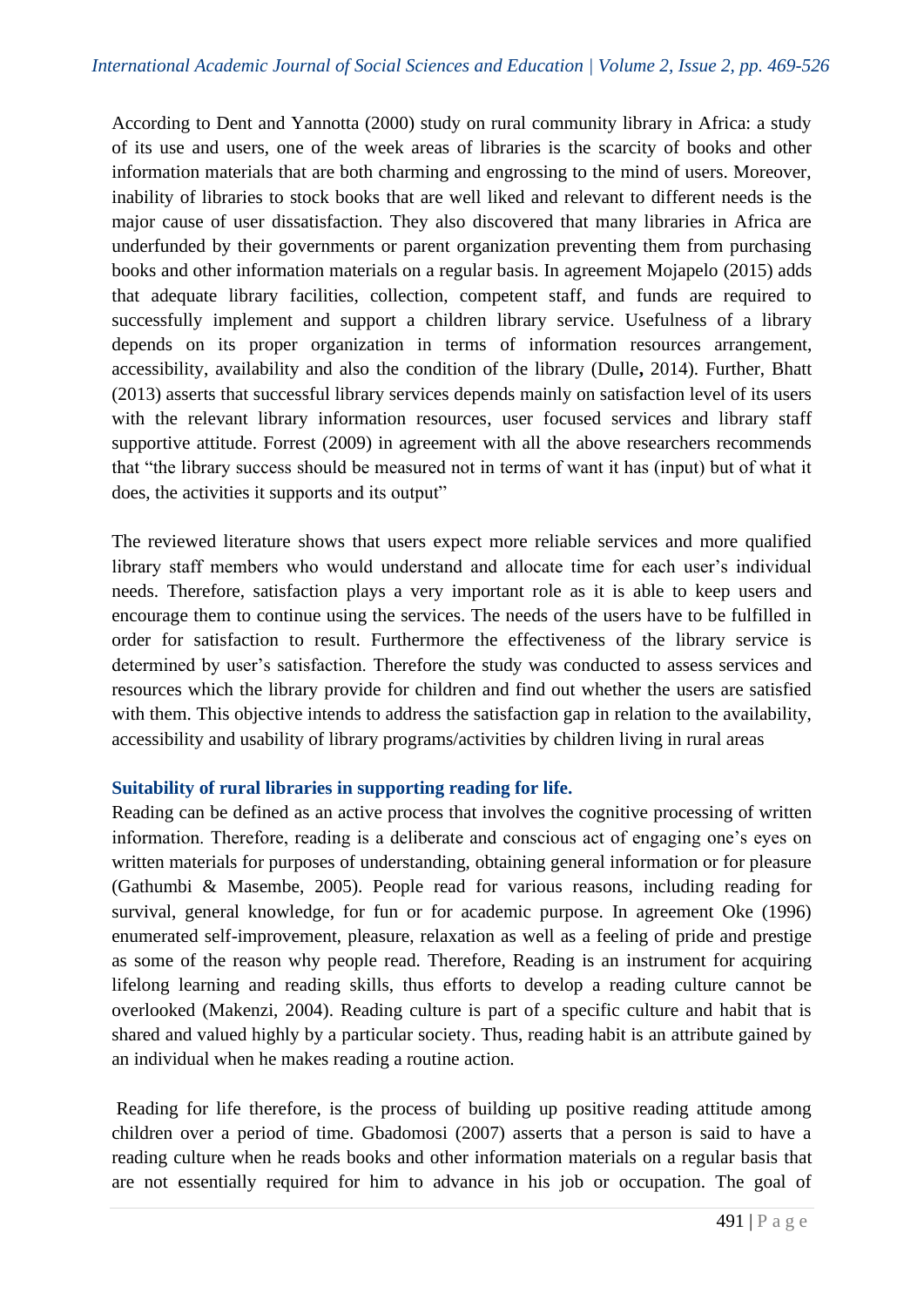promoting a reading culture is to popularize reading among members of the general public. It is an activity designed to popularize reading and turn it into a lifelong hobby. Rural libraries just like any other public library provide spaces dedicated for children services. The space dedicated to children ensures favorable environment for reading that positively promotes a reading culture among children. Furthermore, rural libraries provide a place for leisure, entertainment and cultural development. They expose children to various instructional resources and learning opportunities. For example the library story telling programs for children in pre-school encourage early literacy also other library services such as book clubs and debates stimulates critical thinking among children. Reading aloud programs motivate children to read and at the same time ensure there is pleasure in reading.

According to Okundu (2005) instilling a reading culture in children should begin at a young age. This is due to the fact that reading and reading culture develop overtime and early promotion will shape them into lifelong readers. However, in the Kenyan education system reading culture is promoted in a vacuum, most schools lack libraries and adequate reading materials due to a lack of firm government policies. Also language teachers are charged with the responsibility to promote and cultivate reading culture through the use of library lessons, this alone cannot encourage voluntary reading for pleasure (Otike, 2011). Most countries in Africa countries as well as the rest of the world have prioritized the development of a reading culture among their citizens. UNESCO manifesto states that constructive participation and the development of democracy depend on satisfactory education as well as on free and unlimited access to knowledge thought culture and information.

To this end, public library especially those located in rural areas have the responsibility of promoting reading for life. Aina et al. (2011) when researching on reading habits among Nigerians found out that in this technological era children are in danger, this is because they are moving directly from an oral to a digital culture therefore missing the well-known process of writing and reading culture. They also points out that it is the responsibility of libraries regardless of their location or type to provide information services that enable access to information that nowadays is found in various forms and formats. Therefore, library services must be attractive enough to encourage their use and in the process promote reading culture among children. According to Ngovi (2002) the objective of children's library service is to provide a favorable environment where children can access information resources and through that access become informed and empowered citizens who can participate in developing the community. Success is attributed to many things, one of them being able to read and write, this can be said to be true because reading instills permanent literacy. Douglas (2002) affirms Ngovi assertions when he states that for a child to succeed in school and in order for him to become a responsible citizen of a democratic society, He/she must be able to read.

Reading is firmly identified with professional effectiveness and thus it can be regarded as the foundation of much pleasure throughout everyday life (Aina et al. 2011). This is supported by a report done by Antwi (1985) that pointed out that there is a connection among reading and child's mental health, emotional wellness, and social behavior. Forudo (2010) asserts that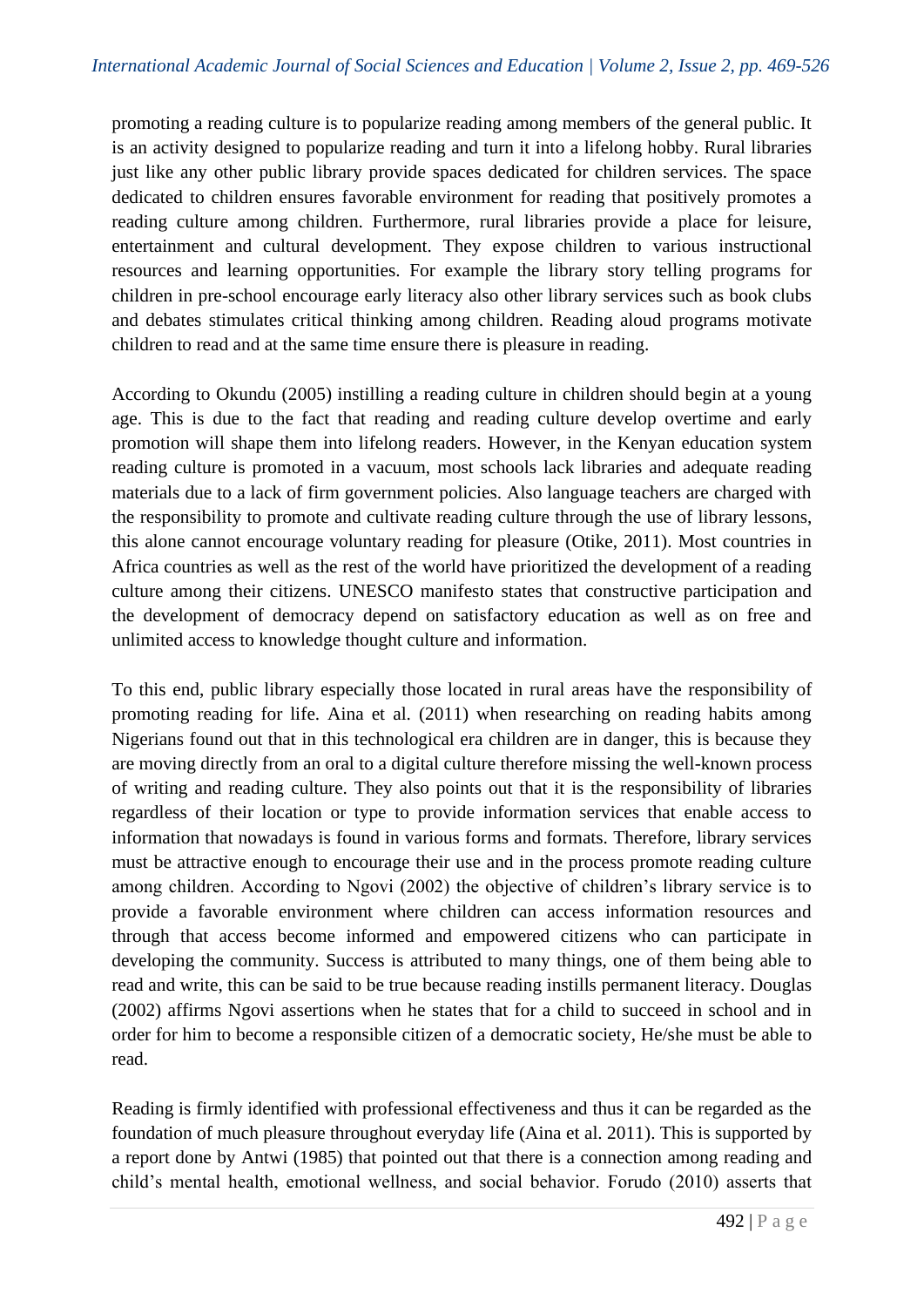self-esteem problems that manifest later in a life of an individual may be triggered by effects of inadequate reading skills that may have resulted to the negative attitude towards school.

According to Otike (2011), what is taught in the classroom cannot be reinforced unless students have the opportunity to read widely. Pupils are unable to develop the skills of finding, choosing, classifying, using as well as assessing and processing information. Therefore, libraries are established to guide children and to ensure they have information literacy skills. To this end, Libraries are regarded as service institutions, because progressively they have developed into enablers of knowledge and lifetime reading opportunities, stressing on quality and with priority given to identification of users' needs and communication of solutions (Krolak, 2005).

During the Kenya publishers association forum in 2016, David Waweru stated that "problem with the Kenyan society is that we read mostly for exams, light academic fires and burn books as we dance after completing education" for this reason reading trend in Kenya is worrying, and affecting children linguistic growth. Further, the forum expressed concern about the country's reading culture stating that Kenyans read mostly for exams. Also what bothered publishers was the fact that children were not making reading a routine. However, in Kenya the need to promote effective reading habits has received great support from the government through Kenya National Library Services (KNLS) since 1965. One of core function of the KNLS Board is "to stimulate public interest in books and promote reading for knowledge, information and enjoyment", by acquiring books and such other materials produced in and outside Kenya and to establish, equip, manage, maintain and promote the national & public library services in Kenya.

Just like Nigeria, the promotion of a reading culture in Kenya is not a new concept since the beginning of the twentieth century many activities and programs have taken place to promote the concept. For instance, Kenya recognizes literacy as a key enabler for the attainment of nationwide advancement and personal growth and that is why rural libraries or any other public library located in rural areas of Kenya have an open system that encourages library usage. Frequent visit to the library promotes a reading habit in children. Aina (2011) affirms the government efforts by saying "A reading nation is an informed nation"p.8. Therefore, reading as a routine ought to start early (baby stage), and rural libraries together with all the other stakeholders in the community must continue to develop strategies that can promote reading culture.

IFLA/ UNESCO has recognized the role library plays in promoting lifelong learning and have formulated guidelines to assist libraries all over the world to implement high quality children services. These guidelines specifies that public libraries have a unique obligation to support all programs that promote reading. They also have a responsibility of ensuring an effective information service that helps a child to use and interpret the information retrieved from resources, such as books and other media. They therefore should ensure that the child's imagination is captured as he/she interacts with all the library collection and by doing so the child will more likely continue being a frequent library user even in years to come. Abu, et.al.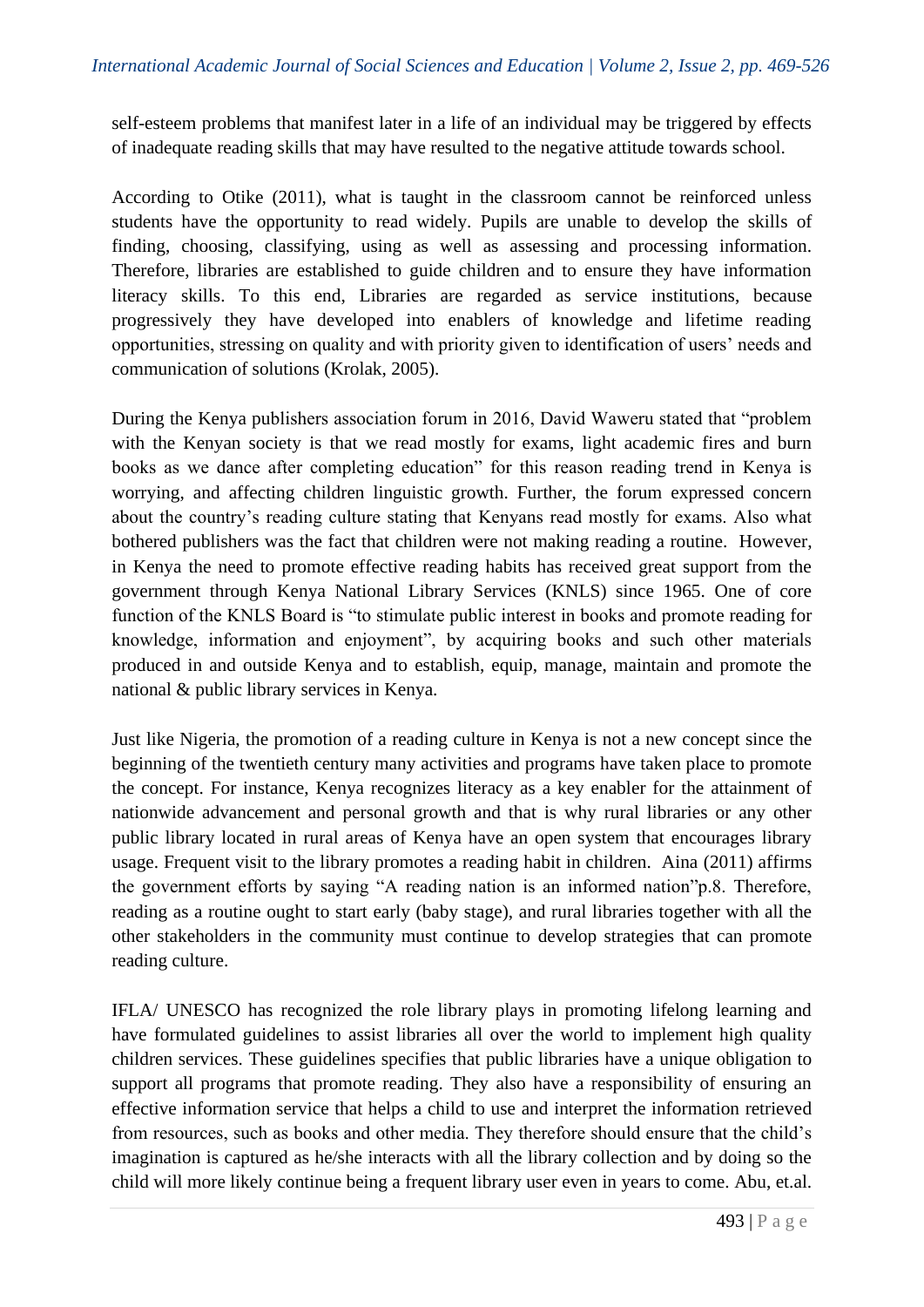(2011) asserts that a rural library holds an important position in knowledge development especially to children.

Similarly a study by Lonsdale (2003) shows that a print rich environment encouraged more reading. Public libraries provide children and youth access to reading materials that allows them to learn and improve their reading skills. The Library services and programs offered promote the use of reading for information, pleasure, passing examination and personal growth by providing materials that offer more broad and varied information than classroom study. As a result through its collection the library aids in literacy development and supports the idea of reading as an enjoyable, intentional action that add value to the life of a person. Furthermore, Hon Ole Ntimama in July 2011 challenged Kenyans to read in order to refresh and protect their minds from rotting (kenal news, 2007). Therefore, libraries have a key part in shaping the community future, by nurturing a reading habit.

In a study done by Otike in 2011 on reading culture cultivation and its promotion among pupils in Kenya, identified that the absence of a reading culture has hindered Kenyans from appreciating the value of books. The findings, further indicates that libraries play an important role in the promotion of reading habits. However these libraries (school or public) are either none existing or not playing their expected role.

According to Gathoni's blog, (June 18 2018), titled who is responsible for nurturing a reading culture among children, points that children and young adults spend all of their time studying for exams leaving no time for leisure reading . In addition when students are no longer required to read for exams they rarely pick up a book to read for pleasure. Sethy (2018) study on promoting reading habits and the role of library found out that to make the society well literate libraries need to move with speed to develop a reading culture in the society so that individuals can make reading their key ingredient in daily life.

Nganga (2015) study on the role of KNLS in promoting lifelong learning through literacy skills recommended that libraries ought to have a framework for developing information literary skills. According to him, the framework should have components such as strategy, ICT infrastructure, users training, building partnership with local organizations and evaluating of information literacy programs.

According to Parry (2009) reading in many Kenyan rural communities and other parts of East Africa are Average at best and dismissal at worst. Mugambi 2015 citing (Commeyras  $\&$ Inyega), concurs and notes that books and reading were introduced by colonialist and spread by the early missionaries. However, they did not promote reading as a pass time activity. The findings indicates that people were promised rewards to encourage reading, but once they received the reward they stopped reading because there was nothing else to read for. As a result of this reward-seeking attitude, the thought of choosing to read for fun is uncommon despite the fact that there is a positive connection between voluntary leisure reading and educational achievement. A steady reading culture therefore, is recognized as a key feature in quality education. However, research findings shows that several African countries has a poor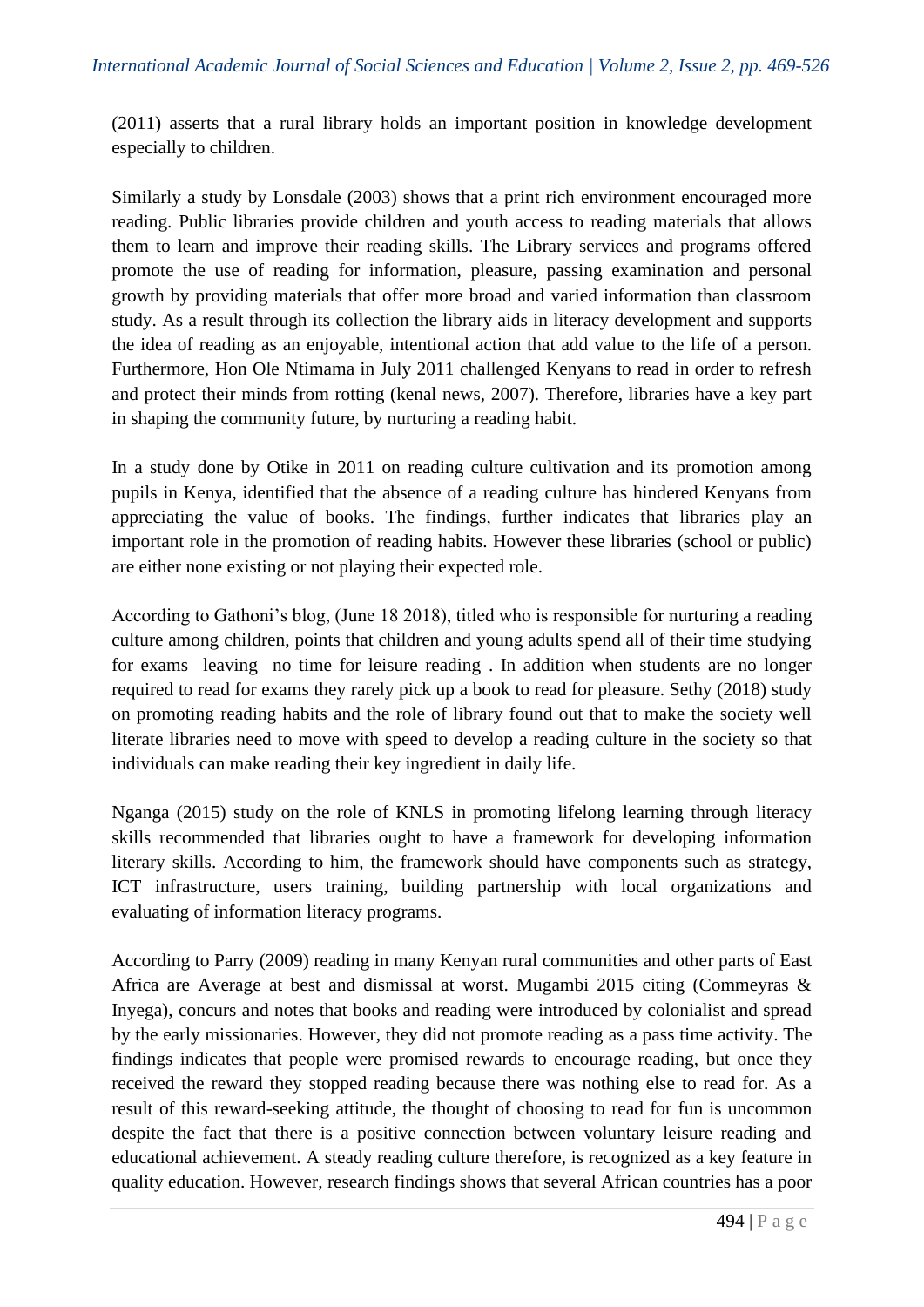reading culture (Obanya, 2003). In addition, to develop the culture of reading in a society it requires skills to use information resources available.

A study by Walter (1996) indicated that Children in rural areas face particular difficulties in accessing books and even where books are available they are not sufficient and most are curriculum books. Likewise, for most households, it is hard to buy reading materials due to the poor economic situation. This scarcity of reading materials means that African children rarely have the opportunity to read for fun or other non-academic purposes and when they finish school, they enter an almost bookless society

According Carnegie Corporation of New York, 2000 a factor that has contributed to a poor reading habit is the failure to use locally intelligible languages in publishing reading materials. Furthermore, in cases where books are available they are rarely written in languages of the intended readers and do not draw upon their everyday life experiences. In order to make sense of the content, the reader has to constantly think in their most fluent language.

All these factors have generated considerable interest towards promotion of reading from various local and international organizations in the hope that a culture of reading will eventually take root especially in rural communities. The problem of a poor reading culture among the Kenyans is said to be attributed to absence of libraries or their inability to provide adequate reading materials. The findings indicates that lack of functional library in schools, lack of trained librarians and lack of a favorable reading environment at home as factors mitigating against children reading habits.

According to a report from the education watch magazine 2005 (cited by Mugambi, 2015) adults in Kenya do not have a reading culture but children love books and what deserves attention is to try and establish what public libraries in Kenya are doing to instill the value of reading among children particularly in rural areas. Various studies on reading and development of a reading culture have been undertaken. They have indicated that libraries are the most suitable institution in regard to ensuring children develop a reading culture. However, majority of the case studies are in schools. Very few have studied the suitability of public libraries in rural areas in supporting a reading culture specifically among children. In order to fill this gap, the researcher is interested in establishing the suitability of children library services offered at KNLS Kangema, in supporting a reading culture among children living in rural areas.

### **Summary**

From the selected literature review there is evident that children library services are a key factor in ensuring that children living in rural areas have access to information that will satisfy their information need at every level of development. The related literature also evidently shows that there are gaps in assessment of children library services to children in rural areas. Although library services are widely available in majority of rural areas of Kenya, there are no current studies in Kenya that has been done to assess these children library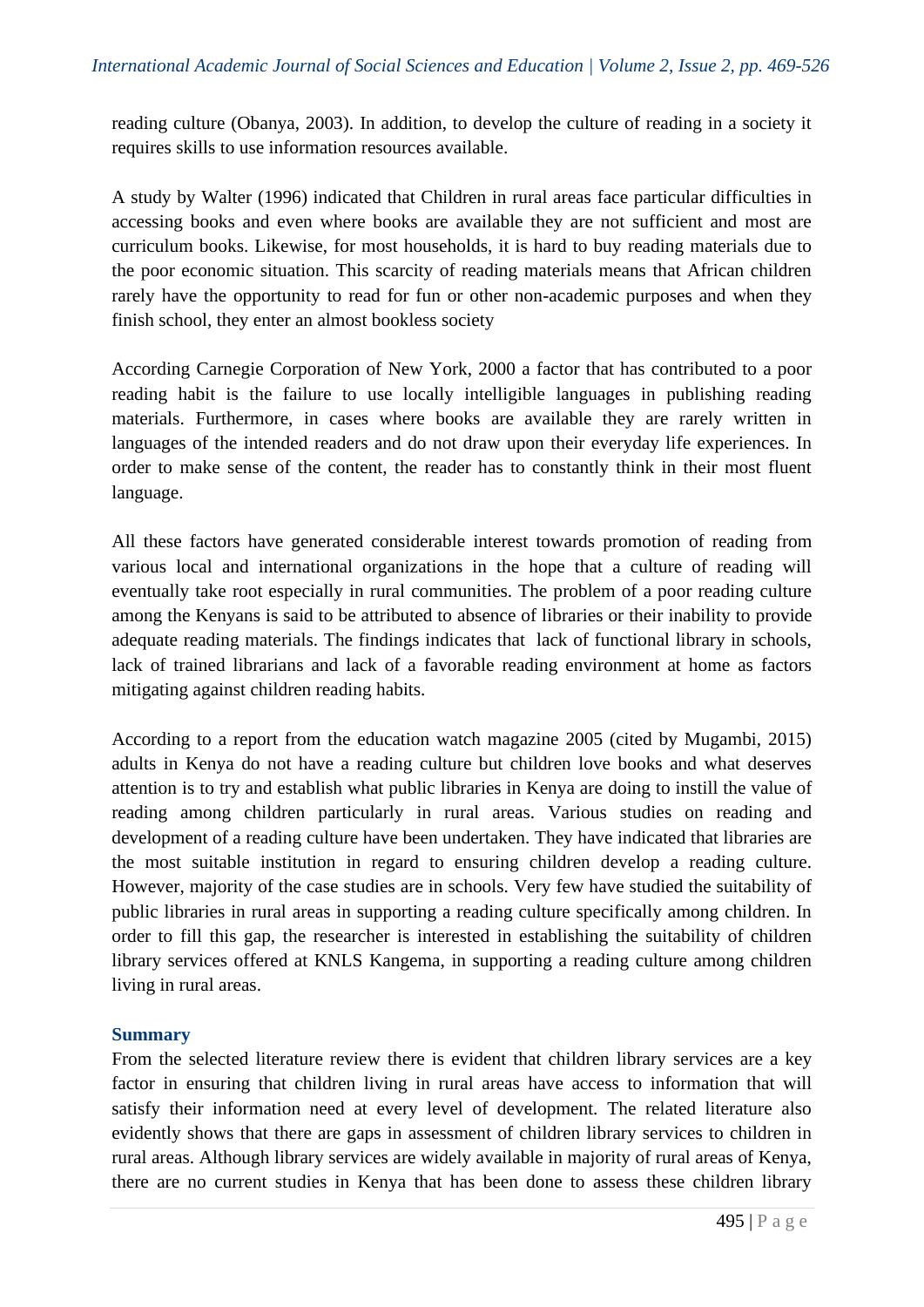services. Therefore, more need to be done by the information professionals in assessing whether library services to children in rural areas are achieving their intended purposes. S.R Ranganathan's five laws of Librarianship clearly expounds that information is for use and that every user must be able to get his/her information. To guarantee effective information access, libraries ought to identify the perception of users towards library services, develop various strategies of information service provision, identify information needs of children, assess information resources available and determine whether they are able to satisfy their information needs. Information resources are of no use if they do not positively impact the growth of a child especially to develop a reading habit that leads to reading for life. This study therefore, sought to assess the children library services and address these areas.

### **RESEARCH DESIGN AND METHODOLOGY**

### **Introduction**

This chapter show the design and methodology the researcher used to gather the required information. It consist of research design, variables, location of the study, target population, sampling techniques and sample size, research instrument, piloting study, validity reliability, data collection techniques data analysis logistical and ethical consideration

### **Research design**

Orodho (2009) defined a research design as a plan that is used to generate answer to research problem. The research design used in this study is descriptive research, a case study approach. Descriptive research according to (Mugenda & Mugenda, (2003) citing Gay is a process of collecting data in order to answer questions concerning the current status of the subject in the study. A descriptive research determines and reports the way things are. "Case study approach is an intensive study that investigates a phenomenon within its real life context", (Yin, 2009:13). This method was potentially the best way of looking at events, collecting data, analyzing information and reporting results.

### **Variables**

In this study the dependent variable will be children library services. the independent variables guide the dependent variable thus the independent variables will be, library location (rural environment, library accessibility), strategies used to provide services to children( the various strategies include government support, competent children librarians, dedicated children space, adequate and relevant information resources, principles &guidelines that guide children library children services, partnership with stakeholders( NGO, parents, teachers, education &, culture ministry, ICT integration and information and reading needs of children.

Intervening variable will be continuous training of children librarians, proper user studies, adequate information resources and equipment's, county and national government support, continuous partnerships with stakeholders, cooperation between parents , teachers and librarians, and use of ICT in children activities and programs. The ability of children library services to satisfy users' information needs and promote reading for life will be measured.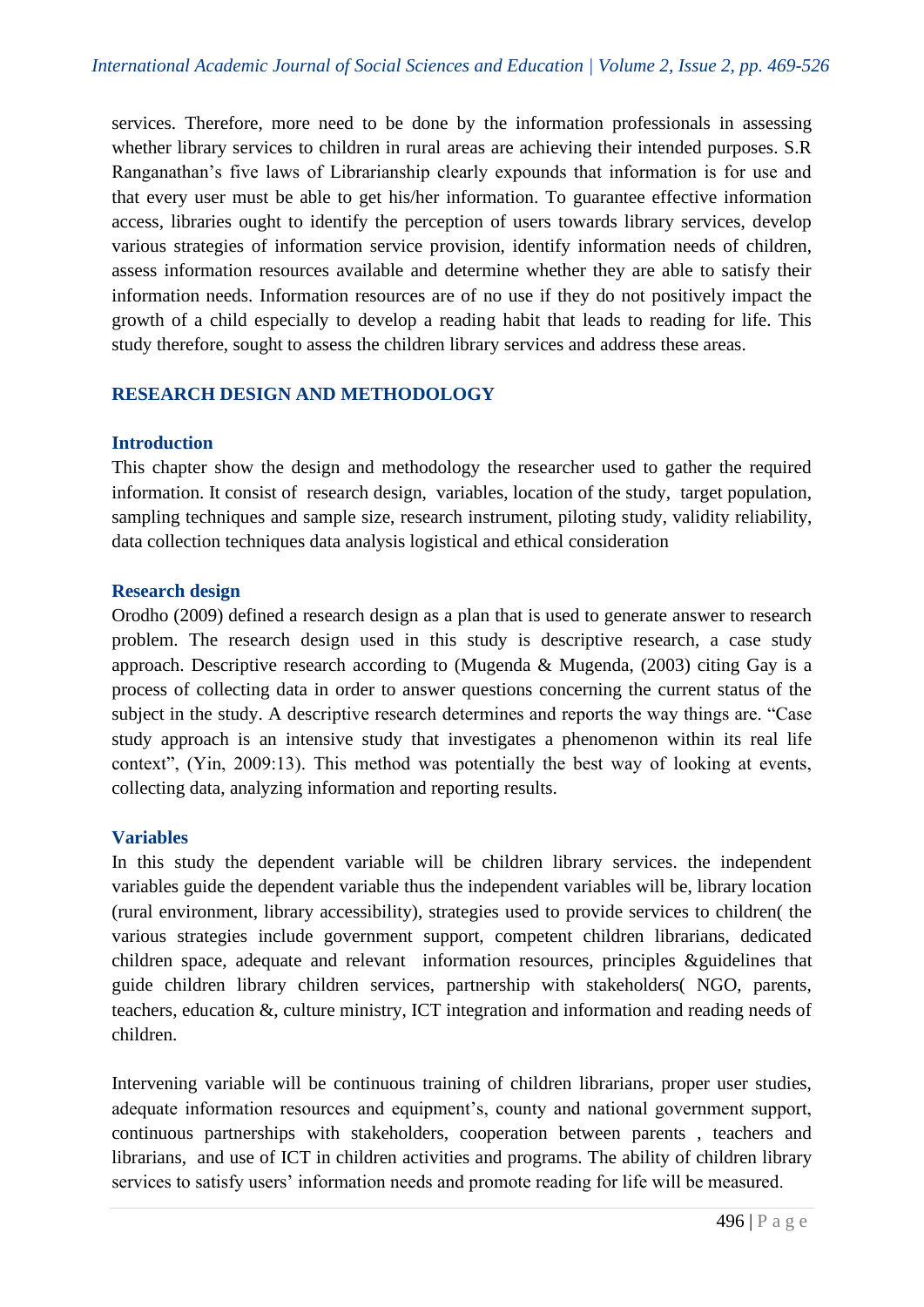### **Location of the study**

The research was carried out at KNLS Kangema. It is one among many branch libraries of Kenya National Library services. Kangema is one of the rural areas of [Muranga](https://en.wikipedia.org/wiki/Muranga_County)  [County,](https://en.wikipedia.org/wiki/Muranga_County) [Kenya.](https://en.wikipedia.org/wiki/Kenya) The library is located at Kangema Township where all the national government offices are located in one compound. It is categorized as community library. It was established through the help of Community Development Fund (CDF) who build the library building and furnished it with furniture's while the KNLS board stocked it with books and employed or deployed employees. It is a public library a branch KNLS library located in rural Kenya. The researcher chooses this library because it's one of KNLS branch whose building construction was fully funded by the CDF, so as to assess the impact it has brought to the community in terms of service.

# **Target population**

According to Orodho (2009) target population is all the items or people under consideration in any field of inquiry which constitutes a universe or targeted population. In this study the target population will consist of three categories namely librarians totaling to four (4), all the children registered users totaling to 642, and teacher librarians of 9 Primary schools that are registered as institution members of the library.

**Figure II Target population**

| Category                  | Target population |
|---------------------------|-------------------|
| Children registered users | 642               |
| Librarians                |                   |
| Teacher librarians        | q                 |
| <b>Total</b>              | 655               |

(**Source: library statistics)**

### **Sampling techniques and sample size**

Sampling according to Kothari (2019) is the process of obtaining information about an entire population by examining a part of it. The researcher selects a number of individual from a particular group and the selected individuals represent the larger group in the study.

Nassiuma (2000) defines a sample as a group drawn from a population according to specific set guidelines, with generalization to be made at the end of the study about the whole population.

### **Sampling Techniques**

Sampling techniques are the various approaches used to get a sample from a population (Mugenda & Mugenda 2003). For this study Purposive sampling techniques was used. It was used for sampling because it involves choosing individuals from a population based on certain criteria. In addition this technique was chosen because according (Mugenda & Mugenda, (2003), the technique allows the researcher to use cases that have the required information with respect to the objectives of his/her study. The assumption of the study was that children library services are offered at KNLS Kangema and children library users (ten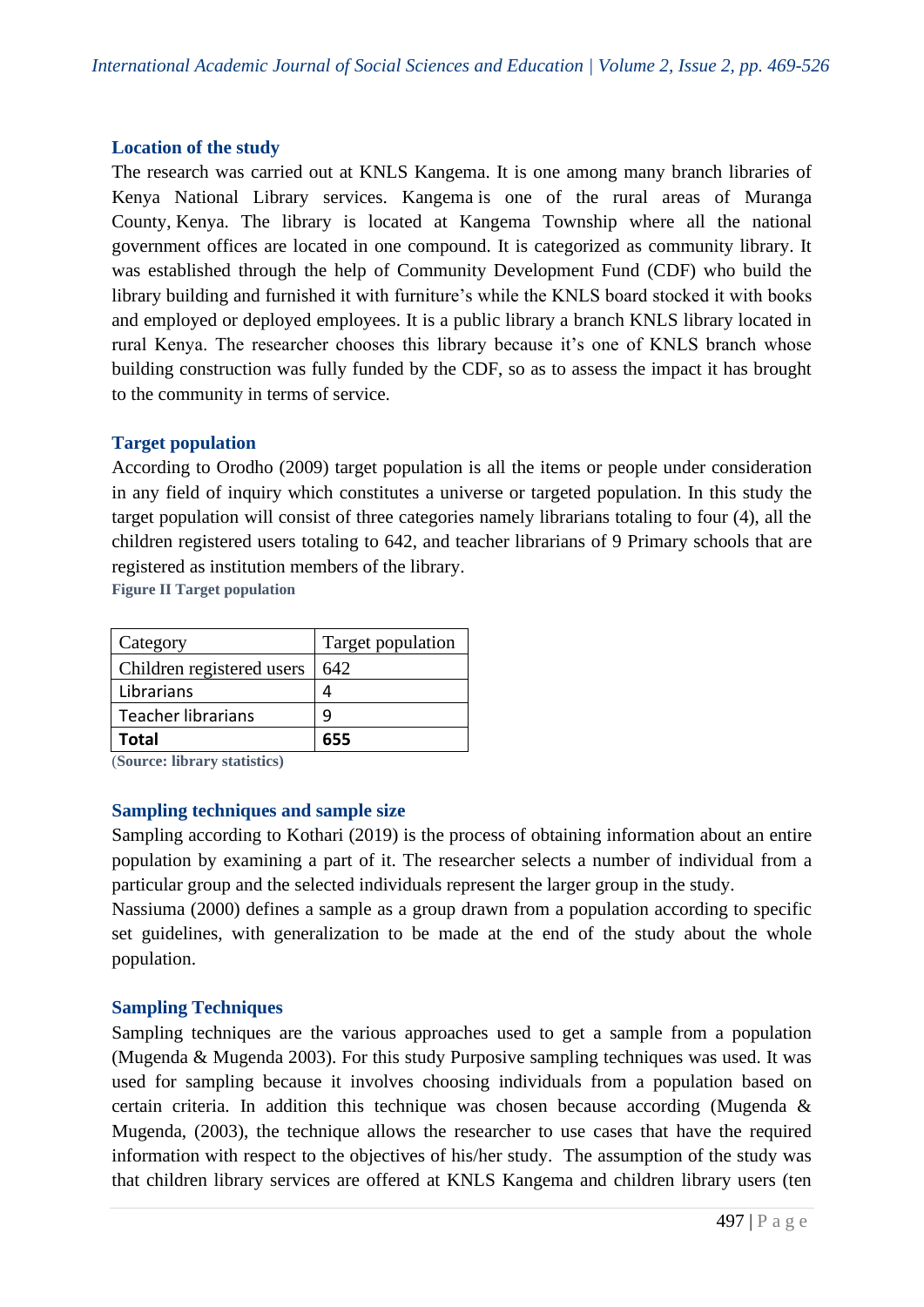(10) years and above), and teacher librarian from registered institution consume the children information service offered and being assessed and together with the librarians have the required information with respect to the objectives of the study. Therefore, they were in a good position to give out their perspective and experiences about library services to children in rural areas. Library staff were also purposely sampled because the researcher needed expert opinion regarding the study.

### **Sample Size**

The researcher sampled ten (10%) percent of the total children population which was 64 children comprising of sixteen (16) children from each class (class 5, 6, 7, and 8). The researcher used the entire population of teacher librarians (9) and library staff (4) **Figure III: Sample size used for this study**

| Category                  | <b>Sample Size</b> |
|---------------------------|--------------------|
| Children registered users | 64                 |
| Librarians                |                    |
| Teacher librarians        |                    |
| <b>Total</b>              | 77                 |

(**Source: From Researcher)**

### **Research Instruments.**

Research instruments are the means/tools used by researchers to help in collecting necessary information or responses from respondents (Mugenda & Mugenda 2003). Case study design permits use of various instruments (Nassiuma 2000). For this study questionnaires, interviews schedules and Focus Group Discussion checklist were used because of their suitability in this kind of research**.** 

### **Questionnaire**

A questionnaire is a collection of questions to which a respondent is expected to give their feedback by writing their own answers in the spaces provided. Questionnaires are more efficient and can be used to collect information that is not openly visible since they among other things inquire about feelings, motivation, attitude, accomplishment as well as an individual's experiences (Kothari, 2019). This study**,** used questionnaires to elicit responses from children and teacher librarians. Questionnaires were prepared and hand delivered to 48 children and 9 teacher librarians.

### **Interviews**

An interview is an oral administration of a questionnaire or an interview schedule. Interviews are therefore face to face encounters (Mugenda & Mugenda 2003). An interview schedule enables a person to gather information that cannot be seen directly and to capture meanings beyond words. An interview schedule was used to collect information from the all four library staff.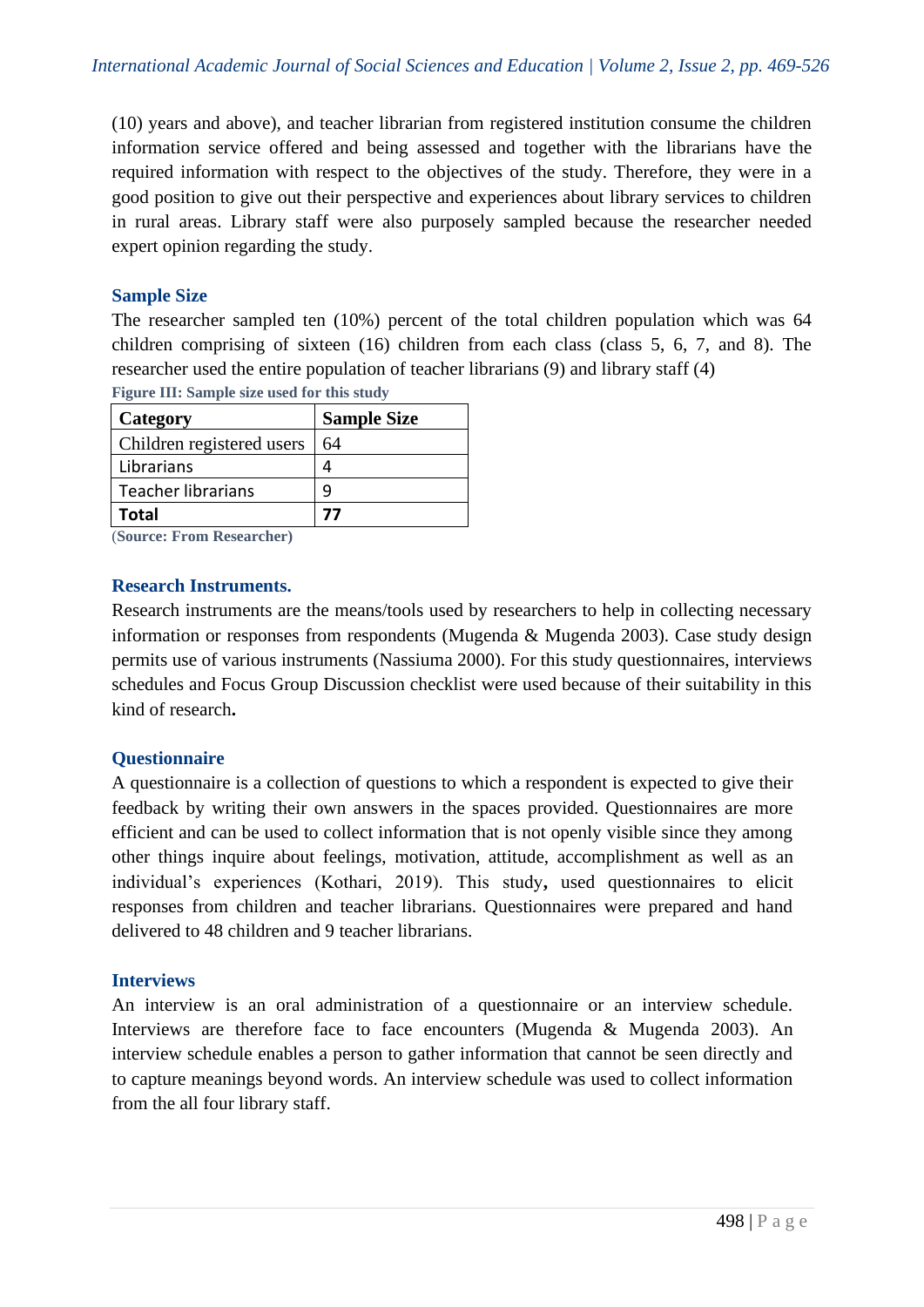### **Focus Group Discussion (FGDs)**

Focus group discussion is a face to face mode of collecting data from multiple participants at the same time. FGDs are a predetermined semi-structured interview this mode of collecting data enabled the participants to interact freely with each other resulting to the researcher getting detailed and elaborated responses from different participants. In this study Focus group discussion was used to collect data from 16 children respondents.

### **Piloting (pilot text)**

Before actual data collection, a researcher conducts pilot texting of research instruments to ensure reliability and validity. Mugenda & Mugenda (2003) holds that the principle of pilot texting of the instruments is to ensure that the same meaning is attached to the items for all participants. The pilot text for this study was carried at KNLS Murang'a library where questionnaires were pre-texted with five children respondents and two teacher librarians. Focus group discussion with five children was conducted to pre-test the FGD Check list and one member of library staff was interviewed. The researcher aimed to find out whether the respondents experienced any difficulties when responding to the questions and whether the questions were clear and in cases of difficulties all the necessary amendments were done.

### **Validity**

Validity refers to the degree to which the instrument measures what it is supposed to be measuring (Polit and Hungler, 1995). "It is the degree to which results obtained from the analysis of the data actually represent the phenomenon under study" (Mugenda & Mugenda 2003). In this study, validity of the instruments was determined using logical and content validity. The instruments were pretested on a pilot population where necessary amendments were made before they were used in the actual study,

### **Reliability**

Mugenda & Mugenda (2003) defines reliability as "a measure of the degree to which research instruments yields consistent results or data after repeated trials". According to Kombo (2006), a reliable instrument produces consistent results. To ensure reliability the researcher confirmed that the questions in the questionnaire and interview schedules were accurate and carefully phrased to avoid ambiguity, also the test-retest technique was used to assess reliability. To check whether research instruments were reliable in measuring study constructs, the researcher examined the uniformity of answers from several respondents.

### **Data collection procedures**

Data collection is a systematic way of gathering information which is relevant to the research questions. The researcher collected data from multiple participants using three instruments namely questionnaire, interview and Focus Group Discussion (FDG) where quantitative and qualitative data was collected. The data was collected from 77 sampled respondents, the researcher personally administered questionnaire with both structured and unstructured questions to 48 children respondents and nine (9) teacher librarians. The researcher collected data from sixteen (16) children respondents through Focus Group discussion divided into two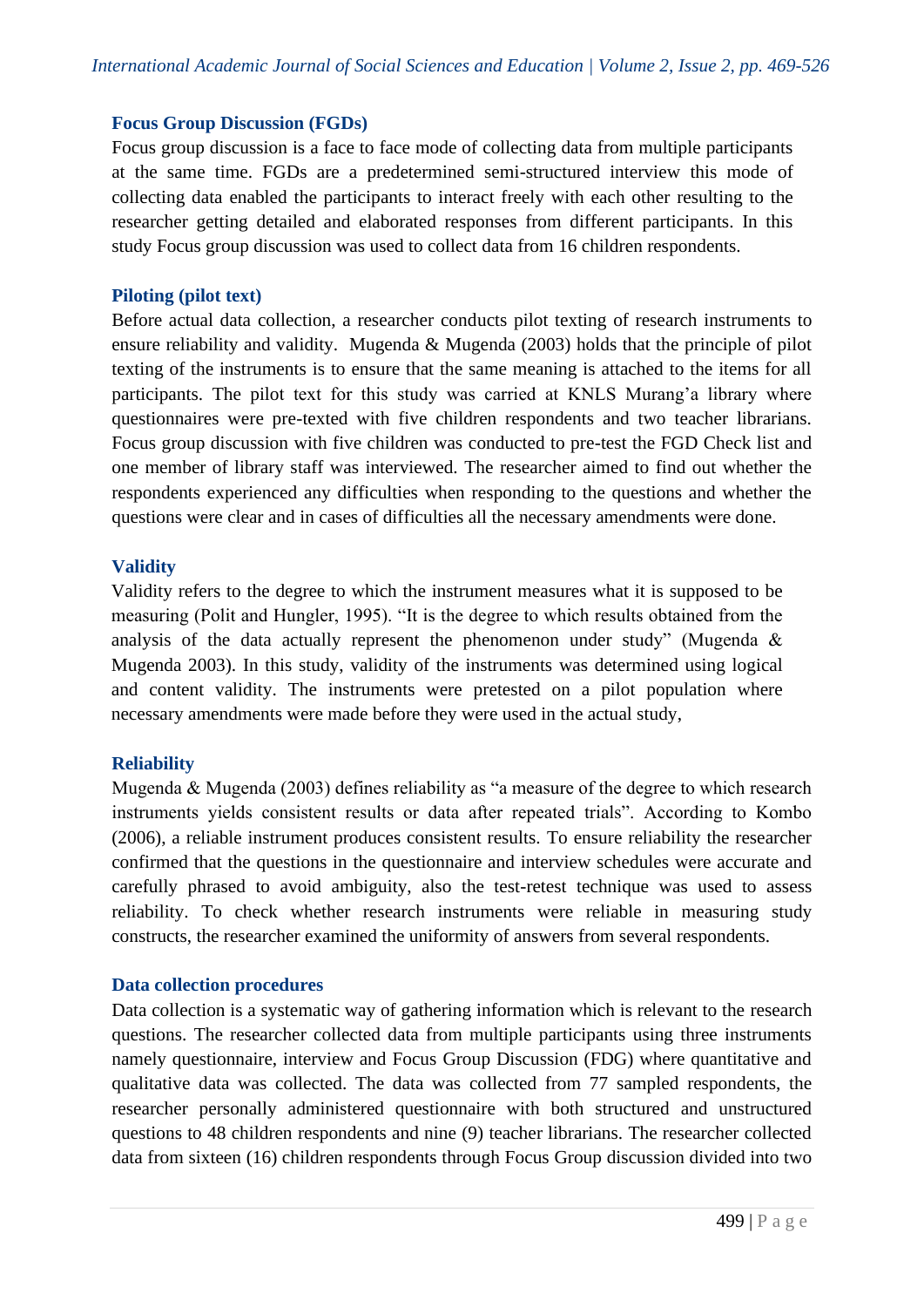groups of eight (8) each, and the researcher requested for a date and conducted personal interviews with the four (4) library staff.

The researcher conducted the research without any assistant. To get access to all the respondents the researcher requested for permission from librarian in charge to visit the library when the children were on holiday and personally administered the questionnaire and conducted Focus group discussions. The children respondents were requested to fill and return the questionnaire same day, Focus group discussion (FDG) with the children and face to face interview with library staff was conducted in the library premises. FDG checklist and interview schedule were used to guide and ensure consistency of questions asked. Questionnaires were sent to teacher librarian respondents due to the distance and geographical location a two weeks period was given to fill and return the questionnaires.

### **Data Analysis Procedure and Technique**

Until collected data is analyzed and evaluated it has no meaning. Therefore, data analysis is the procedure of gathering, modeling and transforming data in order to extract useful information, suggestions, conclusion that support decision making. For this study data analysis was based on the objectives of the study. Quantitative data collected was coded and using Computer based statistical package for social science, quantitative summaries were created also qualitative data was thematically analyzed. Interviews and FGD generated qualitative data, this data was presented in a narrative form, and where necessary the voices of the participants were cited. Frequency tables, bar graphs, pie charts and percentages were used to present the analyzed data and the presented data was interpreted in textual form and thereafter a final report was written.

### **Logistical and Ethical Consideration**

**.**

To ensure successful research completion logistics and ethical consideration in research is very important. Ethical considerations are the principles the researcher is obliged to when conducting the research. Permission to conduct research was first sought from Kenyatta University whereby a University introductory letter was given to the librarian in charge of KNLS Kangema library seeking authorization to conduct the study. Since some of the respondents were children parental consent was sought this was given by the librarian in charge as the children participated in the study while in the library premises. Respondents were informed of their right to remain anonymous with an assurance that all information given will be handled with total confidentiality. The study was founded on ethical considerations such as anonymity, confidentiality, intellectual honesty, and non-fabrication of findings. Information received was used only for research purposes. In addition, all sources and other people's work used in the study were cited and referenced.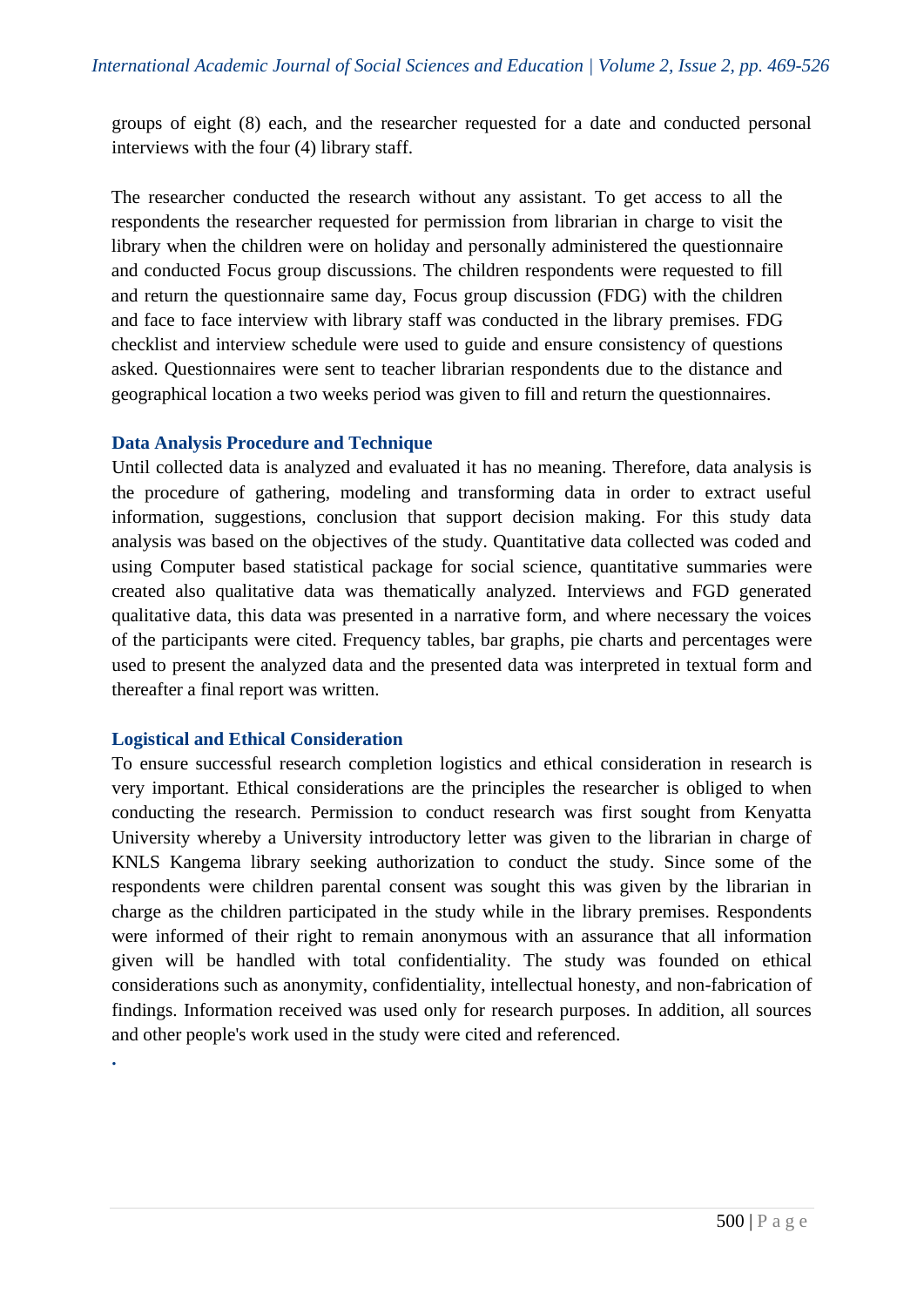# **DATA PRESENTATION, ANALYSIS AND INTERPRETATION**

### **Introduction**

This chapter deals with presentation, analysis, and interpretation of data obtained during research. Data collected was analyzed in line with the research study objectives and the research questions. The researcher used table, pies charts, descriptions and reporting to present the findings.

### **Response rate**

The researcher administered questionnaires to forty eight (48) children and conducted two (2) Focus Group Discussion (FGD), each with (8) participants. 9 questionnaire for teacher librarian were administered and interviews were conducted to four (4) library staff. Response rate is as shown in the table below

#### **Table 4.1 Response rate**

| Category                  | <b>Respondents (sample size)</b> | frequencies    | $\frac{6}{6}$ |
|---------------------------|----------------------------------|----------------|---------------|
| Children registered users | 64                               | 64             | 100%          |
| Librarians                | 4                                | $\overline{4}$ | 100%          |
| Teacher librarian         | 9                                | 9              | 100%          |
| <b>Total</b>              | 77                               | 77             | 100%          |

**Source: field data**

The finding above shows that all the forty eight (48) children and nine (9) teacher librarian returned the questionnaire, 16 children participated in the focus group discussion and all four(4) library staff were interviewed showing that all the seventy seven (77) sampled responded, this indicate a response rate of 100%.

### **Demographic information**

In attempt to ensure the researcher got the correct class of children and their ages, a question was asked. The finding revealed that those who were sampled to participate in the research (class 5-8), were between the ages of 10-15 years. Table 4:2 presents these findings **Table 4:2 Age of children respondents** 

| Age bracket  | <b>Respondents</b> | <b>Frequencies</b> | $\frac{0}{0}$ |  |
|--------------|--------------------|--------------------|---------------|--|
| $10 - 11$    | 64                 | 14                 | 22%           |  |
| $12 - 13$    | 64                 | 41                 | 64%           |  |
| $14 - 15$    | 64                 | 9                  | 14%           |  |
| <b>Total</b> | 64                 | 64                 | <b>100</b>    |  |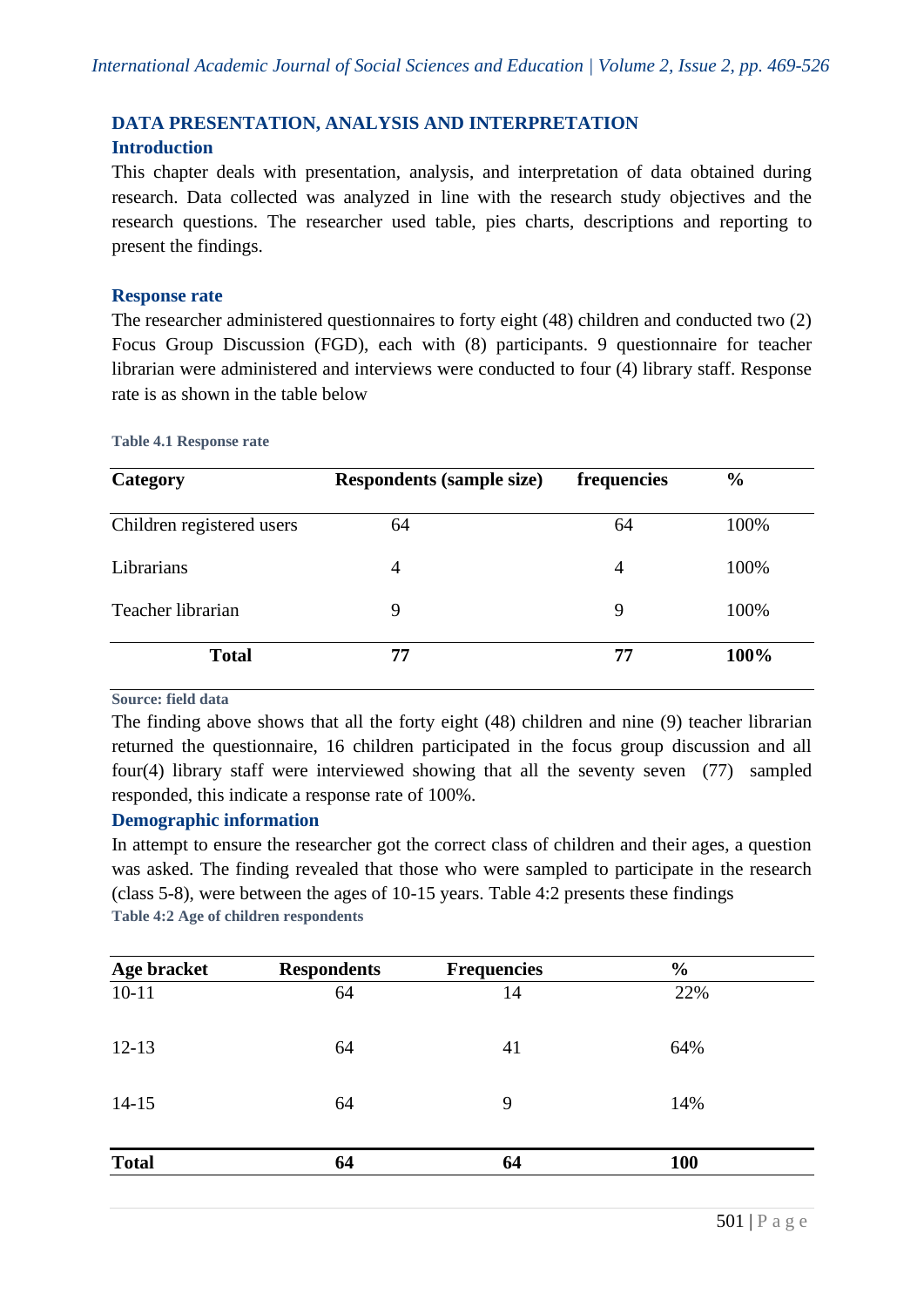**Source: field data**

From the table above the finding revealed that majority of the children who responded 50 (78%) were above 12years of age with the highest percentage of those who responded 41(64%) were between ages 12-13 years and according to Piajet's cognitive theory they have already acquired reasoning skills that assist them to assess information.

### **Perception of library services**

The first objective of the study was to establish the perception of library services in rural areas. A question was asked to respondents on perception of libraries in rural areas. The option given were a "place of study", "a place of books" "a place of information" "a place of entertainment, "a place of growth" The results are shown in Table 4:3 **Table 4:3 Perception of libraries in rural areas. (Children respondents)**

| Category                 | <b>Respondents</b> | <b>Frequencies</b> | $\frac{0}{0}$ |
|--------------------------|--------------------|--------------------|---------------|
| A place of study         | 64                 | 36                 | 56%           |
| A place of books         | 64                 | 53                 | 83%           |
| A place of information   | 64                 | 31                 | 48%           |
| A place of entertainment | 64                 | 15                 | 23%           |
| A place of growth        | 64                 | 3                  | 5%            |
| Any other                | 64                 | $\overline{0}$     | 0%            |

**Source: field data**

The results in table above indicates that majority of children 53(83%) perceive libraries as places where books are found and more than half of children 35(56%) a place of study. only 31(48%) perceive libraries as places of information, 15(23%) a place of entertainment a small fraction of 3(5%) indicated a place of growth. This is same as what was indicated by EIFL 2011, public libraries in rural areas provide traditional services such as lending books and providing a conducive environment for study.

A similar question was posed to teacher librarian all 9(100%) indicated that libraries are perceived as places of books, followed by place of study 5(56%), 4 (44%) place of information, no responses were indicated in place of entertainment and place of growth. This could be attributed to how parents and teachers belief that library is a place that offers information services that are academic related only.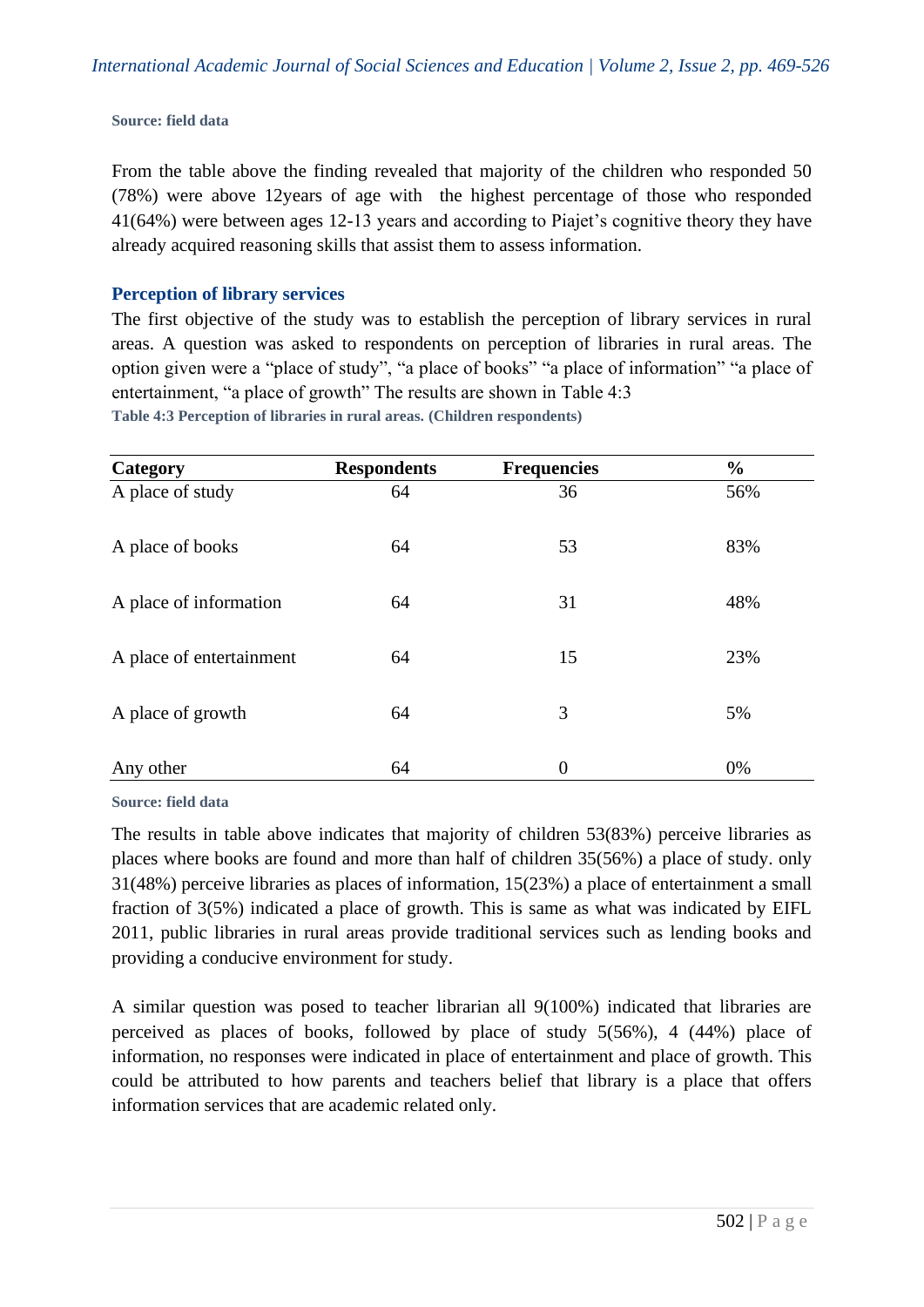Responses from library staff interview revealed that perception of libraries varies depending on individual's profession or interests some people perceive libraries as a place of study a place to get rare books and a place to get materials that can assist in their studies.

The researcher posed an additional question on perception and invited the respondents to indicate how important or unimportant library services are to children Table 4: 4 below reflects results from all respondents.

| Category      | <b>Respondents</b> | <b>Frequencies</b> | $\frac{6}{9}$ |
|---------------|--------------------|--------------------|---------------|
| Essential     | 77                 | 56                 | 73%           |
| Important     | 77                 | 21                 | 27%           |
| Not Important | 77                 | 0                  | 0%            |
| <b>Total</b>  | 77                 | 77                 | <b>100</b>    |

**Table 4: 4 Importance of children library services in rural areas.**

**Source: field data**

The finding from table above indicates that children library services are regarded as an essential service with 56(73%) and 21(27%) of respondent indicating important service. None of the respondent indicated that the service to children are unimportant. This finding concurs with different scholars in the information industry who posits that library service to children is an essential service which guarantees child's holistic growth.

# **Policies and Strategies used to provide children library information services (a) Policies that govern children library services provision**

A policy is a blue print to guide the library staff on what to do while providing services. The researcher sought to find out if the library had a policy on provision of library services to children. Responses from children (64) and teacher librarians (9) are as shown in the table 4:5 below,

**Table 4: 5 availability of a policy that govern children library services in rural areas.**

| Is there a policy | <b>Respondents</b> | <b>Frequencies</b> | $\frac{6}{6}$ |
|-------------------|--------------------|--------------------|---------------|
| Yes               | 73                 | 20                 | 27%           |
| N <sub>o</sub>    | 73                 | $\overline{0}$     | 0%            |
| Not sure          | 73                 | 53                 | 73%           |
| <b>Total</b>      | 73                 | 73                 | <b>100</b>    |

**Source: field data**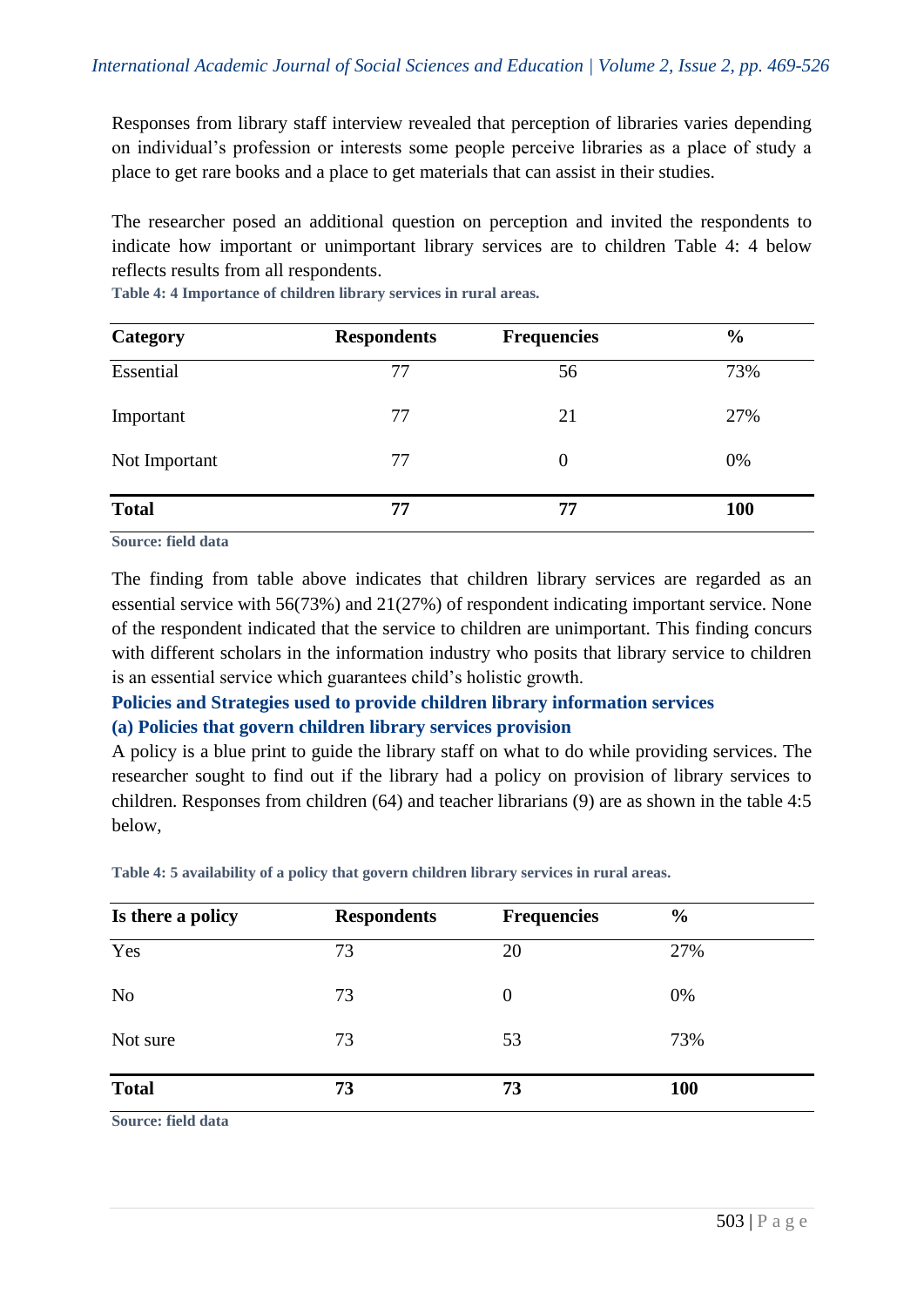Majority of the children and teacher librarian respondents 53 (73%) indicated that they were not sure whether a policy exist or not. Only 20(27%) agreed a policy was in existence. None of the respondents indicated that there was No policy.

Library staff interview answers indicated there was a general policy that govern all the library services offered for both children and adult users.

Following up the question on policy, researcher sought to know how the users became aware of the existence of a policy. In response, the library users whose response was yes indicated that they became aware of the policy during library user education and library publications.

The findings above reveals that although a policy is a very important guide to services provision, as noted by Rosthsteins (2000) who asserts that policies are formulated so that they function as a public statement of the library's plans regarding provision of services to its clientele, they highlight procedures to be followed by the library staff as they provide services, majority of the users were not sure whether there was a policy or not. This means that the library management should address this omission by ensuring users are aware of the policy/policies governing service provision to children.

# **(b) Strategies used to develop and provide children library services that attracts them to visit the library**

For any library service to be fully utilized it must be well developed. The study sought to find out strategies used to develop and provide children library services in rural areas at knls Kangema. A question was posed to children respondents to identify strategies used to develop and provide children library services that attracts them to visit the library. Table 4.6 below shows the results.

**Table 4:6 Strategies used to provide children library services**

| Strategies used to provide information                     | <b>Respondents</b> | <b>Frequencies</b> | $\frac{0}{0}$ |
|------------------------------------------------------------|--------------------|--------------------|---------------|
| Dedicated spaces for children services                     | 64                 | 64                 | 100%          |
| Reading related activities                                 | 64                 | 60                 | 94%           |
| Friendly librarians                                        | 64                 | 48                 | 75%           |
| Availability of books and other information<br>Materials   | 64                 | 43                 | 67%           |
| Engaging parents/teacher/children in library<br>Activities | 64                 | 54                 | 84%           |
| <b>ICT</b> Integration in library activities               | 64                 | 31                 | 48.4%         |

**Source: Field Data**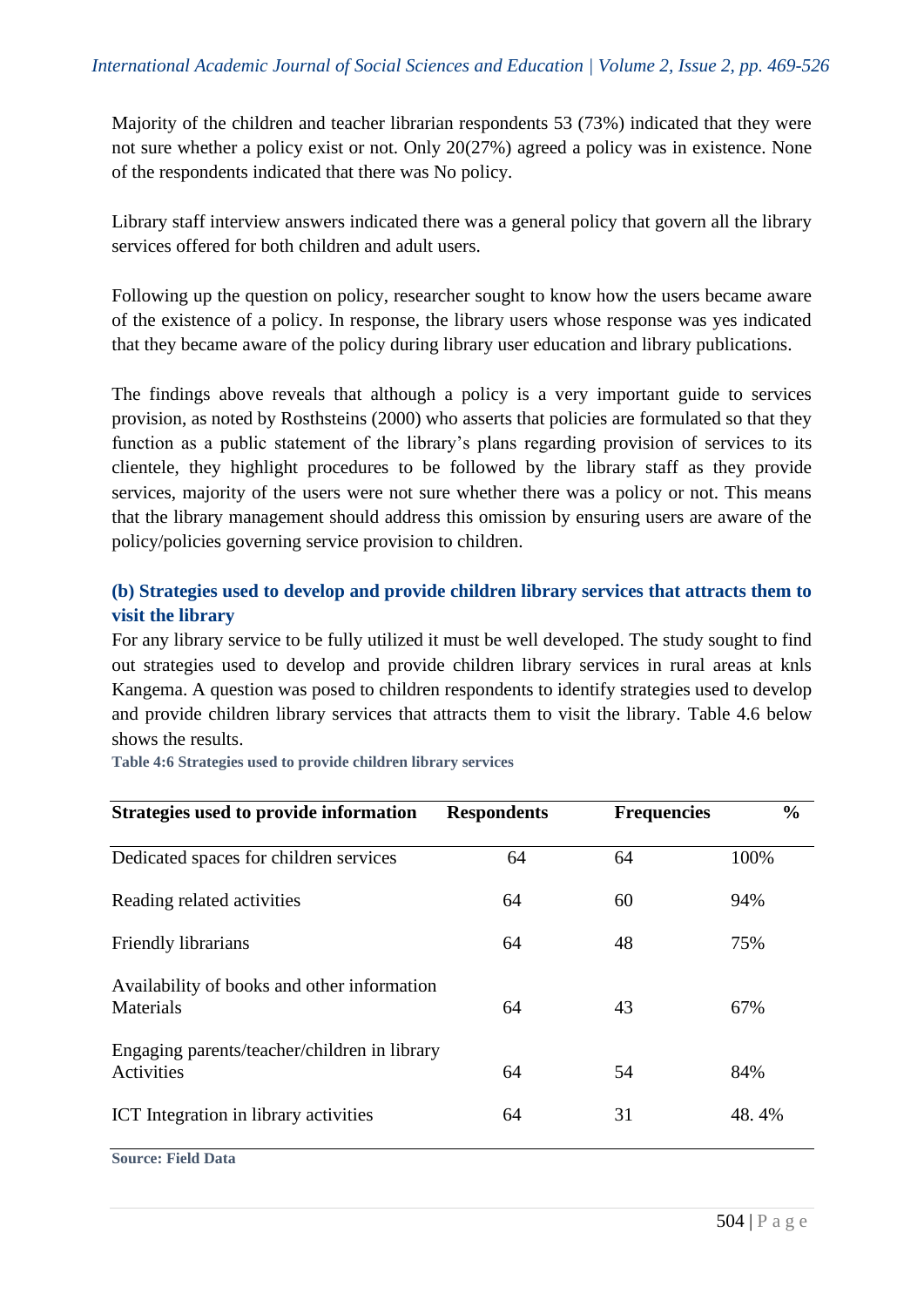The findings as shown above indicates Majority 64(100%) were attracted by spaces dedicated for children, this is expected because all KNLS libraries country wide provide section purely dedicated for children, followed by 60(94%) who indicated reading related activities, 54(84%) of the respondents indicated engaging parents/teacher/children in library Activities, and 48(75%) indicated friendly librarians. The finding further reveals that although books and other information materials are key factor in developing an effective library service only 43(67%) of respondents are attracted to the library by variety of books and other information materials. The finding also shows the least attractive strategy as ICT integration in library activities with 31(48.4%) of the children respondents. This should not be the case in this era of technology because as noted by Mahwasame 2008 the secret of attracting more users in the junior section is the integration of ICT in children services as it fosters creativity.

A follow up question was posed to teacher librarian on whether they were aware of strategies used by the library to develop children library services. Responses from teacher librarians 9(100%) indicated they were aware of three strategies namely, the library having a dedicated spaces for children activities, hosting reading related activities, and engaging parents/teacher/ children in library activities, 4(44.4%) indicated aware of library partnering with various stakeholders, 3(33.3%) indicated the library has a variety of books and other information materials while only 1(11%) aware that the library had integrated ICT in library work. Figure 4:1 below reflects these finding.





From the finding above it shows that KNLS Kangema uses a variety of strategies to provide children services, all the teacher librarian respondent affirmed that the library had section purely dedicated to children activities, host reading related activities and engage parent/teacher/children in library activities. This finding is consistent with those of Celano 2001) who reported that majority of rural libraries have realized that library spaces for children are the key in providing effective services.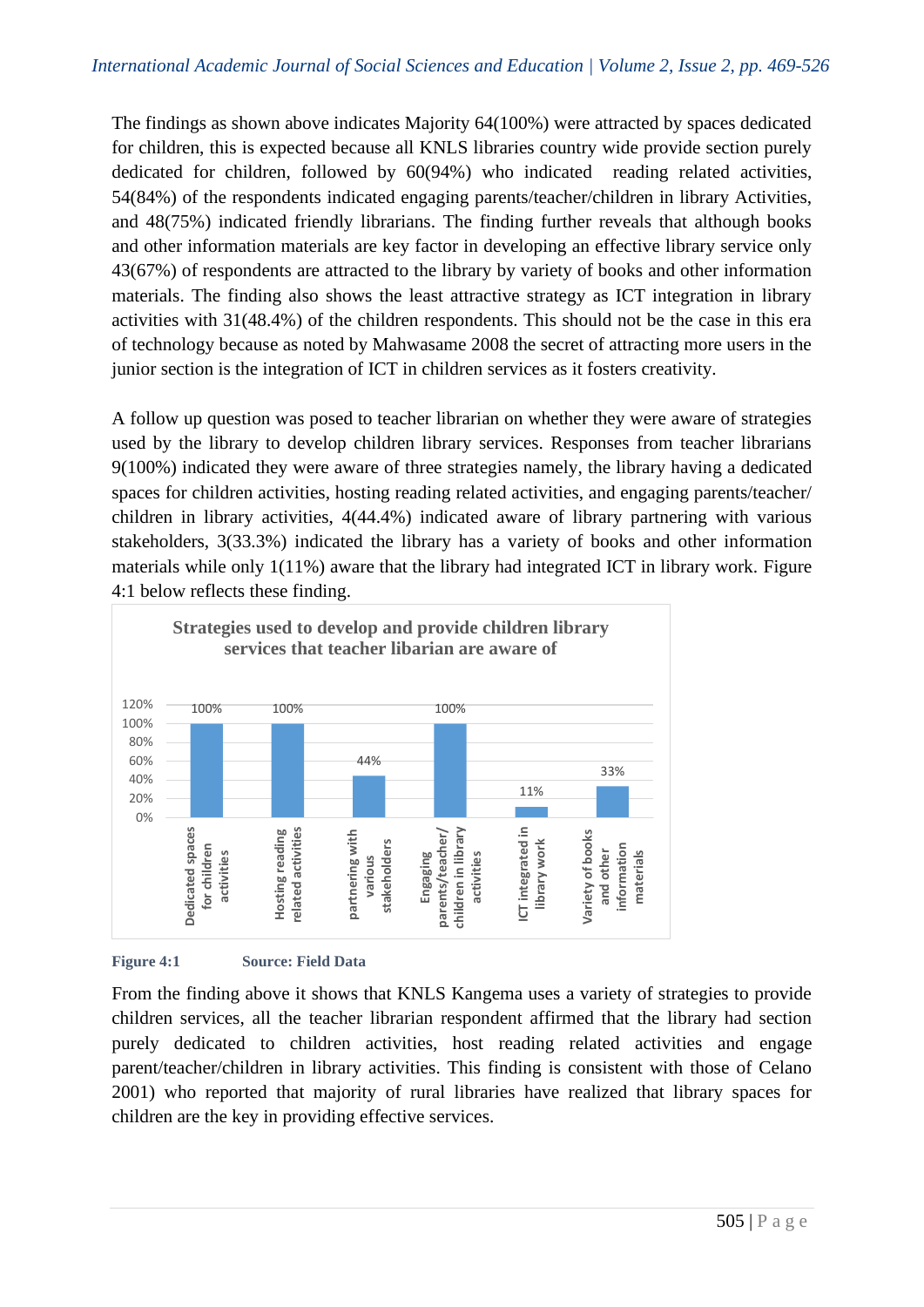A supplement question from librarian interview revealed that the library provide services to all people in the community including the children and that "the library is divided into three section adult, junior and the e-resource section, where the junior section is purely dedicated to children with their book, tables and chairs, with a librarian who coordinates children activities, and the resource center/ computer lab is used by both adults and children".

The children librarian in charge of children section stated;

"*One of the strategies used is having a policy that ensures children up to 15 years access the library freely without paying any fee"*

The findings from all the respondents on policies and strategies used to develop and provide children library services reveals that the library uses different strategies to develop and provide services to children in rural areas and children users were attracted to use the library due to the various strategies. This finding is consistent with those of Rowley(2004) who reported that in order to gain customer satisfaction and gain a competitive advantage in the market libraries develop diverse strategies to meet customer needs which is important for improving service positioning and customer satisfaction

### **Information needs of children**

Libraries have a big role of ensuring that they satisfy the information needs of children. Children just like any other human being have information needs. Depending on child's level of development, each child has specific information gap that need to be satisfied.

### **(a) day to day information need of a child**

To determine the information needs of children living in rural areas the researcher posed a question to know the day to day information need of a child living in rural area. Figure 4:2 below reflects children respondent's findings.



**Figure 4:2: Children Information needs** 

**Source: field data**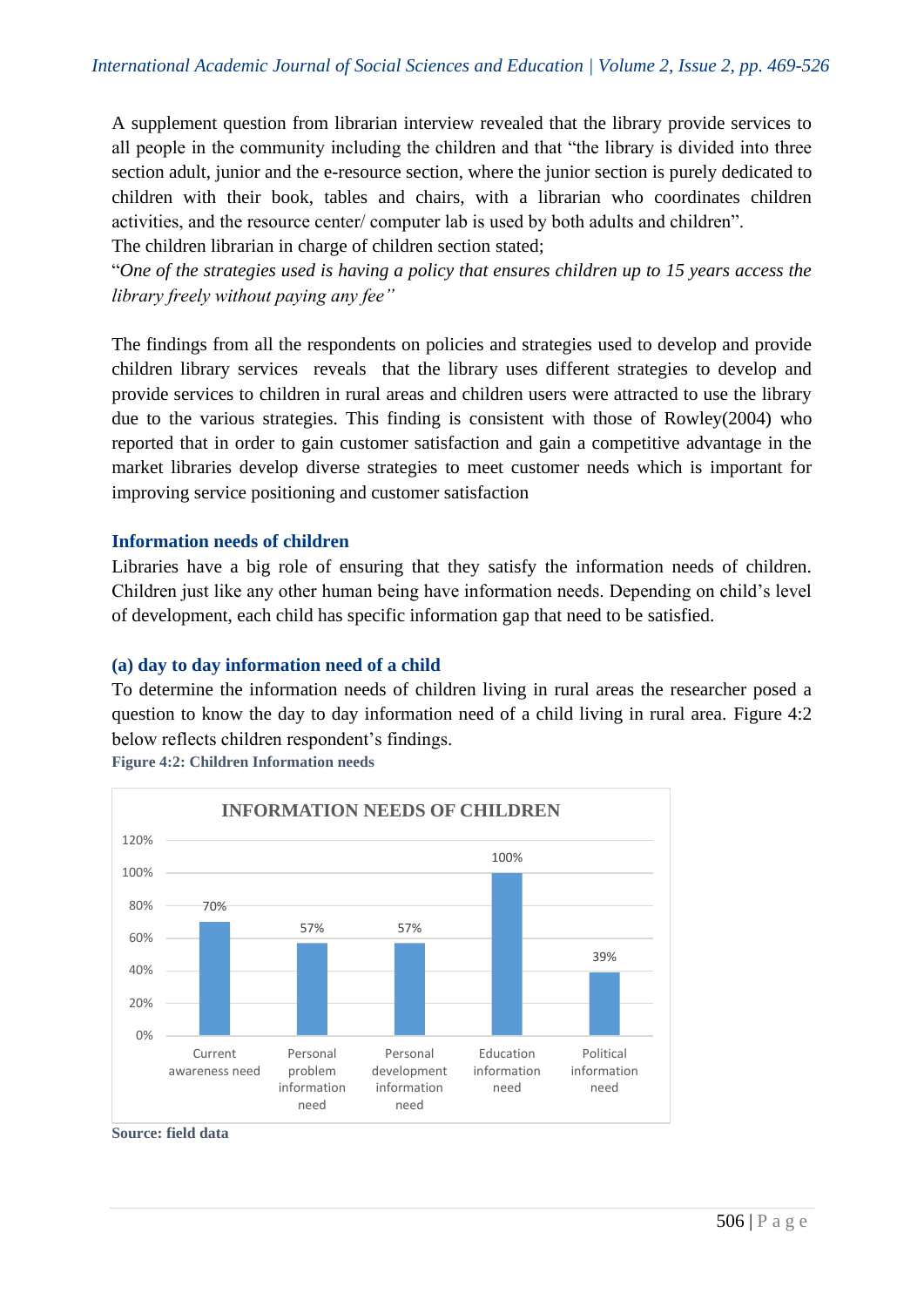The finding above reveals that out of the outlined needs, the children respondents indicated that a big percentage of their need was education need with 64(100%), this is expected because majority of the respondents were pupils and first point of knowledge gap to fill is those related to education. This was followed by personal development need and personal problem need each with 57(89%), current awareness need 45(70%), and political need 25 (39%). This further reveals that children were aware of their day to day information needs as more than half of the respondents indicated four out of the five outlined information needs.

| <b>Information need</b>               | <b>Respondents</b> | <b>Frequencies</b> | percentage |
|---------------------------------------|--------------------|--------------------|------------|
| Current awareness need                | 9                  | 5                  | 55.6%      |
| Personal problem information need     | 9                  | 9                  | 100%       |
| Personal development information need | 9                  | 8                  | 88.9%      |
| Education information need            | 9                  | 9                  | 100%       |
| Political information need            | 9                  | $\overline{2}$     | 22.2%      |
| Any other information need            | 9                  | 7                  | 78%        |

A follow-up question was posed to teacher librarian, Table 4.7 below shows the findings **Table 4.7: Teacher librarian's response on children information needs**

**Source: field data**

The finding above shows that teacher librarian respondents acknowledge that children in the rural areas require information for their day to day activities. education and personal problem information need indicated predominance among the respondents with the highest percentage of 9(100%), followed by personal development need with 8(88.9%), other need not outlined (entertainment need) with 7 (78%), current awareness need with 5(55.6%) and the lowest percentage political information need with 2( 22.2%). This finding concurs with those of Herman who showed that children information needs include school related information needs, entertainment and leisure related and personal information needs. This further indicates that children needed information to support their education and to assist in solving personal problems. Responses from librarian's interviews indicated that information need of children in rural areas mainly are those related to education to support their school performance. Other information need of children include entertainment need and current awareness need.

The responses above reveals that children have different information needs, they not only need information for education purposes but also for personal growth and development.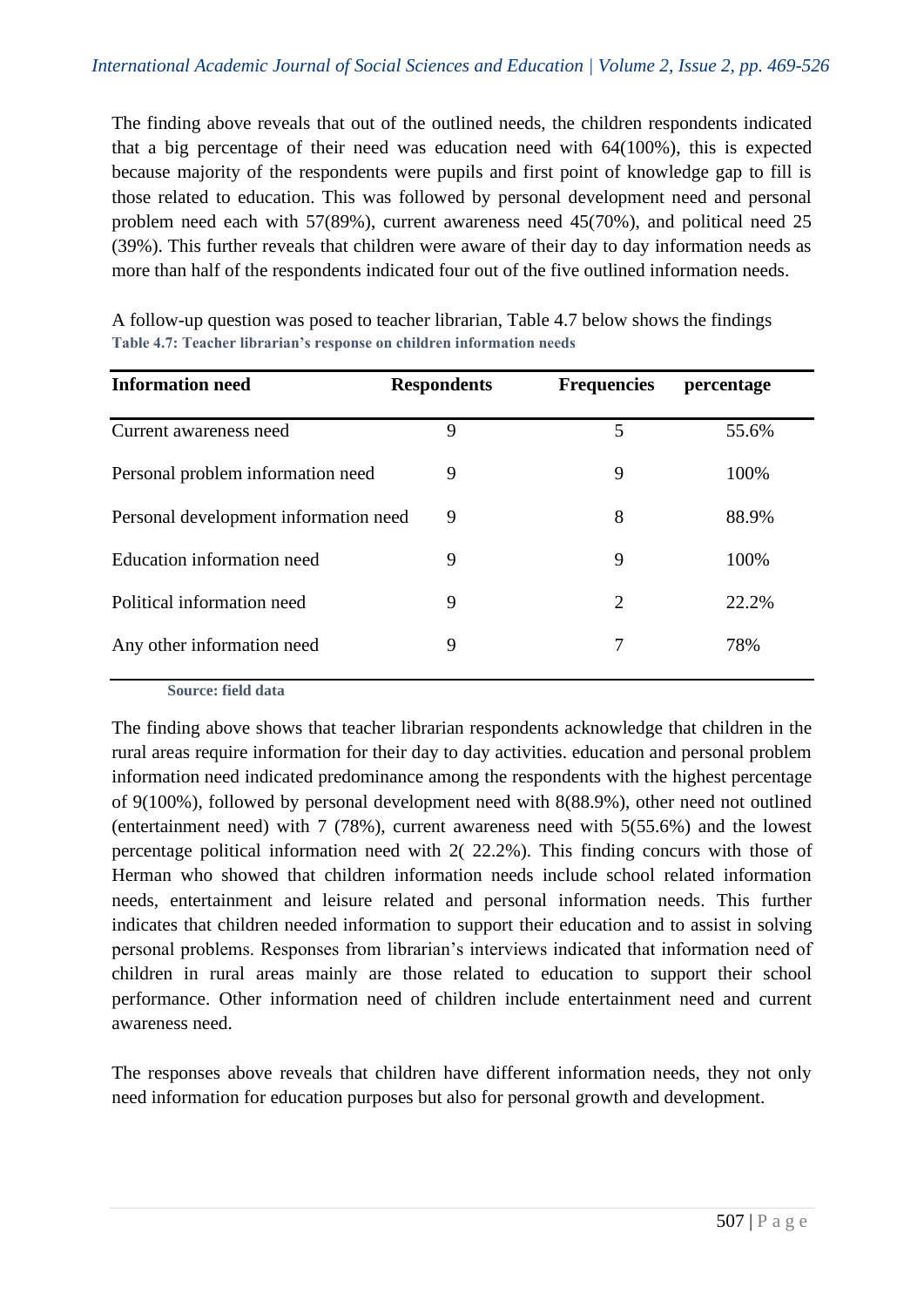# **Frequency of library visit**

To establish whether children use library services to fill their information gaps, the researcher posed a question asking how often children visit the library Table 4.8 below reflects the findings.

| <b>Frequency of visit</b> | <b>Respondents</b> | Frequencies percentage |      |
|---------------------------|--------------------|------------------------|------|
| Daily                     | 64                 | 10                     | 16%  |
| Weekly                    | 64                 | 48                     | 75%  |
| Once a month              | 64                 | $\overline{0}$         | 0%   |
| Any other                 | 64                 | 6                      | 9.4% |

**Table 4.8: Frequency of children library visit**

**Source: field data**

The table above shows that in order for children to satisfy their various information requirements, majority 48(75%) visited the library weekly, followed by 10(16%) vising the library daily , a small percentage of 6( 9. 4%) any other (when school is closed) and no response was indicated in once a month option. These finding are consistent with those of library staff who were interviewed, their responses revealed that majority of the children users visited the library on Saturdays and during the school holiday when the library receive majority of the children on a daily basis. One of the librarians (Children librarian) interviewed state;

"*When schools are on sessions some children are unable to frequently use the library, they rely on the books borrowed from the library by their teachers, the schools that have registered as library users borrows books on behalf of their pupils and they stay with them for one month then they return and borrow others"*

The finding further indicates that majority of children only access the available library services weekly whereas it is expected that the services be utilized more frequently. Ikolo (2015) points that information acquired by libraries are of no value if the intended users does not use them. Therefore, library management need to improve the frequency of library visit by children.

### **Children information seeking and searching behavior**

Children seek information that enables them resolve challenges they face in their daily undertakings. Thus they need to gather right information at the right time so as to enable them make informed decision.

In an attempt to establish children information seeking and searching behavior, a question was posed on how children search for information while in the library. Table 4.9 reflects these findings.

**Table 4.9 Children Information searching behavior**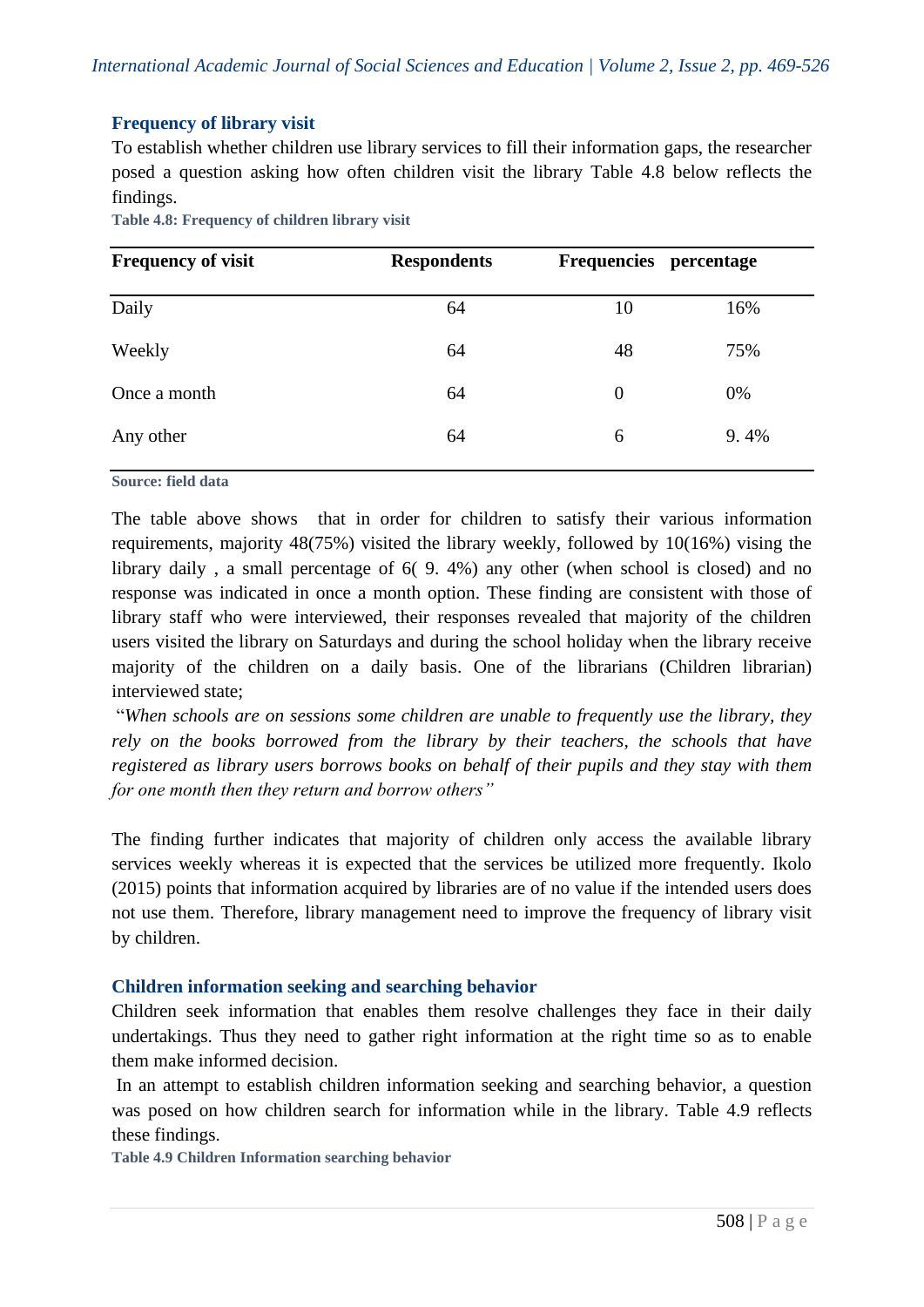| <b>Information searching behavior</b>     | <b>Respondents</b> | frequencies | $\frac{6}{6}$ |
|-------------------------------------------|--------------------|-------------|---------------|
| Browse book & other information materials | 64                 | 43          | 67%           |
| Ask librarians for assistance             | 64                 | 30          | 47%           |
| Ask other children for guidance           | 64                 | 21          | 33%           |
| Use computer to access information        | 64                 | 27          | 42%           |
| Any other behavior                        | 64                 | 12          | 17%           |

#### **Source: field data**

Responses from children respondent revealed that 43 (67 %) children respondents browse books and other information materials, this could be due to the fact that the library collects, organize and disseminate books and other information resources for children. 30(47%) ask librarians for assistance, 21(33%) ask other children for guidance while 27(42%) use computer to access information in the internet and 12(19%) indicated other behavior such as watching television and videos.

The findings above reveals that children approach different sources to search information. They therefore need a combination of different information resources for them to have variety of information sources to choose from.

Responses from a similar question asked to library staff and teacher librarian revealed that all respondents are in agreement that children use the available sources such as books, internet, teachers, parents, librarians and friends to search for information.

### **Purpose of the information obtained by children from library resources**

Children need information for various reasons and thus have the right to information. To find out what children use information they obtain from the library for, a question was asked to that effect. Table 4.10 reflects these findings

| <b>Purpose of Information</b> | <b>Respondents</b> | frequencies | $\frac{6}{10}$ |
|-------------------------------|--------------------|-------------|----------------|
| School assignment             | 64                 | 60          | 94%            |
| General knowledge             | 64                 | 34          | 53%            |
| Personal development          | 64                 | 31          | 48%            |
| Reference                     | 64                 | 45          | 70%            |
| Entertainment                 | 64                 | 59          | 92%            |
| Supplement school notes       | 64                 | 60          | 94%            |

**Table4.10 Purpose of the information obtained by children from library resources**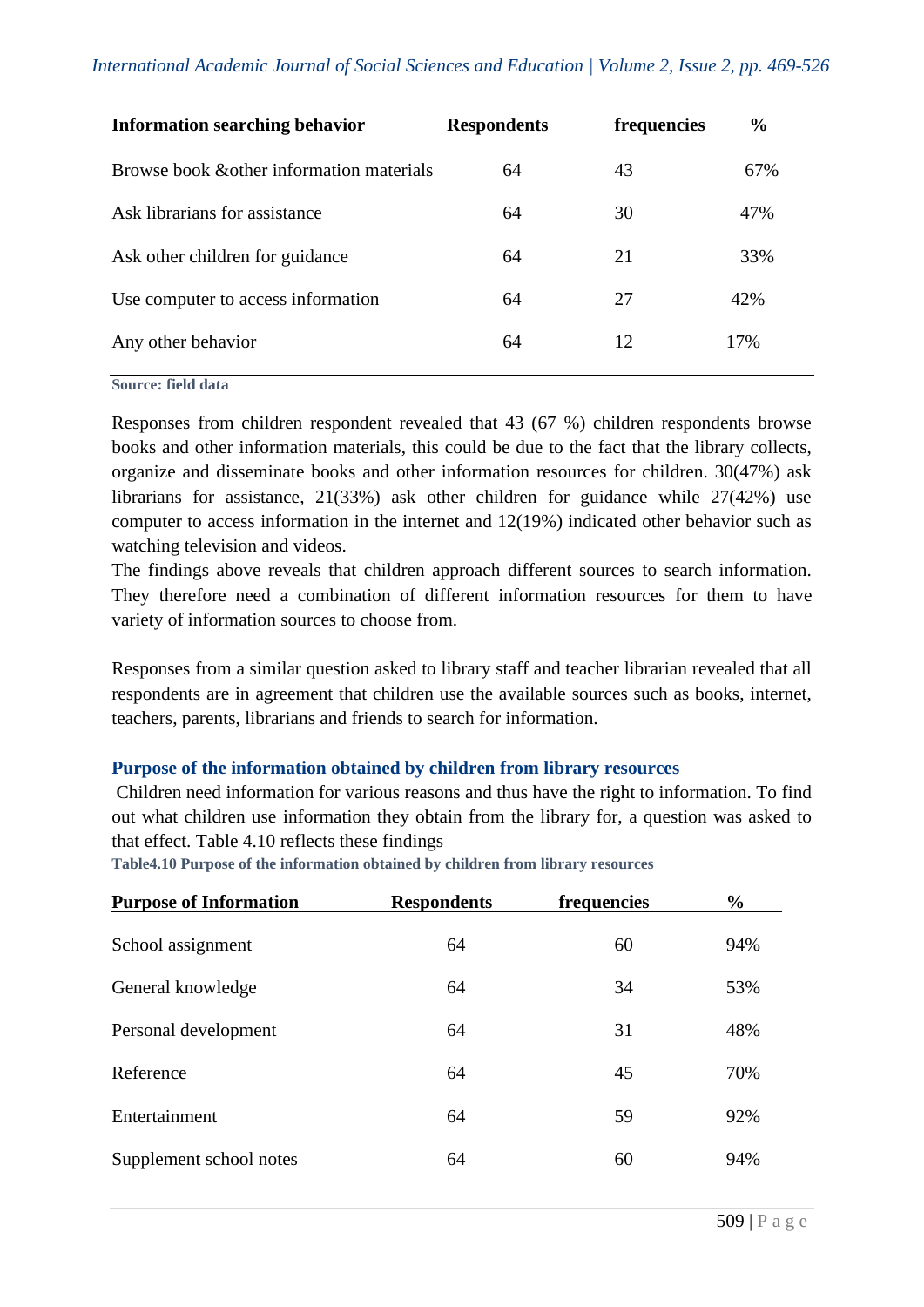| Any other purpose  |  | $\frac{1}{2}$ |
|--------------------|--|---------------|
| Source: field data |  |               |

Responses from children respondents revealed that two (2) reasons namely for school assignments, and supplement school notes had the highest percentage of 60(94%) followed closely by entertainment purposes 59(92%), for reference 45(70%), general knowledge 34(53%), and the least purpose was cited to be personal development with 31(48%). This indicates that the majority of children use the information they obtain from library resources purposely for academics and entertainment purposes. Library services should not only support education needs of the child but should encourage use of library resources for other purposes not related to education or academics so as to achieving a holistic child growth. These finding are consistent with (Greg 1999) who indicated that apart from searching for information that will assist in homework, children also look for information to get answers on how to overcome problems encountered in their daily activities.

Similar question on purpose of the information obtained by children from library resources was posed to teacher librarian. Table 4:11 below reflect findings

**Table 4.11 Responses from teacher librarian on Purpose of the information obtained by children from library resources**

| <b>Purpose of Information</b> | <b>Respondents</b> | frequencies      | $\frac{0}{0}$    |
|-------------------------------|--------------------|------------------|------------------|
| School assignment             | 9                  | 7                | 78%              |
| General knowledge             | 9                  | 5                | 56%              |
| Personal development          | 9                  | 3                | 33.3%            |
| Reference                     | 9                  | 5                | 56%              |
| Entertainment                 | 9                  | 4                | 44%              |
| Supplement school notes       | 9                  | 6                | 66%              |
| Any other purpose             | 9                  | $\boldsymbol{0}$ | $\boldsymbol{0}$ |

#### **Source: field data**

The finding above indicates that7 (78%) of the teacher librarian respondents were in agreement that children use the information they obtain from the library for school assignments, followed by to supplement school notes with 6(66.6%), for general knowledge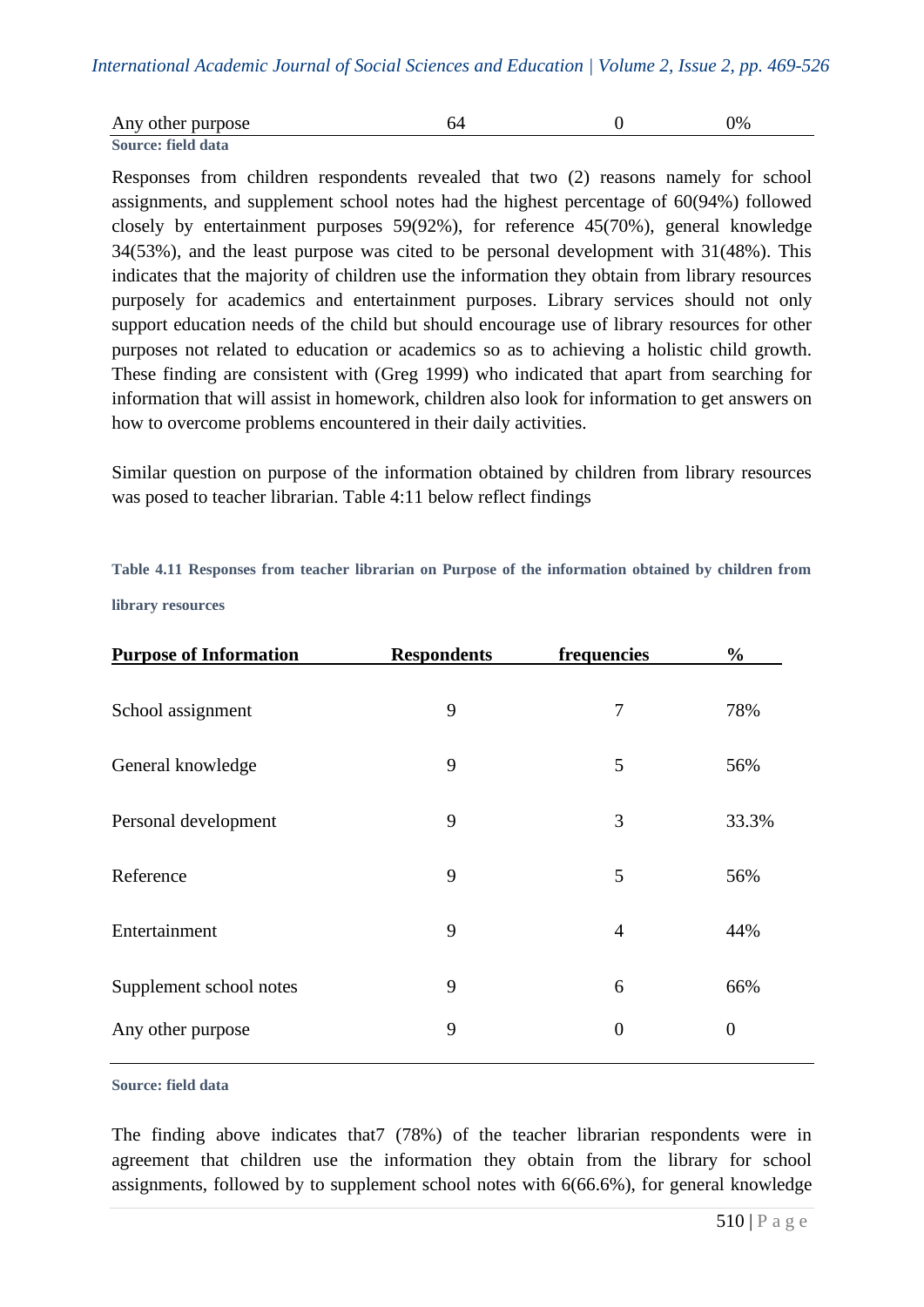and reference purposes each with 5(56%), entertainment purposes with 4(44%), and least percentage was cited to be personal development with 3(33.3%).

Further the findings above reveals that the respondents found out that children use the information they obtain from the library for education purposes. This finding agrees with those of Chowdhury (2004) who indicated that a child information need arises the moment the child identifies that his current state of knowledge is not enough to handle a given task or fill the gap identified. Further the finding can be anchored in Piajet theory of cognitive development about recognizing the stages a child is currently in and catering to his information needs at that developmental level. Those using library resources to get information are pupils and they spend their days in school. Therefore, a higher percentage of information gap identified is on education. They therefore, use the obtained information for school related purposes.

A follow-up question were asked to librarians during the interview on how they ensure children access information which is relevant to their needs. Response from the librarian revealed that librarians directs children to books with information they may need, conduct continuous user education, separating junior books from adult books, books are arranged using Dewey decimal classification scheme (DDC) and the book shelfs are well labeled, books are selected with children as focus and those that target children as their audience.

### **User satisfaction**

Information is a consumable product and for these product to satisfy the consumer it must be taken together with certain information services which disseminate information. To measure user satisfaction the researcher used three levels namely information services, information resources, and information facilities.

The study therefore, sought to assess whether the children library provided satisfy the information needs of children. Several questions were asked.

### **Kind of information services children access and utilize**

The researcher sought to find what kind of library services children access and utilize. Out of the outlined categories to choose from the research revealed that the children were able to access services such as information service with a response rate of 58 (90.6%) computer /internet services with 60 (93.8%), referral services  $48(75%)$ , reading spaces 64 (100%) recreational services 51(79.7%) and book borrowing 64(100%) Figure 4:3 below shows these findings.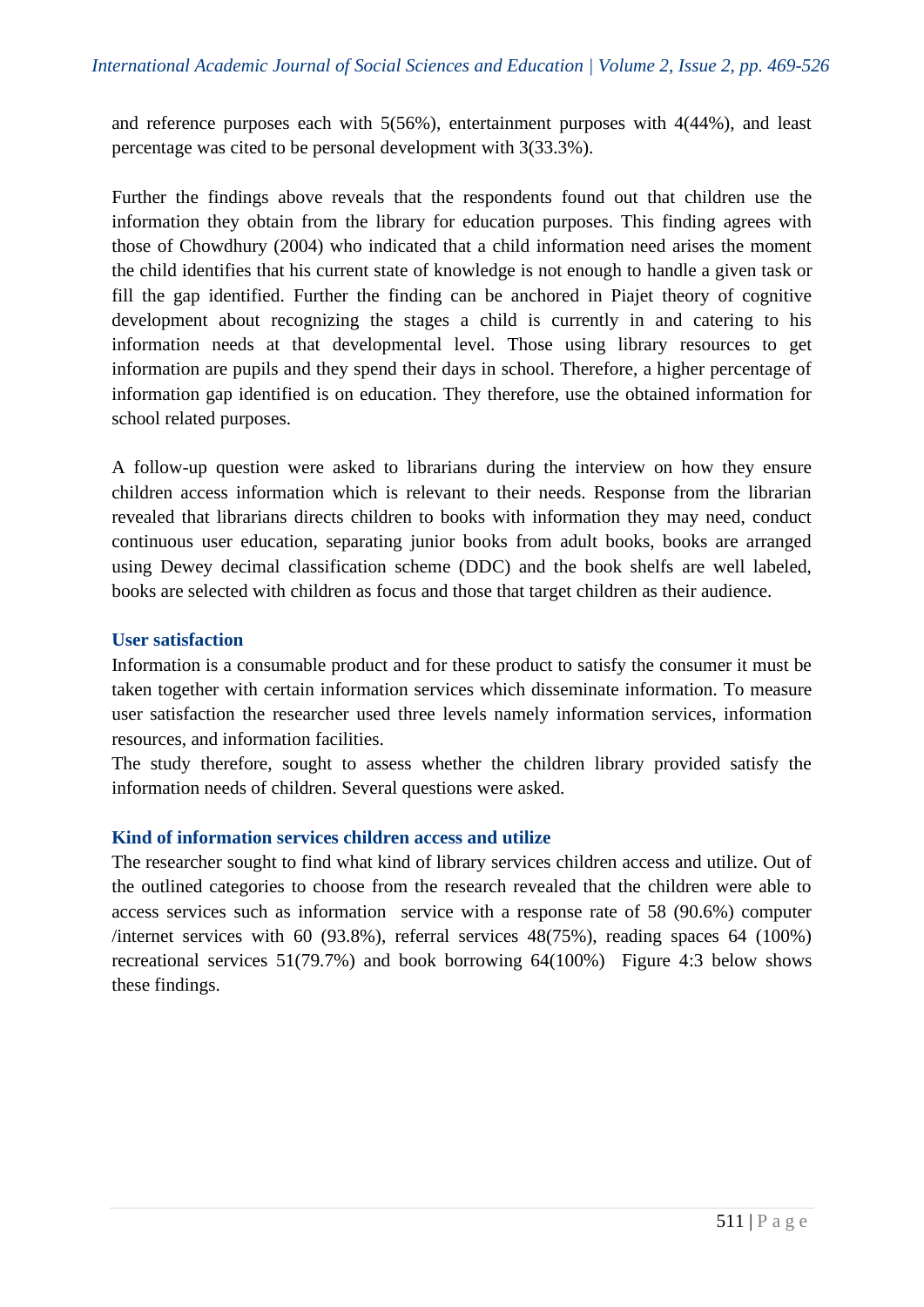

**Source: field data**

The finding above shows that the library had different kinds of services that are available for access and utilization by children. This finding concurs with Celano (2001) who observed that different kinds of library services position and exposes a child to a variety of print and other non-print information sources and opportunities that are crucial to reading achievements.

A follow-up question was posed on whether the information services offered were able to cater for children information needs. Respondents were asked to answer "Yes" or "No" out of the total 77 respondents 52(68%) agreed and the rest 25(32%) did not agree that the information services offered were able to cater for children information needs.

### **Accessibility of children library services**

One of the question to respondent was "are the children services offered easily accessible to children in rural areas?" respondents were asked to answer "Yes" or "No". Table 4.12 below reflects the responses from all respondents.

**Table 4.12 Accessibility of children library services**

| Are services easily accessible | <b>Respondents</b> | frequencies | $\frac{0}{0}$ |
|--------------------------------|--------------------|-------------|---------------|
| Yes                            | 77                 | 54          | 70%           |
| N <sub>0</sub>                 | 77                 | 23          | 30%           |
| <b>Total</b>                   | 77                 | 77          | 100%          |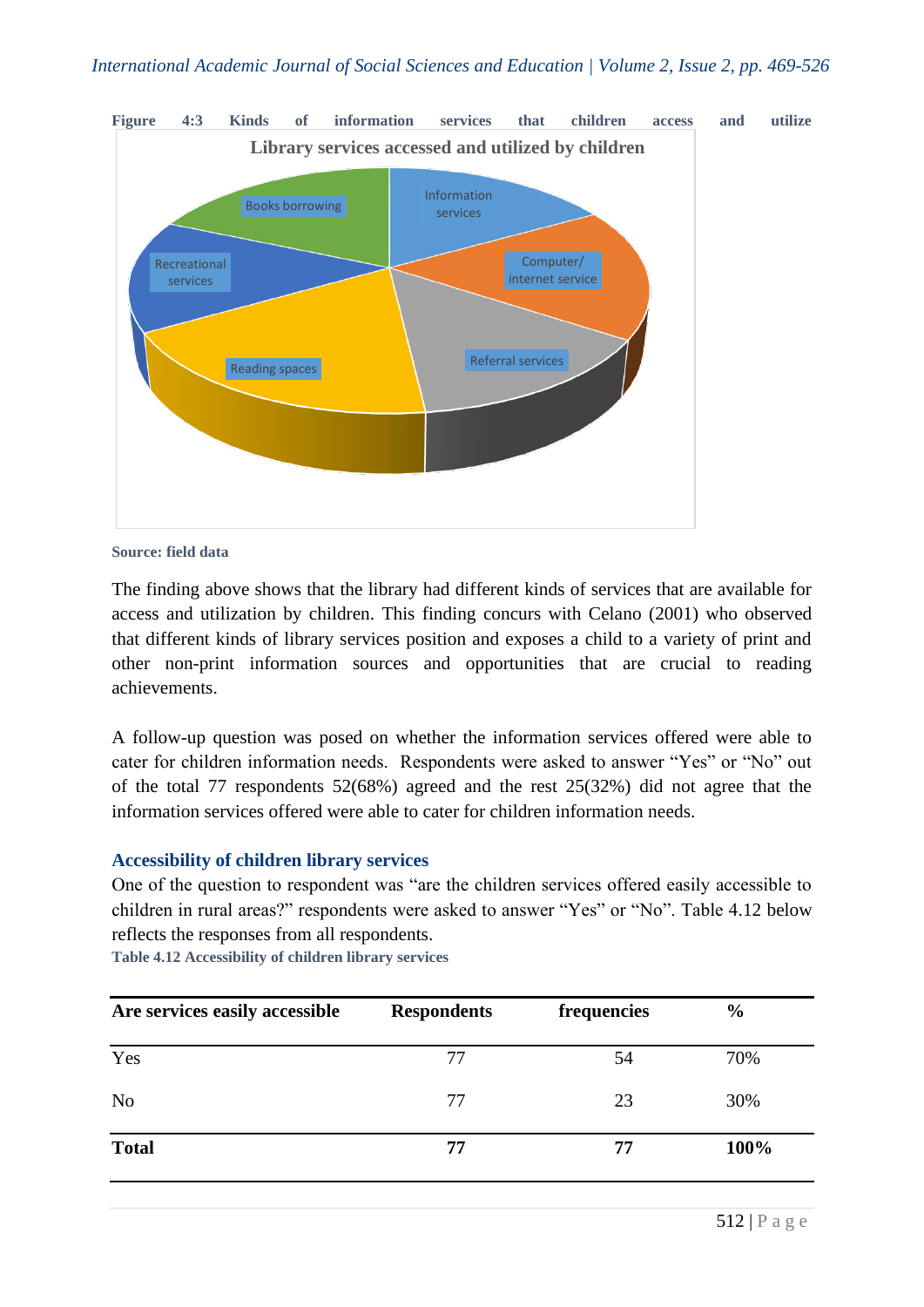#### **Source: field data**

The finding above reveals that out of the total 77 of the respondents 54 (70%) responded Yes while 23 (1%) responded No. Those who responded "No" were asked to elaborate their answer and the answer they gave revealed that some children live far from the location of the library and thus require bus fare to be able to visit the library others said they have to be accompanied by parents/ guardians to access the library. Another children respondent during Focus group discussion stated;

"*Am unable to borrow books to read at home because my mother is unable to give me five shillings book borrowing fee"*

### **Adequacy of information resources**

Availability of relevant and adequate information resources adds value to a service. To find out whether information resources available was adequate to develop an effective children library service that can satisfy children information needs a question was asked. Responses from all respondents are as shown in table 4.13 below.

| <b>Adequacy of Information</b> | <b>Respondents</b> | frequencies | $\frac{0}{0}$ |
|--------------------------------|--------------------|-------------|---------------|
| Adequate                       | 77                 | 19          | 25%           |
| Fairly adequate                | 77                 | 23          | 30%           |
| Inadequate                     | 77                 | 27          | 35%           |
| Not sure                       | 77                 | 8           | 10.4%         |
| <b>Total</b>                   | 77                 | 77          | 100%          |

#### **Table 4.13 Adequacy of information resources**

**Source: field data**

The above finding shows a bigger percentage 27(35%) found information resources inadequate, 23(30%) found them fairly adequate, 19(25%) found them adequate, and 8(10%) of the respondents were not sure. This could be attributed by the fact that the library is a public library and depends on the government for financial assistance to acquire information resources. This finding concurs with Dent and Yannotta (2000) finding that showed that many libraries in Africa are underfunded by their government or parent organization this prevent frequent purchase of books and other information materials.

Follow-up question was asked for those who responded that the information resources were inadequate. Responses indicated that curriculum books were few and for some subjects not available at all, computers were not easily accessible by children and they were always occupied by adult's users. Story books with African context were very few and no children magazines and educational toys and games were unavailable. This concurs with Dent and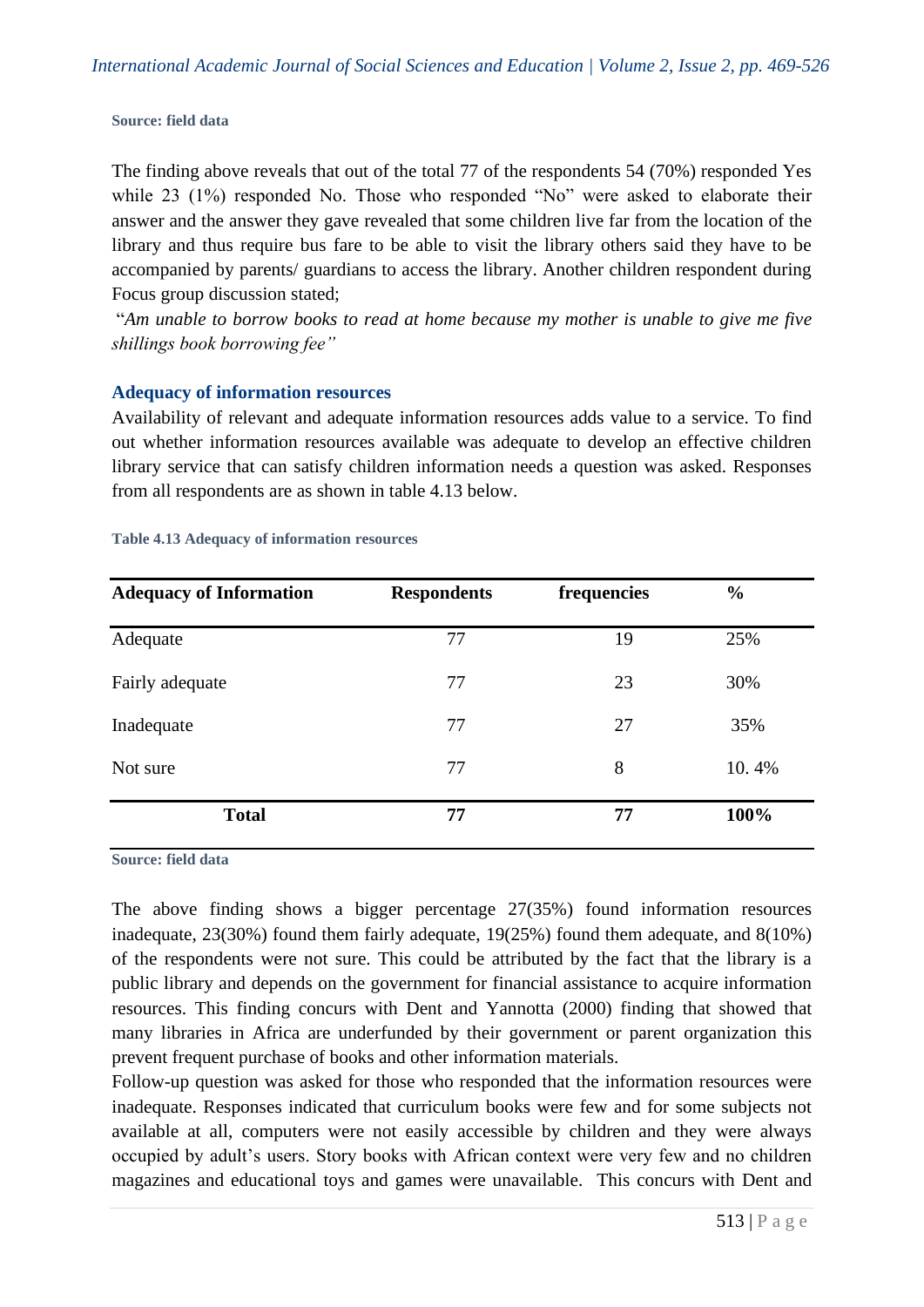Yannotta (2000) who stated that one common limitation among libraries is the absence of suitable and captivating reading materials in their collection which has led to users being disappointed with library services.

For those respondent who indicated the information resources were adequate they were requested to specify how effective they were. Their response revealed that the information resources were effective due to "the library offer supplementary story books not easily available elsewhere, the library children section had a designated member of staff who coordinated all children services, the information resources assist in craft activities such as drawing, the books were available to be borrowed to read outside the library premises (at home/ school), computers has enabled children to be computer literate. The library reading spaces had enabled children to use their free time in constructive ways by socializing with other children through leisure activities that assisted them not to engage in any anti-social behavior".

### **Satisfaction with the library building (equipment / facilities)**

To facilitate easy access and utilization of library service by children, the library building, furniture, facilities and its appearance should be inviting. To this end, a question was posed to assess whether users were satisfied with library building (facilities and equipment's) available. Table 4.14 below presents the results

| Category                                                 |                    | <b>Highly</b>    |               | <b>Satisfied</b> |               | <b>Not</b>       |               |
|----------------------------------------------------------|--------------------|------------------|---------------|------------------|---------------|------------------|---------------|
|                                                          |                    | <b>Satisfied</b> |               |                  |               | <b>Satisfied</b> |               |
|                                                          | <b>Respondents</b> | frequency        | $\frac{0}{0}$ | frequency        | $\frac{0}{0}$ | frequency        | $\frac{0}{0}$ |
| Library                                                  | 77                 | 13               | 17%           | 59               | 77%           | 5                | 6.5%          |
| location<br>$\&$                                         |                    |                  |               |                  |               |                  |               |
| opening hour                                             |                    |                  |               |                  |               |                  |               |
| Library                                                  | 77                 | 36               | 47%           | 41               | 53%           | $\overline{0}$   | 0%            |
| lighting<br>$\&$                                         |                    |                  |               |                  |               |                  |               |
| ventilation                                              |                    |                  |               |                  |               |                  |               |
| Chairs<br>and                                            | 77                 | 20               | 26%           | 55               | 71%           | $\overline{2}$   | 3%            |
| tables                                                   |                    |                  |               |                  |               |                  |               |
| Computers                                                | 77                 | $\overline{2}$   | 3%            | 25               | 32%           | 50               | 65%           |
| Library wall                                             | $77\,$             | $\mathbf{1}$     | 1.3%          | 11               | 14%           | 65               | 84%           |
| appearance                                               |                    |                  |               |                  |               |                  |               |
| Books shelfs                                             | 77                 | 19               | 25%           | 57               | 74%           | $\mathbf{1}$     | 1.3%          |
| $\&$                                                     |                    |                  |               |                  |               |                  |               |
| arrangement                                              |                    |                  |               |                  |               |                  |               |
| $\mathbf{r}$ and $\mathbf{r}$ and $\mathbf{r}$<br>$\sim$ |                    |                  |               |                  |               |                  |               |

**Table 4.14 Satisfaction with the library building (equipment / facilities)**

**Source: field data**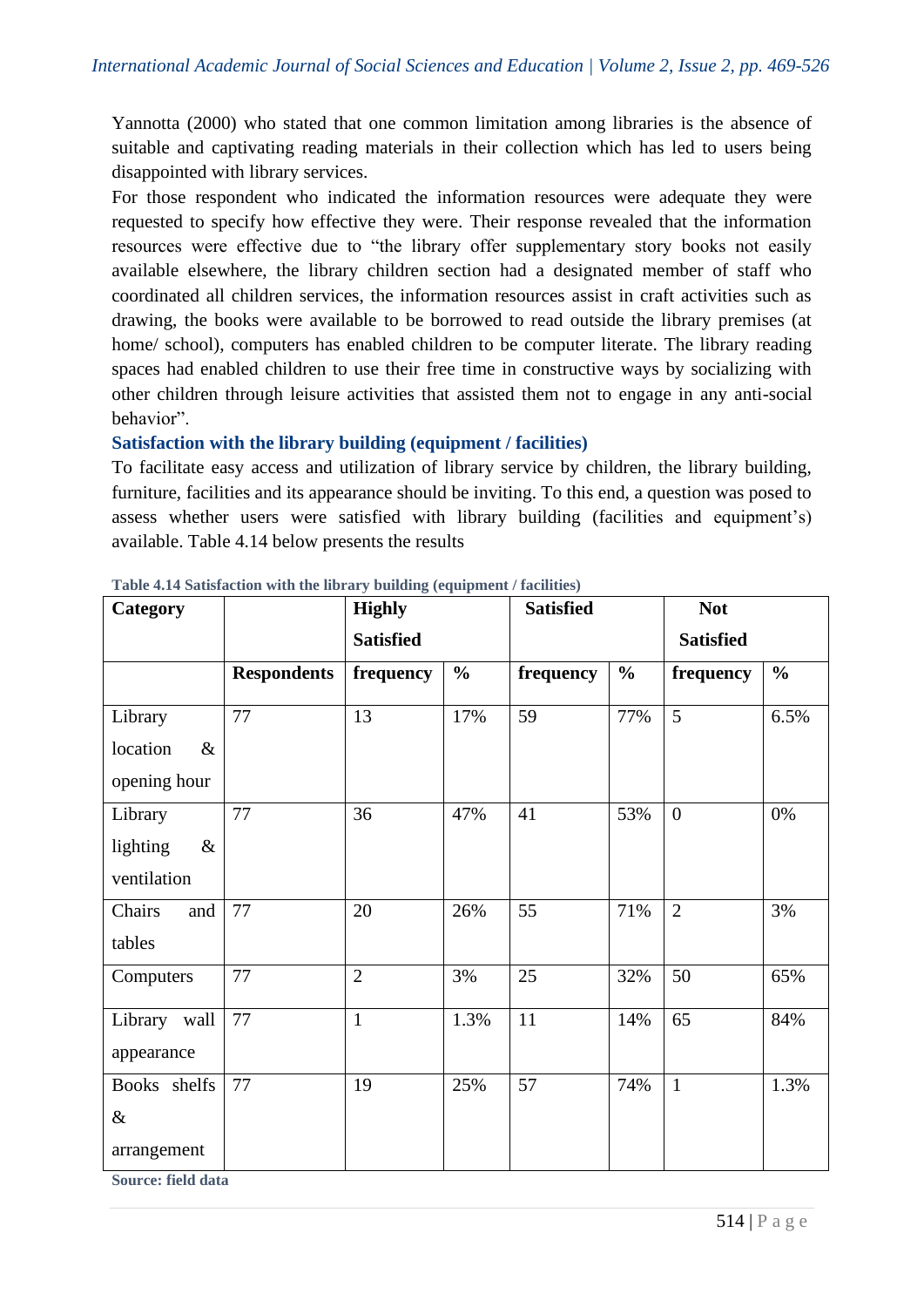The finding above shows that, on library building and operating hours, majority 59(77%) were satisfied, 13(17%) were highly satisfied and only 5(6.5%) were dissatisfied. On library lighting and ventilation a higher percentage of 41(53%) were satisfied, 36(47%) were highly satisfied and none were dissatisfied. On chairs and tables 55(71%) of the respondents were satisfied, 20(26%) were highly satisfied, only 2(3%). On computer/ internet services, majority of the respondents 50(65%) were not satisfied, 25(32%) were satisfied and only a small percentage of 2(3%) were highly satisfied. The table further showed that the highest percentage of respondents 65(84%) revealed that they were not satisfied with the library wall appearance, followed by 11 (14%) who indicated they were satisfied and only 1(1.3%) were highly satisfied. on book shelf's and arrangement majority 57(74) were satisfied, 19(25%) were highly satisfied and only 1(1.3%) were not satisfied. This concurs with Dr. Ranganathan's librarianship laws that implies that "library building should be well designed with both natural, and electrical light, relaxing interior, beautiful furnishing, comfortable chairs, among others.

The finding further reveal that respondents were satisfied with the library building and furniture, however the highest percentage 84% were not satisfied with library wall appearance. This should not be the case, according to a study by Rowley (2004) the finding showed that a public library environment should be conducive for a child, the layout and appearance should be attractive with bright colors and small furniture's.

# **Level of overall satisfaction**

The question on overall satisfaction with all the available children library services was posed. Responses from children respondents are shown in figure 4: 4 below.



#### **Figure 4: 4 User satisfaction Source: field data**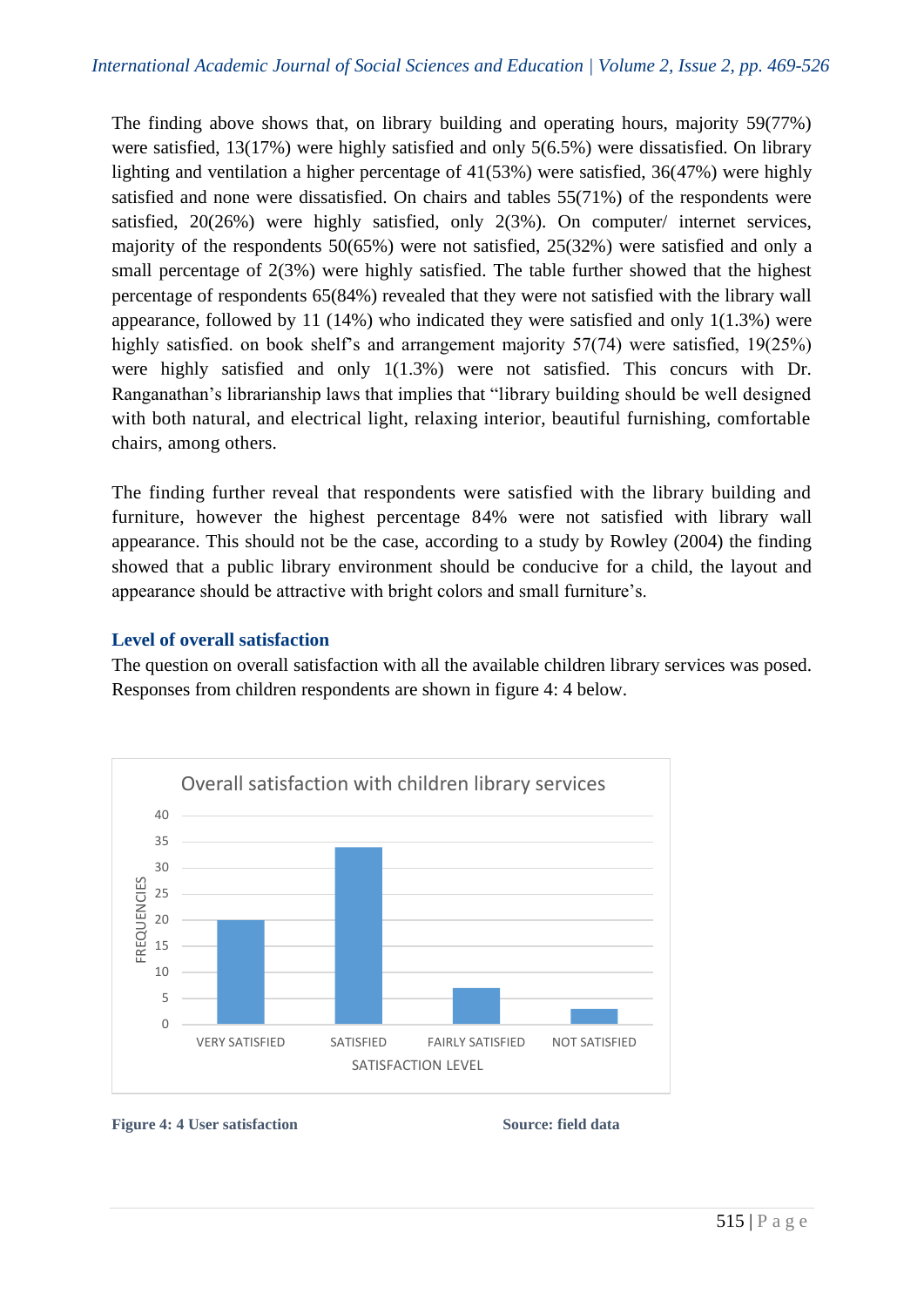The finding above shows that majority 34(53.13%) were satisfied, 20(31.3%) indicated very satisfied, 7(10.9%) indicated fairly satisfied and 3(4.7%) indicated not satisfied. According to Bhatt (2013) successful library services depends mainly on satisfaction levels of its users with the relevant library information resources, user focused services and library staff supportive attitude.

Responses from teacher librarians indicated 7(77.8%) were satisfied while 2(22.2%) were very satisfied. Responses from library staff interview responses were in agreement where one library staff said that

"*We are confident that the services we offer to children satisfy their information need although there is room for more improvement"*

### **Support reading culture**

Reading instills permanent literacy thus it is regarded as the foundation of much pleasure throughout everyday life. The study sought to find out which activities encourage children to visit the library and read more often. Results are presented in Table 4.15 below **Table 4.15: Library activity/ program that motivate children to visit & read more often**

| $\overline{\phantom{0}}$<br>Category | <b>Respondents</b> | frequencies | $\frac{0}{0}$ |  |
|--------------------------------------|--------------------|-------------|---------------|--|
| Story telling session                | 64                 | 21          | 35%           |  |
| Conducive environment                | 64                 | 60          | 95%           |  |
| Books borrowing                      | 64                 | 35          | 56%           |  |
| Reading newspapers                   | 64                 | 30          | 47%           |  |
| Computer games and videos            | 64                 | 53          | 83%           |  |
| Craft activities                     | 64                 | 59          | 92%           |  |
| Any other                            | 64                 | 10          | 16%           |  |

**Source: field Data**

The table above shows that 60(95%) of respondents indicated they were encouraged by conducive environment, 59(92%) indicated craft activities, 53(83%) indicated computer games& videos, 35(56%) indicated borrowing books, 30(47%) reading newspapers, 21(35%) indicated story telling sessions and 10(16%) indicated any other (outdoor library activities) 0(0%). responses through the FGD conducted one respondent stated;

*"I became attracted to use the library services because the library is built near my home*"

Further the researcher sought to know the effectiveness of children library services provided in promoting a reading culture among rural children. Responses from library staff interviewed revealed that the children library services provided are effectively promoting a culture of reading. One librarian interviewed stated that" *in KNLS Kangema we have designed activities that make children read not for exams or assignment but read as hobby. These activities include reading aloud, drawing competitions based on the theme of a story, outdoor games and cooking activities"* However, one librarian noted that more need to be done to ensure the library embraces the new emerging technologies and new education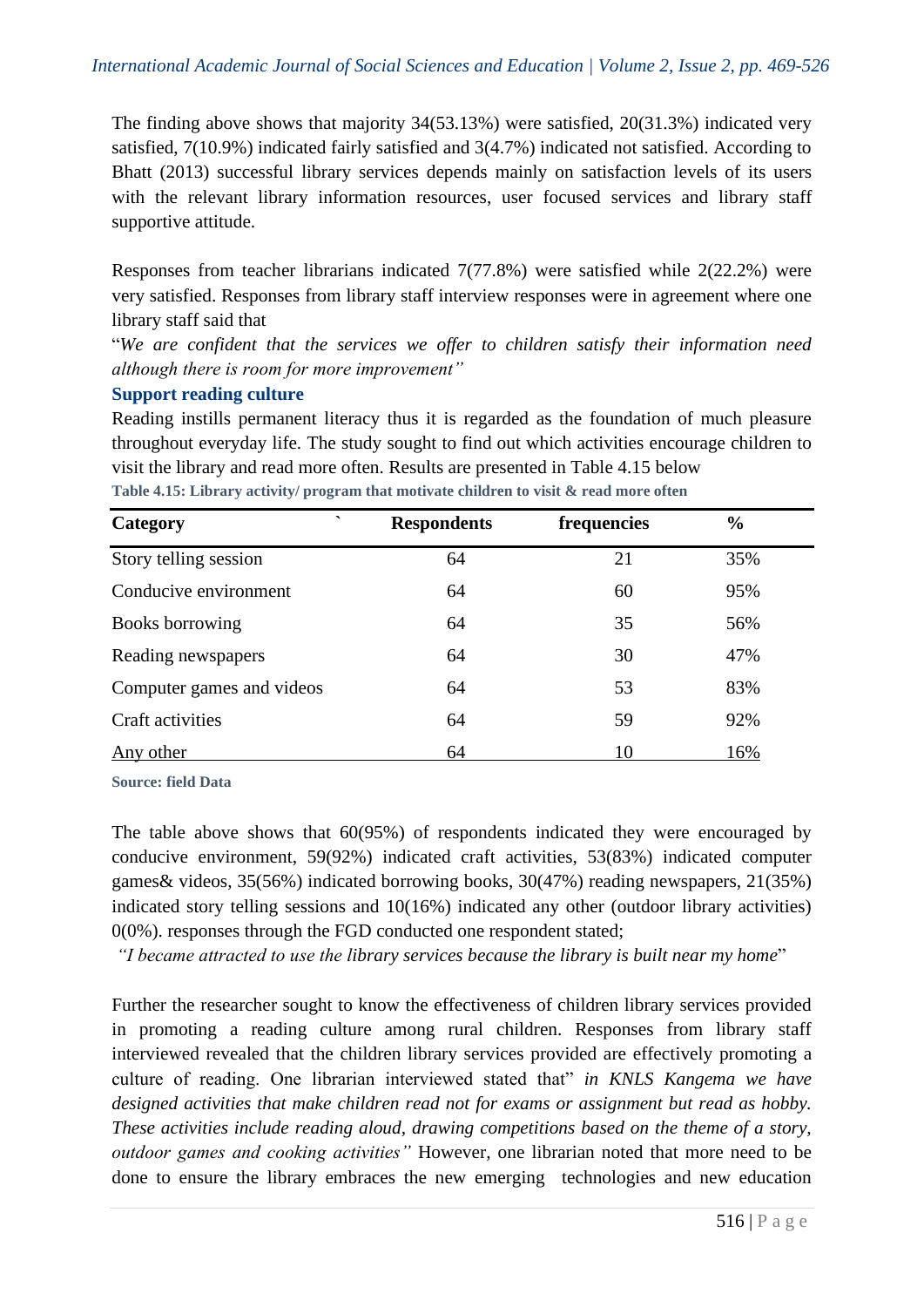system to ensure the children library services are attractive to children at all levels of development.

One of the qualities of a well-developed children library service is the ability to promote a reading culture among children and should be able to support lifelong reading. The researcher sought to find out whether KNLS Kangema was able to support a reading culture among rural children. Respondents were asked to answer "Yes" or "No" out of the total respondents (77) 53(67%) agreed that the children library services are suitable to support a reading for life while 24(31%) did not agree. This concurs with IFLA/UNESCO guidelines for development (2001), which states that public libraries have a unique obligation to support all programs that promote reading.

### **FINDINGS, CONCLUSIONS AND RECOMMEDATIONS**

#### **Introduction**

This chapter presents the summary of the information as it was received from the study. Therefore, the findings made, conclusion drawn on assessment of library services to children in rural areas were based on the data analysis of the research.

#### **Findings Summary**

The purpose of the study was to assess children library services at KNLS Kangema with an aim of establishing whether they satisfy children information needs and lead children to lifelong reading. Five main objectives guided the study, and data was gathered from children users, teacher librarian from selected school and library staff. The summary of the research finding is as follows,

### **Perception of library services**

The study sought to establish perception of library services in rural areas. The study revealed that majority of the respondent perceived libraries as places of books and place of study.it was further revealed that library services in rural areas were highly rated with some respondents indicating they were essential services and others as an important service. No response was indicated in not important option.

### **Policies and Strategies used to provide children library services**

### **Policy used to govern children library services.**

The study reveals that majority of the respondents were not sure whether the library had a policy that govern provision of library services to children**.** However, library staff responses revealed that there is a policy. The study further revealed that some respondents who indicated that there was a policy became aware of its existence during library user education and through library publications.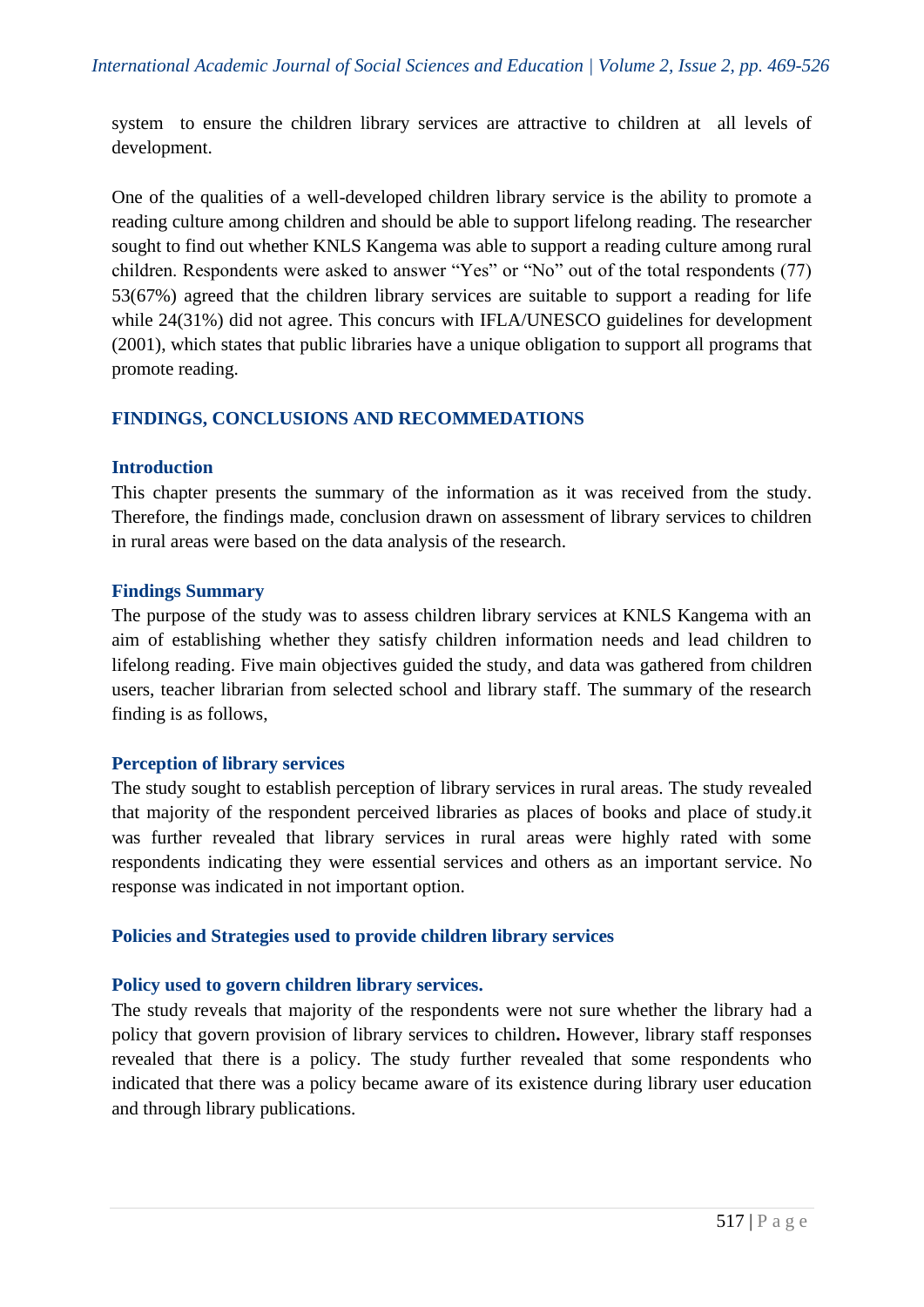### **Strategies used to provide children library services**

During the research, it was found out that knls Kangema library have a variety of strategies that they employ to design and provide children library services to children in rural areas. A section dedicated to children services, hosting reading related activities, and engaged teachers, parents, children in library activities were indicated by majority of respondents as strategies that attracted them to visit the library followed by availability of books and other information materials and the least attractive strategy was ICT integration in children library activities. Further majority of the teacher librarians were not aware of how the library partnered with the various stakeholders to provide library services to children.

### **Information needs of children**

### **Information needs of children in rural areas**

From the finding the researcher found out that children need information for their day to day activities. The finding indicated that children go to the library to access the services that will satisfy their needs on education, current awareness, personal problem and personal development, entertainment and political needs the research also indicates that children in the rural areas are aware of their information need and they are aware that they can get information in the library. Responses from the teacher librarian and library staff revealed that children not only need information for education purposes but also for personal growth and development.

### **Frequency of library visit.**

Further, from the finding it seems that a percentage of children in the rural areas were not in a position to visit the library daily during schools days, majority visited once a week or on Saturdays. Children were only able to visit the library on a daily basis during school holidays.

### **Children information searching behavior**

According to responses, the research finding indicates that Children in rural areas visit the library not only to browse information materials but they also ask librarians for assistance, ask other children for assistance and browse the computers to search for information. The finding indicates that based on the kind of information they are looking for, children search information using different forms and different Medias that might assist them to fill the information gap.

### **Purpose of information obtained**

The finding from the research indicate that the very most purpose of information obtained from library resources by children is for academic purposes with the highest percentage of respondents indicating they use the information obtained for school assignments, supplement school notes and for reference . However, based on their various information needs they also use the information for other purposes such as personal development, entertainment, and for general knowledge.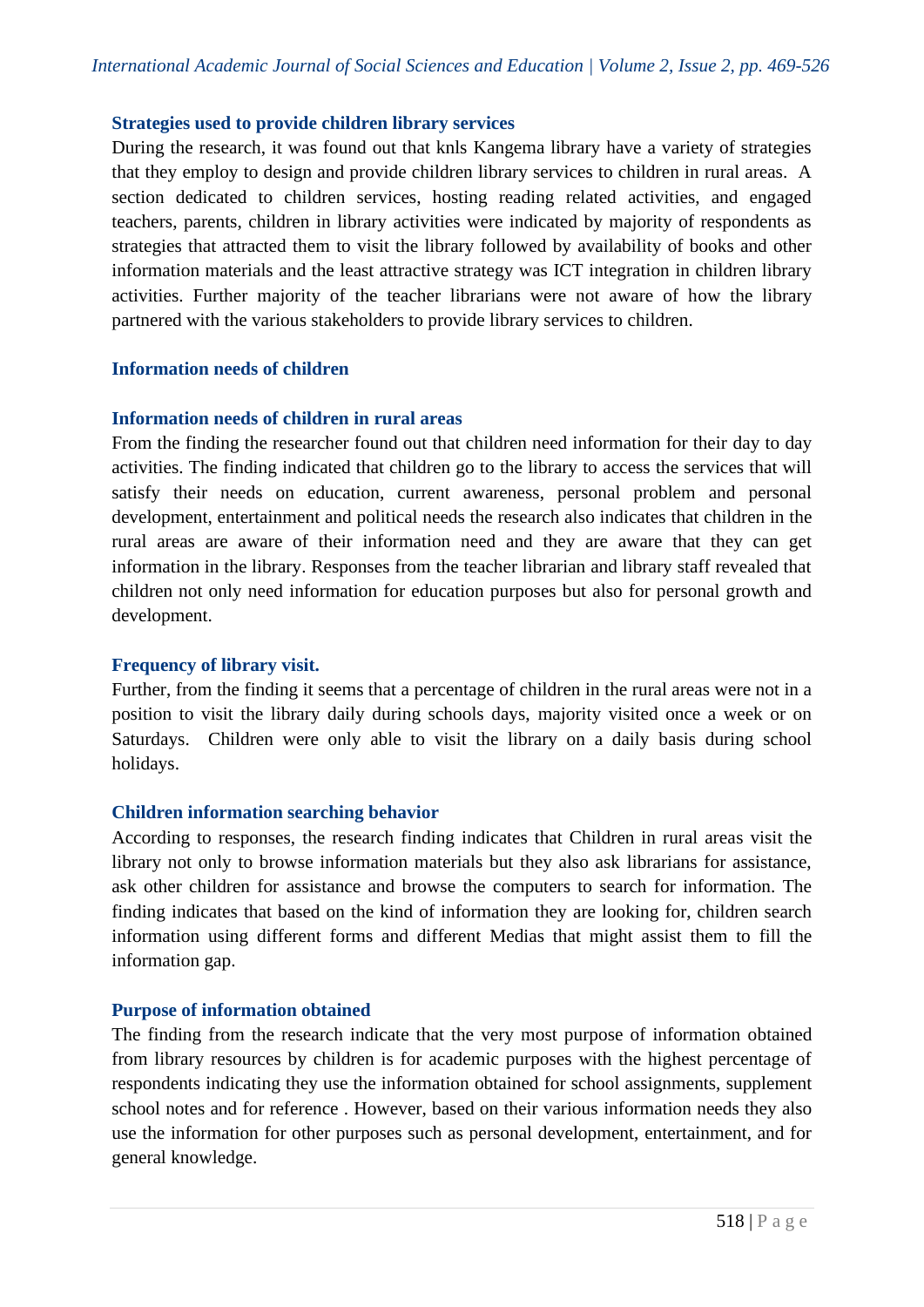### **User satisfaction**

### **Kind of information services children access and utilize**

The finding shows that the library had different kinds of services that are available for access and utilization by children. Services such as information services, referral services, computer/ internet services, reading spaces, recreational services and book borrowing services.

The study further revealed that the majority of respondents agreed that the information service offered were able to cater for information needs of children. However some respondents disagreed.

### **Accessibility of children library services**

The finding reveals that Seventy percent of children and teacher librarian respondents agreed that children library services were easily accessible to children in rural areas and thirty percent of the respondent disagreed. Similarly the responses from library staff indicated that Children up to age 15 years access the library for free unlike the adult users who are required to pay an access fee. Therefore, library services are easily accessible to all children. On the other hand, however, for those children who wish to borrow book and read at home or at school they were required to pay a book borrowing fee which according to study responses hinders some children who are unable to pay the fee and may wish to read from home.

Further the researcher found that the library is located in Kangema town but a lot of children homes and school are located outside the town and this limits access as some children are required to pay bus fare to visit the library or be accompanied by their parents or teachers.

### **Adequacy of information resources**

The finding found out that majority of the responses indicated that information resources were inadequate to develop an effective library service for children. Responses revealed that the children collection lacked adequate curriculum books, popular story books and there were few computers that could be used to access the internet. However some respondents were of contrary view they indicated that the available information resources were adequate and are effective because the library offered supplementary books not easily accessible elsewhere, the library children section had a designated member of staff who coordinated all children services, the information resources assisted in craft activities such as drawing, the books were available to be borrowed to read outside the library premises (at home/ school), and the few available computers had enabled children to be computer literate. Further the study found out that the library reading spaces had enabled children to use their free time in constructive ways by socializing with other children through leisure activities that assisted them not to engage in any anti-social behaviour.

### **Satisfaction with Library facilities/ equipment**

The research finding indicates that the users were satisfied with the library opening hours and availability of library facilities such as accessible library building with a functioning children section, well ventilated, proper lighting, comfortable chairs and tables, well labeled shelfs. However a big percentage of the respondents were not satisfied with the library wall appearance and computer facilities.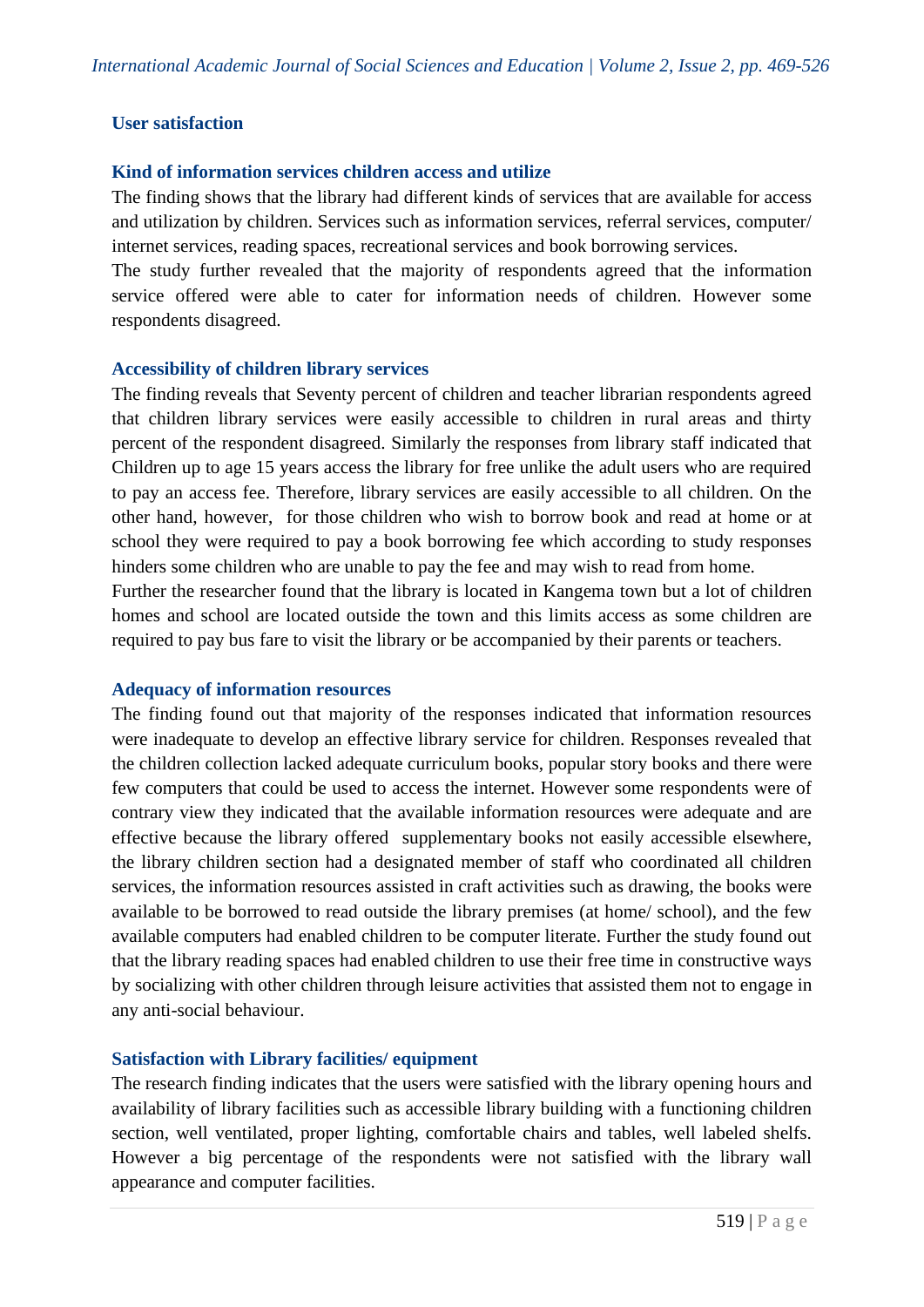#### **Overall satisfaction with all library services provided to children**

The researcher found that the library offer children library services that satisfy majority of children information need. However, users who indicated that they were fairly satisfied and those who were not satisfied hold a percentage of sixteen percent of children respondents. The library management cannot ignore their view as this may escalate and discourage other users who have the same information needs not to utilize the children library services.

#### **Support reading culture**

From the finding it has indicated that a well-developed children library service should be able to support lifelong reading. The researcher found out that the available library services for children at knls Kangema were able to support and promote a reading culture among rural children. The services provided were able to stimulate reading, activities and programs such as craft activities, and book borrowing program were very effective in supporting lifelong reading. Others that were effective include story telling sessions, reading aloud, computer games and on-line stories.

#### **Conclusion**

From the Finding it has been noted that libraries are perceived as a places for books and study. knls Kangema used a variety of strategies to provide information services such as dedicated to children services, they host reading related activities, the library had a variety of books and other information materials , integrated ICT in children library activities, they engage teachers, parents and children in library activities. However some users are not aware of the existing policy and some strategies used were not attractive to users and others were not aware how the library partners with various stakeholders to provide services. Children living in rural areas were aware of their various information needs majority of them identified education need as the major need that need satisfying. Other include current awareness, entertainment, personal problem and personal development information need. Further the study found out that children used the information they obtained from the library for academic purposes first. Children library services are accessible to all children however due to geographical location of their homes some are unable to visit the library. Responses revealed contrary opinion on adequacy of information resources some indicated they are adequate while others indicate they were not adequate. The library had developed various programs that may be utilized by children in all level of development, they have equipment's/ facilities such as comfortable chairs and tables, the junior section is well ventilated and with proper lighting there is a dedicated librarian who coordinates all children activities and the library services to children available are suitable to support a reading culture. However there is a percentage of users who are dissatisfied with the services. Therefore, their views should be critically analyzed to ensure that their dissatisfaction are seriously looked at by the library management and solutions sought to ensure a one hundred percent satisfaction.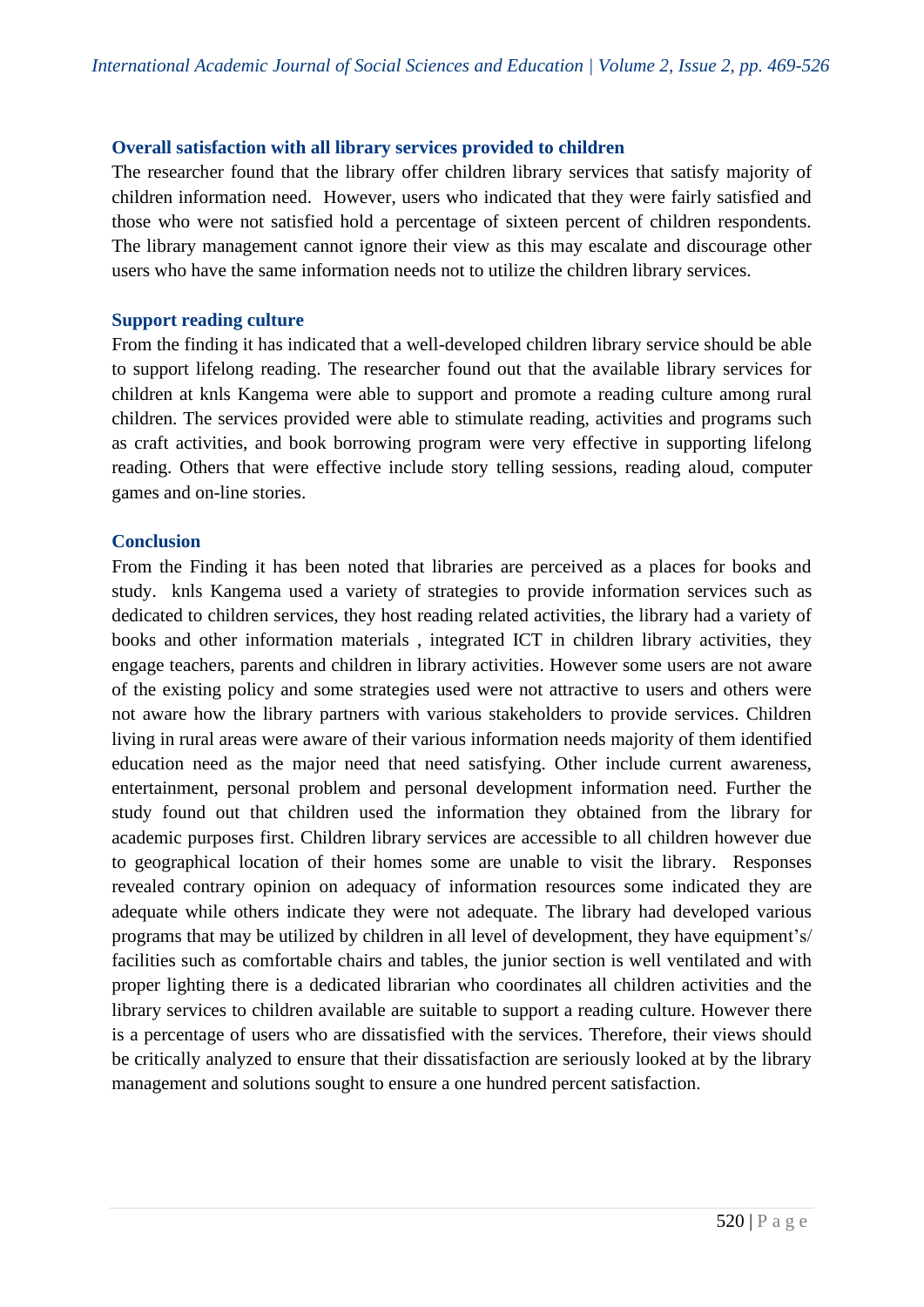### **Recommendations**

#### **Perception of library service**

The library management should conduct user forums and marketing strategies to ensure that libraries are not only perceived as places with books and a place of study but as a place of information and holistic growth and as an essential services to the community development.

#### **Strategies used to provide children library services**

The library management should ensure that various stakeholders in the community such as the religious institutions, farmers association and government in the community are aware of their role in supporting and partnering with the library to ensure a reading culture is cultivated among the rural children. The library should come up with appropriate way of integrating ICT in all its activities

#### **Information needs of children**

Children not only use the information they obtain from the library for educating purposes only but also for growth and development. The library management may engage children by involving them more often when designing the programs and activities. Also the library management may improve their children library collection by adding more resources especially curriculum books according to the users requirements. Thus children services may be designed to fit each level of child development and attractive enough to stimulate more reading for entertainment general knowledge and growth so that children can use the information available in the library to grow holistically.

#### **Frequency of library visit.**

Information resources acquired by a library have no value if they are not utilized. Therefore the library management should come up with outreach services that take the service to the people in the community. They should not serve clients that only visit the library but should take the information service to where the children users are. Also they should conduct regular meeting with parents and teacher to encourage them to be frequently borrowing books on behalf of their children and pupils. Also should partner with schools for them to be conducting library lessons in the library premises. This may improve library usage.

#### **Children user satisfaction with library services**

The library management should sensitize parents and other stakeholder on the services offered to children so that the parents embrace the services by supporting their children to utilize all the services. The knls Kangema staff should also do a benchmarking with other libraries located in the rural areas in Kenya and other African countries to share ideas on children library services in the  $21<sup>st</sup>$  century.

#### **Library facilities/ equipment**

The library management should acquire more computers to be used by the children the National government should increase the funds that they give to libraries. County Government should support the libraries in their county as libraries according to the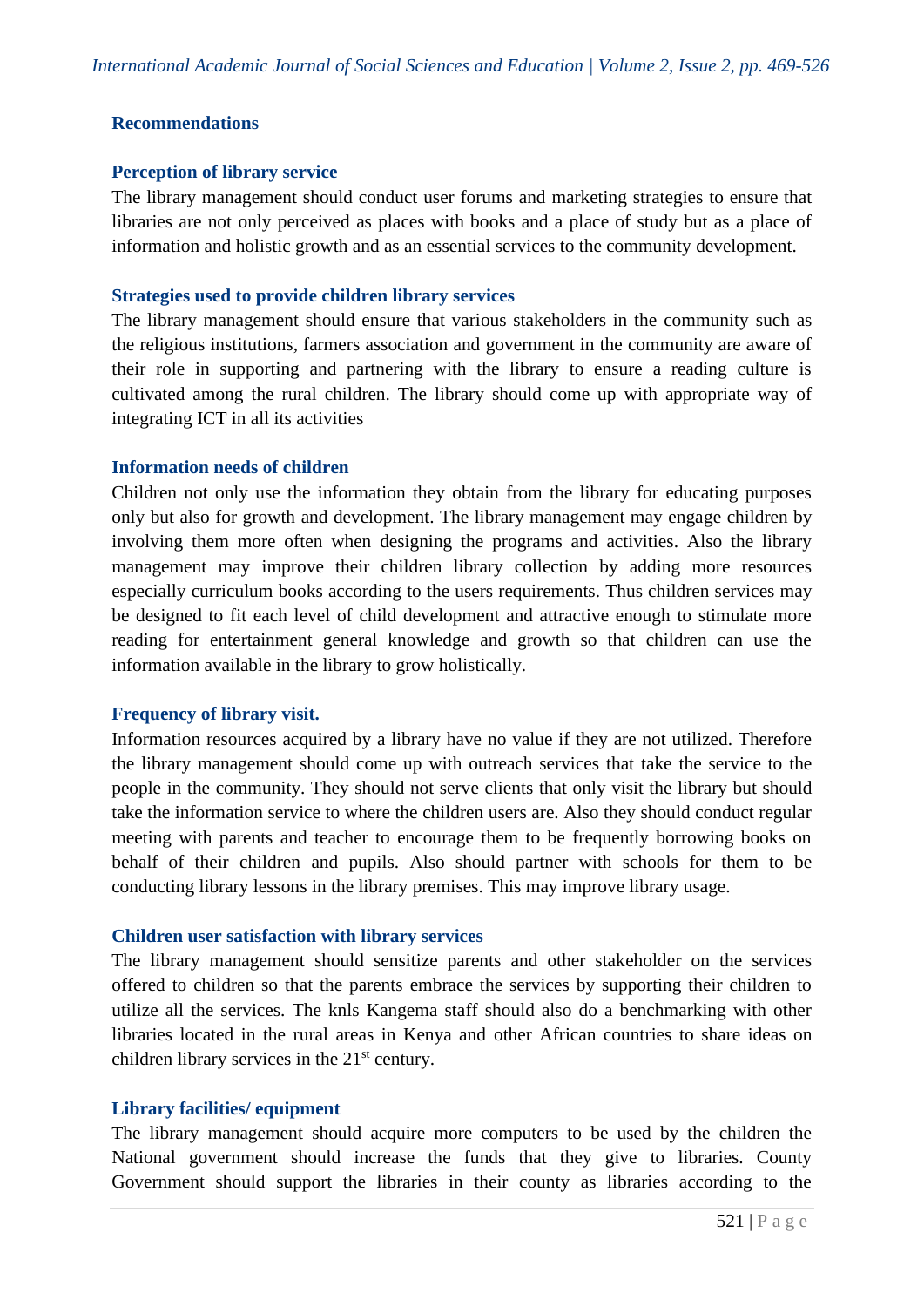constitution is a devolved function. The library management should involve the community to look for donors who can donate books, computers to be used by children and also support the adult section so that children can continue using the library and reading for life. To ensure that children's imagination is captured as they interact with all the library resources the library management should make the library wall more attractive by adding educational pictures and murals on the wall.

### **Support reading culture**

To achieve an effective reading culture among rural children, it requires a consistent, frequent financial and policy support from the government. The KNLS Board should lobby for enhancement of budget allocation from the County governments in order to meet information resources, library staff capacity building and other financial requirements for an effective library service to children living in rural areas. Knls Kangema library staff should continue to engage more parents in library activities. The library may start a parent –child sessions in the library occasionally as a start. Also the researcher recommends the library to start book clubs that promote reading for pleasure. This will promote a reading culture among rural children. Knls Kangema should solicit for financial support from county government, corporate bodies, non-governmental organizations, friends of the library and other well-wishers to support children library services and promoting reading for life among rural children

# **REFERENCES**

- Aina, A. J.; Ogungbeni, J. I.; Adigun, J. A.; and Ogundipe, T. C.,(2011) "Poor Reading Habits Among Nigerians: The Role of Libraries". *Library Philosophy and Practice (e-journal).* 529.<http://digitalcommons.unl.edu/libphilprac/529>
- Akanwa, P.C. (2013). Public library services to children in rural areas. Library Philosophy and Practice (ej ourn a l). Retrieved from http://digitalcommons.unl.edu/libphi lprac/1029
- Akanwa. P. C. (2013) Public library services to children in rural areas. *Library philosophy and practice (e-journal)*. 1029.<http://digitalcommons.unl.edu/libphilprac/1029>
- Anyalebechi, L.I. & Odu-Anyanwu, A. (2016). Public library services and the attainment of the social wellbeing of users in Enugu State*. Journal of policy and Development Studies.10 (1).*
- Bhatt, R. (2013). A study of library Usage and Satisfaction by Social Scientists at
- Bahauddin Zakariya University, Multan. Library philosophy and Practice(e-journal) Paper 963 Acessed from<http://digitalcommons.unl.edu/libphilprac/963>
- Brown, A. (2004), Reference services for children information needs and wants in publiclibrary. The Australian library journal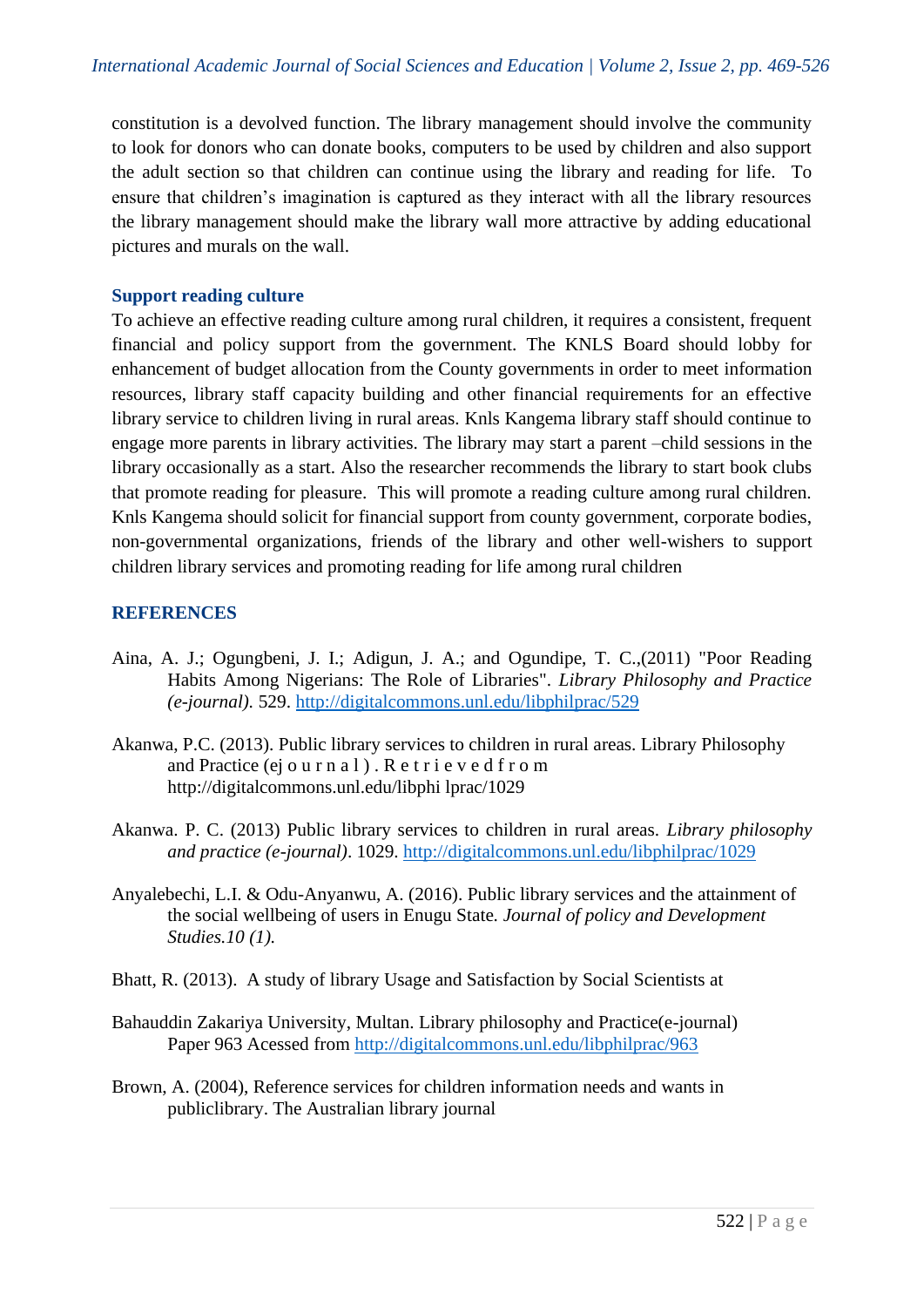- Celano, D., & Neumann, S. B. 2001. The role of public libraries in children's literacy development. *Pennsylvania, PA: Pennsylvania Library Association*. Retrieved from https://scholar.google.com/scholar?q=The+Role+of+Public+Libraries+in+Children% Kenya National Library Service: library user manual 2015.Delhi: New age International Publishers
- Dent,V. and Yannotta, L. (2000). A rural community library in Afriac: a study of its users
- Dictionary of contemporary English for advanced learners, (2009) Pearson: England
- Dulle, F. (2014). Assessment of access and use of school library information resources by secondary schools students in Morogoro municipality Tanzania. Library philosopy and practice (e-journal) 1107 http/dogitalcommon.unl.edu/libphilprac/1107
- Elbert, M., Fuegi, D., & Lipeikaite, U. (2012). Public libraries in Africa agents for development and innovation?: Current perceptions of local stakeholders. *IFLA Journal*, *38*(2), 148– 165. https://doi.org/10.1177/0340035212444512 [\[Crossref\],](https://www.tandfonline.com/servlet/linkout?suffix=CIT0016&dbid=16&doi=10.1080%2F10572317.2020.1840002&key=10.1177%2F0340035212444512) [\[Google Scholar\]](http://scholar.google.com/scholar_lookup?hl=en&volume=38&publication_year=2012&pages=148-165&issue=2&author=M.+Elbert&author=D.+Fuegi&author=U.+Lipeikaite&title=Public+libraries+in+Africa+%E2%80%93+agents+for+development+and+innovation%3F%3A+Current+perceptions+of+local+stakeholders&doi=https%3A%2F%2Fdoi.org%2F10.1177%2F0340035212444512)
- Elkin, J. and Lonsdale, R. (1996). *Focus on the child: libraries, literacy and learning*. London: Library Asociation
- Gathoni, G. Who is Responsible for Nurturing a Reading Culture among Our Children? June 18, 2018. Retrieved from [https://aphrc.org/blogarticle/who-is-responsible-for](https://aphrc.org/blogarticle/who-is-responsible-for-nurturing-a-reading-culture-among-our-children)[nurturing-a-reading-culture-among-our-children](https://aphrc.org/blogarticle/who-is-responsible-for-nurturing-a-reading-culture-among-our-children)
- Gbadamosi, T. (2007).Library Reading Culture and Students' Academic Performance*. British Educational Research Journal, 29*(4), 471- 488.
- Greig A, Taylor J; (1999). *Doing Research with Children*. London: Sage Publications.
- Gross, M. (2000). The imposed query and information services for children. *Journal of Youth services in libraries,* 13 (2), 10-17.
- Harande, Y. I. (2009). Information services for rural community development in Nigeria. *Library philosophy and practice.* Retrieved from <http://dx.doi.org/10.4314/sjis.v9i1.55469> <http://www.webpages.uidaho.edu/mbolin/harande.htm> <https://publishingperspectives.com/2016/09/kenya-publishers-reading-culture/> [https://www.eifl.net/system/files/resources/201408/perceptions\\_of\\_public\\_libraries\\_i](https://www.eifl.net/system/files/resources/201408/perceptions_of_public_libraries_in_africa_-_full_report_hi.pdf) [n\\_africa\\_-\\_full\\_report\\_hi.pdf](https://www.eifl.net/system/files/resources/201408/perceptions_of_public_libraries_in_africa_-_full_report_hi.pdf) <https://www.librarianshipstudies.com/2017/09/five-laws-of-library-science.html>
- Igben, M. J. (1993) Students' use of selected services in the polytechnic. Ibadan library. *Nigeria library information science review,* 2 (1&2), 6-17
- Ikolo, V. E. (2015). User's satisfaction with library services: A case study of Delta State University Library. *International Journal of Information and Communication Technology Education,11*(2), 80–89.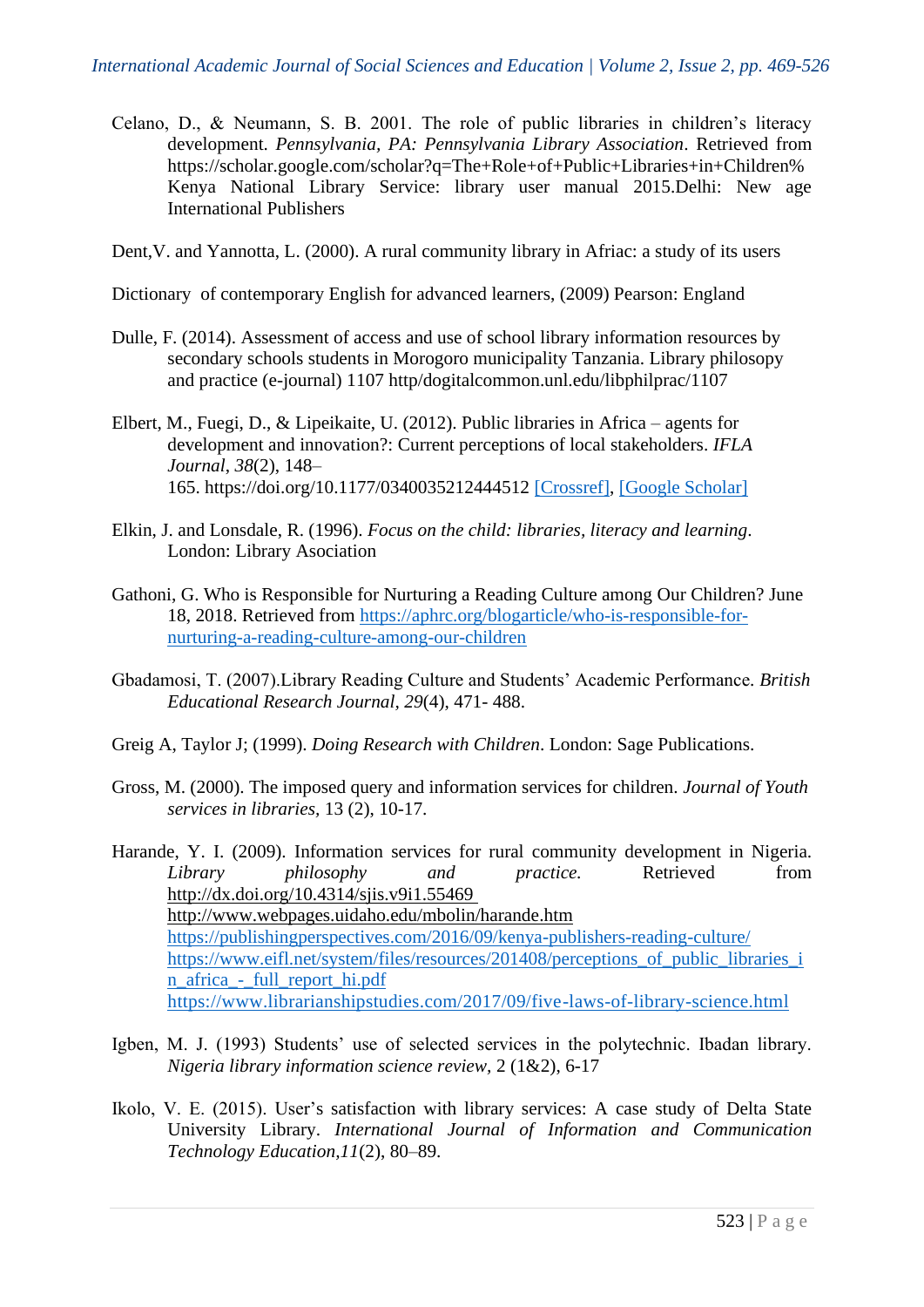- International Federation of Library Associations (IFLA) (2001*). The public library service: IFLA/UNESCO guidelines for development.* Available: <http://www.ifla.org/VII/s8/proj/publ97.pdf>
- Iwhiwhu, B. E & Okorodudu, P.O. (2012). Public library information resources, facilities and services: User satisfaction with Edo State Central library, Benin City, Nigeria. *Library Philosophy and Practice*
- Kamba, M. A. (2009). An overview of the provision of information for rural development in Nigeria. *Samaru journal of information studies vol. 9*
- Kaur, A. and Lal, P. (2016). Information seeking behavior of different types of users of public libraries of Southern *Punjab, International Journal of Digital library services,* 6(4), 95-104.
- Keenan, T & Evans, S. (2009). An introduction to child development 2<sup>nd</sup> edition. London: Sage
- Kenal News (2017). A *Newsletter of the Kenya National Library Service, Issue 18. september, 2017*. Nairobi.
- Kombo, D. and Tromp, L. (2006): *Proposals and Thesis Writing. An introduction*. Nairobi: Paulines Publications Africa
- Kothari, C.R. (2019). *Research Methodology: Methods & Techniques*, 2nd revised ed. New
- Krolak, L., (2005). *The role of libraries in the creation of literate environments.* Education for all Global Monitoring Report Literacy for life, UNESCO accessed from [http://www.ifla.org/files/assets/literacy-and-reading/publictions/role-of-libraries-in](http://www.ifla.org/files/assets/literacy-and-reading/publictions/role-of-libraries-in-creation-of-literate-environments.pdf)[creation-of-literate-environments.pdf.](http://www.ifla.org/files/assets/literacy-and-reading/publictions/role-of-libraries-in-creation-of-literate-environments.pdf)
- Leonicio, M. (2001). *Going the extra mile: Customer service with a smile.* New York: Haworth Information Press.
- Librarianshipstudies.com/2017/09/five-laws-0f-library science.html
- Lonsdale, M., (2003).Impact of School Libraries on Students' Achievement: Australia; IMT
- Mahwasane, N.P. (2008). Provision of Library Services to Children in Rural Areas of Limpopo Province. *University of South Africa., SA,*; 13-34.
- Makenzi M (2004) Reaching out to the less advantaged: Reading tents in Kenya. In: World library and information congress: 70th IFLA general conference and council, Buenos Aires, Argentina, 22–27 August 2004.Available at: [http://archive.ifla.org/IV/ifla70/papers/ 081e-Makenzi.pdf](http://archive.ifla.org/IV/ifla70/papers/081e-Makenzi.pdf)
- Mbenge, T. N. (2015); An Investigation of Information Needs of School Children in Kibera Informal Settlements in Nairobi County, *Kenya Sch. J. Arts. Humanit. Soc. Sci.;* 3(9A):1429-1436. <http://saspjournals.com/sjahss>
- Mojapelo. S.(2015) Library and information resources in rural schools of Limpopo province: a smsll study. Unisa press, South Africa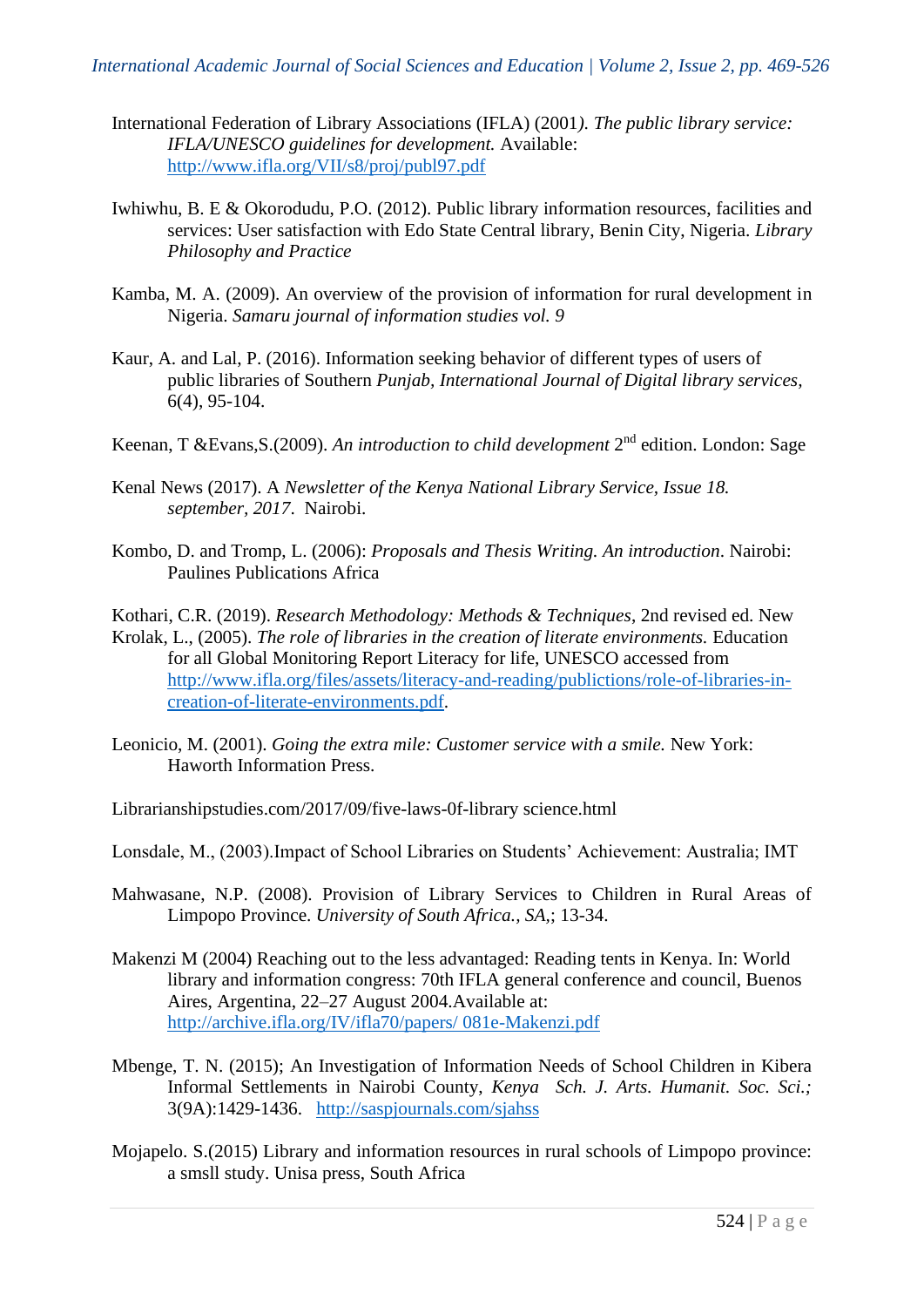- Motiang, I. P., 2014). An evaluation of users satisfaction with library services at the University of Limpopo, MedUNSA Campus(Medical University of Southern Africa) *Arabian Journal of business and management review(Oman chapter)* 3(11), 41-58.
- Mugambi, F. (2015) Exploring reading habits and academic success in rural Kenya, Sage
- Mugenda, M. & Mugenda G. (2003): *Research methods, quantitive and qunlitative approaches.*
- Mureithi, G & Kipchumba S. (2011).Creating a Learning Organization through Developing a Reading Culture among Employees. *Africa Journal vol;5 No1.*
- Nassiuma, D. (2000). *Survey sampling; theory and methods*. Nairobi: Nairobi University press.
- Ngovi, W (2002). An evaluation of children's library services: a Kenya National library service Retrieved from<http://ir-library.ku.ac.ke/handle/123456789/11853>
- Nzivo, C. N. (2012). User perception on library services and information resources in Kenyan Public Libraries. *Library Review,* 61(2), 110 –127.
- Obanya P (2003) Towards a reading society. In: Arua AE (ed.) Reading for All in Africa: Building Communities Where Literacy Thrives. Newark, NJ: International Reading Association, pp. 2–6.
- Obanya, P. (2003) Towards a Reading Society. In, Reading for All in Africa: Building Communities Where Literacy Thrives, (pp. 2- 6). Newark, DE: International Reading Association.
- Odewale, B.R. (1986). *Developing and planning public libraries in rural areas.* Paper presented at the 3<sup>rd</sup> Kwara State NLA Conference, Ilorin on Nov. 19<sup>th</sup>, 1986. 8-13.
- Ogbonna,J.E (2006), Development of Imo state public library: a paper delivered at the Nigeria library association Imo State chapter library week agm,
- Oke, E. (1996) "Analysis of progress made by public libraries in Nigeria" *Nigeria School Library Journal* 2(4)
- Olarongbe, et al. (2013). An assessment of Information needs and characteristics of users of Oyo State Public Library, Nigeria. *Library philosophy and practice (e-journal*). Retrieved from<https://digitalcommons.un.edu/libphilprac/978>
- Oosthuizen B.L.(1989) Theories of reading behaviour: application to the school media Centre. *South African Journal of Library and Information Science*, 57; 317-321.
- Orodho, J (2009). *Elements of Education and social science research methods* 2<sup>nd</sup> edition. Maseno: Kenezia publishers.